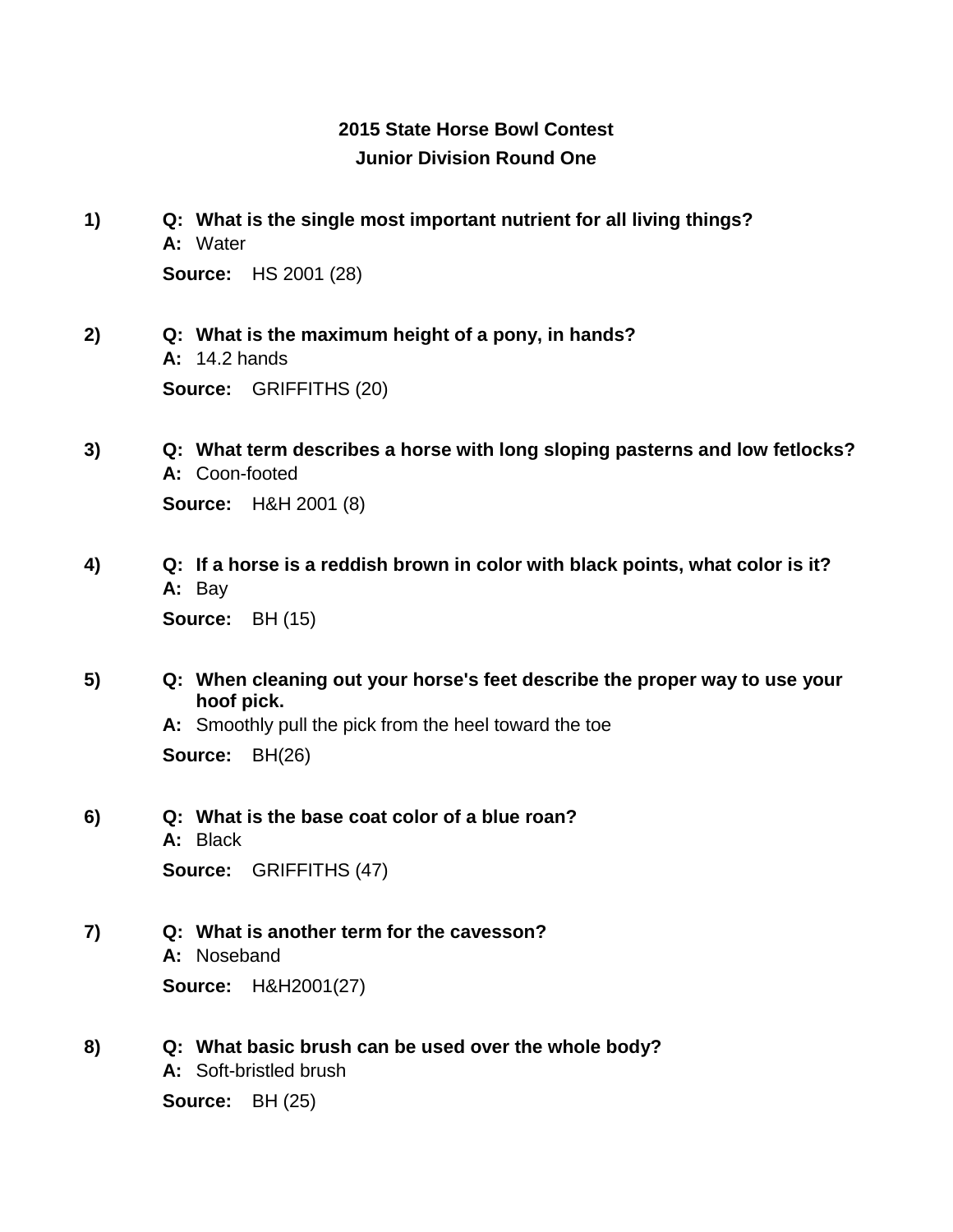- **9) Q: What is another term for a dorsal stripe? A:** Back stripe, lineback, eel stripe, ray **Source:** GRIFFITHS (38)
- **10) Q: What term descibes a horse who is biting a solid object while sucking air? A:** Cribbing **Source:** LOOK (16)

- **11) Q: A finely chiseled head, dished face, long arching neck, and high tail carriage are characteristics of what breed?**
	- **A:** Arabian **Source:** H&H 2001 (57)
- **12) Q: What color is a horse that has a golden coat, a black mane and tail, and a dorsal stripe?**

**A:** Dun

**Source:** GRIFFITHS (42)

**13) Q: What is the term for an abnormality that interferes with the usefulness of the horse?**

**A:** unsoundness.

**Source:** H&H 2001 (13)

**14) Q: The brown horse coat color is the modification of what base coat color? A:** Black or Bay

**Source:** GRIFFITHS (41)

### **TOSS-UP WITH BONUS ATTACHED**

**15) Q: What is the cantle?**

**A:** The back of a saddle

**Source:** H&H 2001 (27)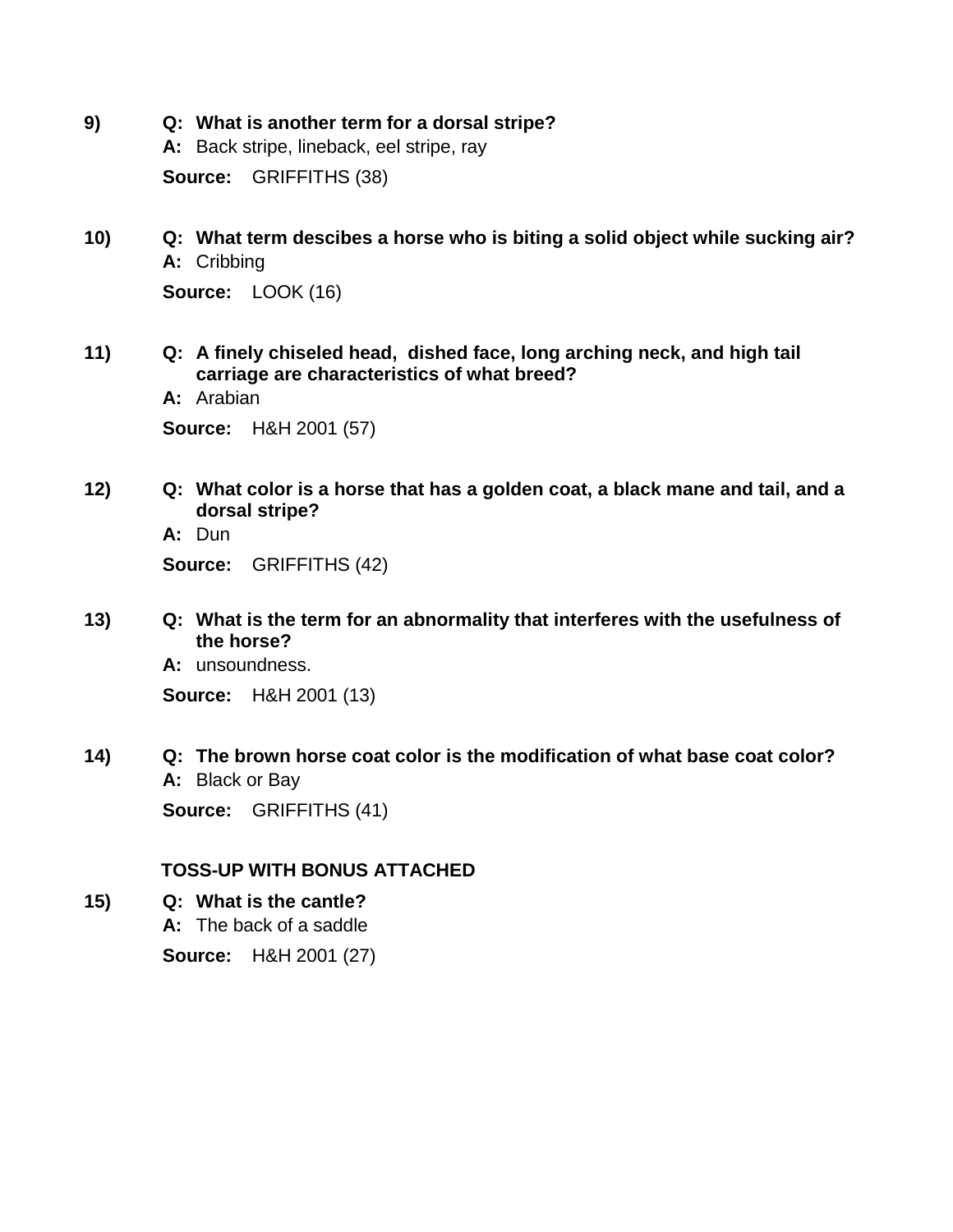### **16) BONUS**

### **Q: List three (3) different types of English saddles**.

**A:** Eventing, Jumping or Close contact, Racing, Cutback or Saddleseat, All-purpose, Dressage, Endurance, Australian, Plantation **Also accept:** Hunt or Forward, Dressage and Saddle Seat

**Source:** Look (49) H&H 2001 (32)

## **17) Q: What is the ideal angle for properly sloped shoulders and pasterns?**

**A:** 45 degrees **Source:** HS 2001 (11)

- **18) Q: What is the base coat color of the Red Roan? A:** Bay **Source:** GRIFFITHS (47)
- **19) Q: What the term for a female horse three (3) years of age or less? A:** Filly

**Source:** LOOK (23)

### **TOSS-UP WITH BONUS ATTACHED**

**20) Q: What term is used to describe the muscular part of the hind leg above the hock and below the stifle?**

**A:** Gaskin

**Source:** H&H 2001 (46)

## **21) BONUS**

### **Q: Identify five (5) basic pieces of grooming equipment.**

**A:** Hard-bristled brush Mane & Tail Comb soft-bristled brush hoof pick sweat scraper curry comb

**Source:** BH (25)

**22) Q: How many beats are in the canter? A:** Three (3) **Source:** LOOK (12)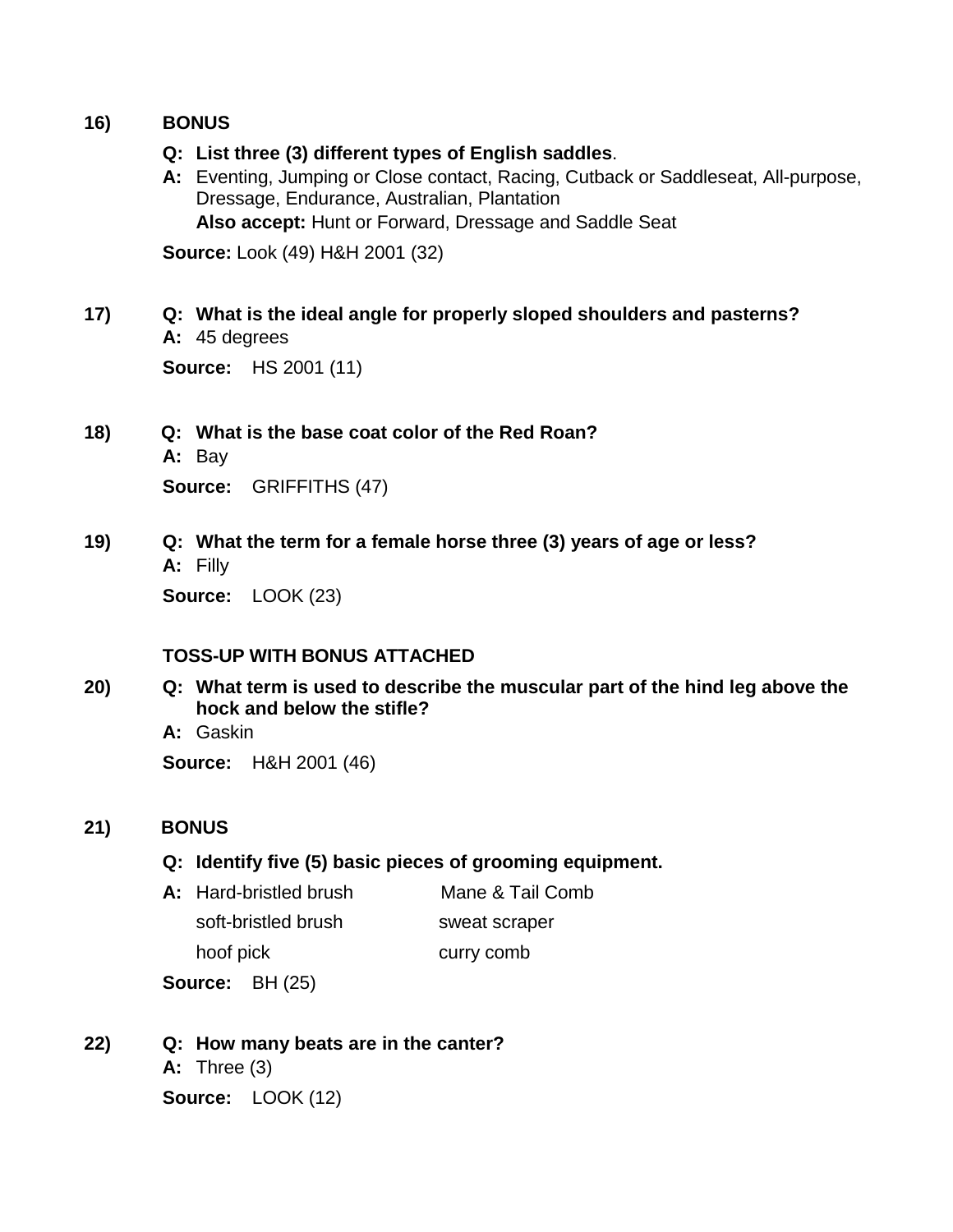**23) Q: What term describes the area on top of the horses's head just behind the ears?**

**A:** The poll **Source:** H&H 2001 (9)

**24) Q: What is the name of the disease of the frog that causes a black and strong smelling infection?**

**A:** Thrush **Source:** H&H 2001 (50)

### **TOSS-UP WITH BONUS ATTACHED**

**25) Q: What is the name for the wooden or metal frame of a saddle? A:** Saddle tree **Source:** H&H2001 (29)

### **26) BONUS**

### **Q: Name four (4) draft breeds.**

**A:** Belgian, Shire, Percheron, Clydesdale, Suffolk, Suffolk Punch **Source:** GRIFFITHS (47)

**27) Q: What is the correct term for a person who shoes horses? A:** Farrier

**Source:** H&H 2001 (47)

**28) Q: How often should you replace or reset your horse's shoes? A:** Every 4-6 weeks

**Source:** 4-HHM (5) H&H 2001 (48)

**29) Q: What is the purpose of branding a horse?**

**A:** For identification

**Source:** LOOK (9)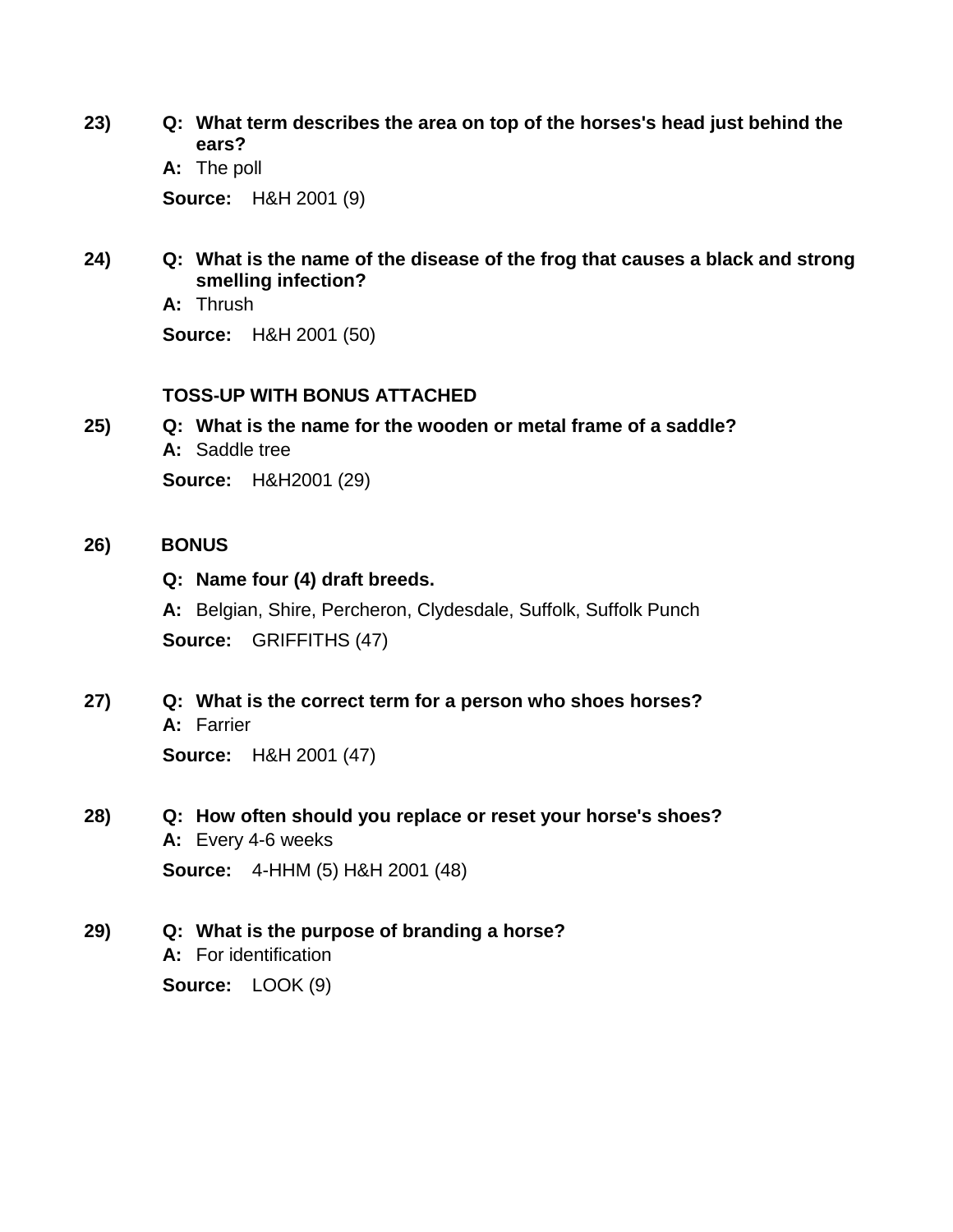- **30) Q: What do you call the conformational fault where the top profile of the neck is concave like that of a female sheep?**
	- **A:** Ewe necked

**Source:** H&H 2001 (9)

- **31) Q: What do you call the father of an equine?**
	- **A:** sire

**Source:** GRIFFITHS (23)

- **32) Q: Atrophy of the shoulder muscles of the horse, typically as a result of strain or trauma, is called what?**
	- **A:** Sweeney

**Source:** LOOK (55)

### **END OF ROUND ONE**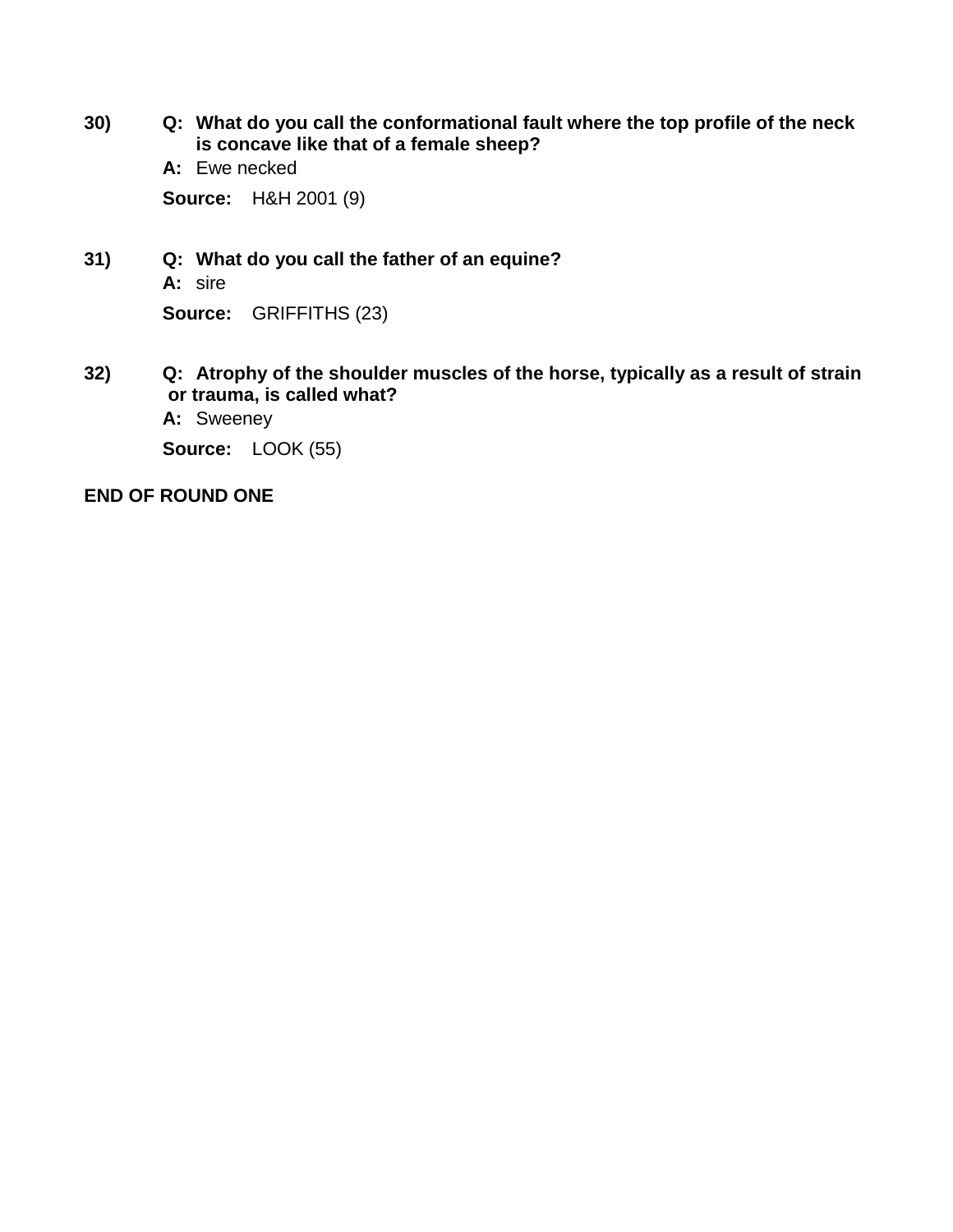## **2015 State Horse Bowl Contest Junior Division Round Two**

**1) Q: What breed of pony originated in Wales? A:** Welsh Pony **Source:** H&H 2001 (12)

### **2) Q: 2 part Question: What was the original ancestor of the horse called and where did it originate?**

**A:** Eohippus, originated in North America **Source:** HS 2001 (4)

- **3) Q: How many beats are in the gallop? A:** Four (4) **Source:** GRIFFITHS (78)
- **4) Q: What breed is primarily used for harness racing?**
	- **A:** The Standardbred

**Source:** H&H 2001 (59)

**5) Q: What do you call a horse that is sensitive around the head and will jerk away when touched?**

> **A:** headshy **Source:** HS 2001 (4)

### **6) Q: What does the horse use to grasp its food?**

**A:** The upper lip (prehensile lip) **Source:** HS 2001 (27)

### **7) Q: What term describes an inflamed swelling of the withers?**

**A:** Fistula of the withers

**Source:** HS 2001 (13)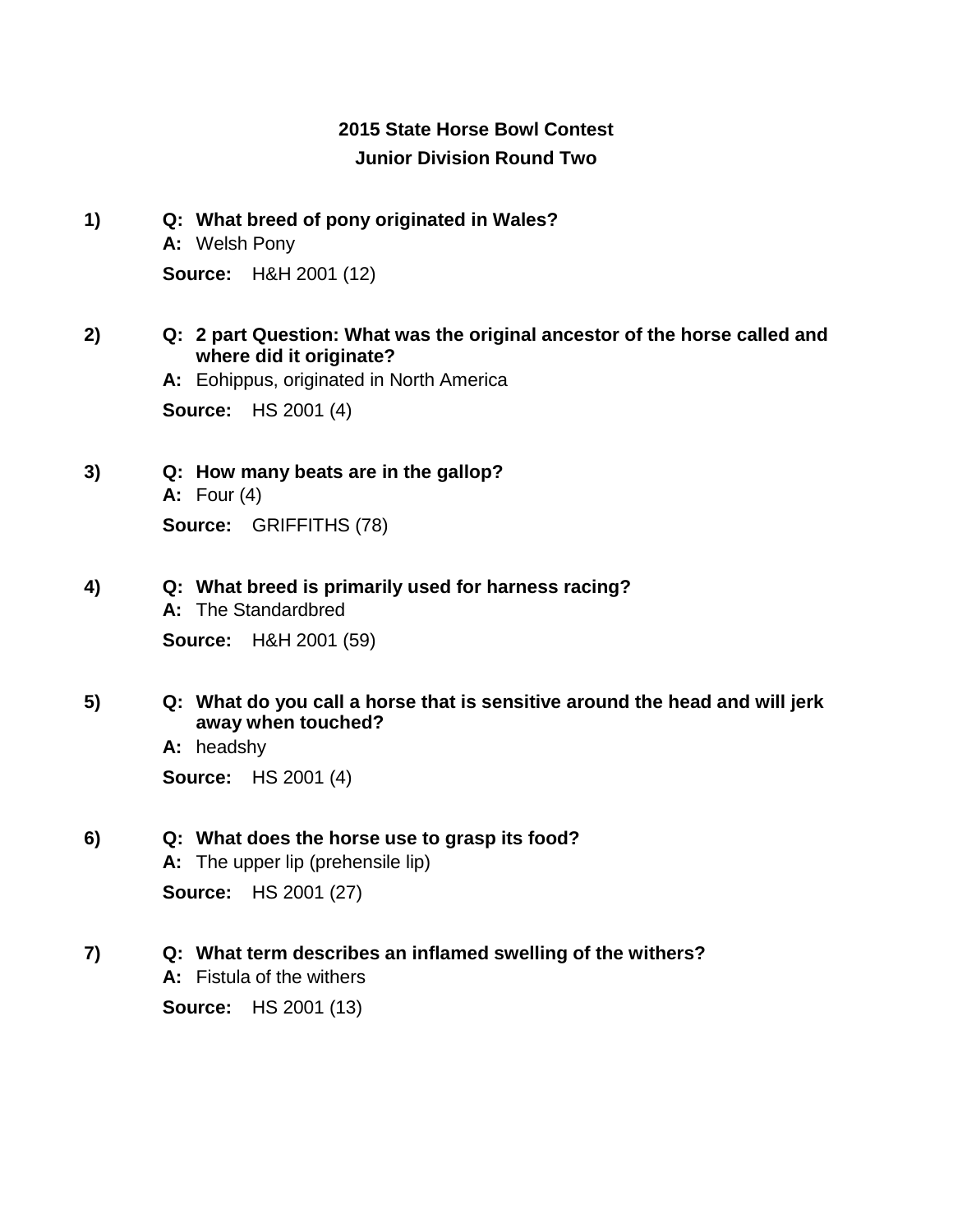**8) Q: What is the most important criterion when judging and placing a conformation class?**

**A:** Balance

**Source:** 4-HJM (8)

**9) Q: What term describes tying a horse on both sides of its halter, typically in an washpit or barn aisle?**

**A:** Cross-tied

**Source:** LOOK (17)

- **10) Q: What breed carries the genetic disorder Lethal White Foal Syndrome? A:** Paint or pinto horses **Source:** GRIFFITHS (98)
- **11) Q: A horse that is not responsive to the bit is referred to as what? A:** Hardmouthed **Source:** BH (59)

# **12) Q: What breed looks like a smaller version of an Appaloosa?**

**A:** Pony of the Americas **Source:** H&H 2001 (58-59)

**13) Q: What term means "how well a horse 'compresses' its frame? It also means engaging the hindquarters.**

**A:** Collection/Collected **Source:** 4H HJM (12); LOOK (14)

**14) Q: There are two (2) types of incorrect hock angle as viewed from the side. What are they?**

**A:** Sickle- hocked or post-legged

**Source:** 4H H&H (29)

## **TOSS-UP WITH BONUS ATTACHED**

**15) Q: What is the port?**

**A:** The part of the bit mouthpiece curving up over the tongue **Source:** 4H H&H 47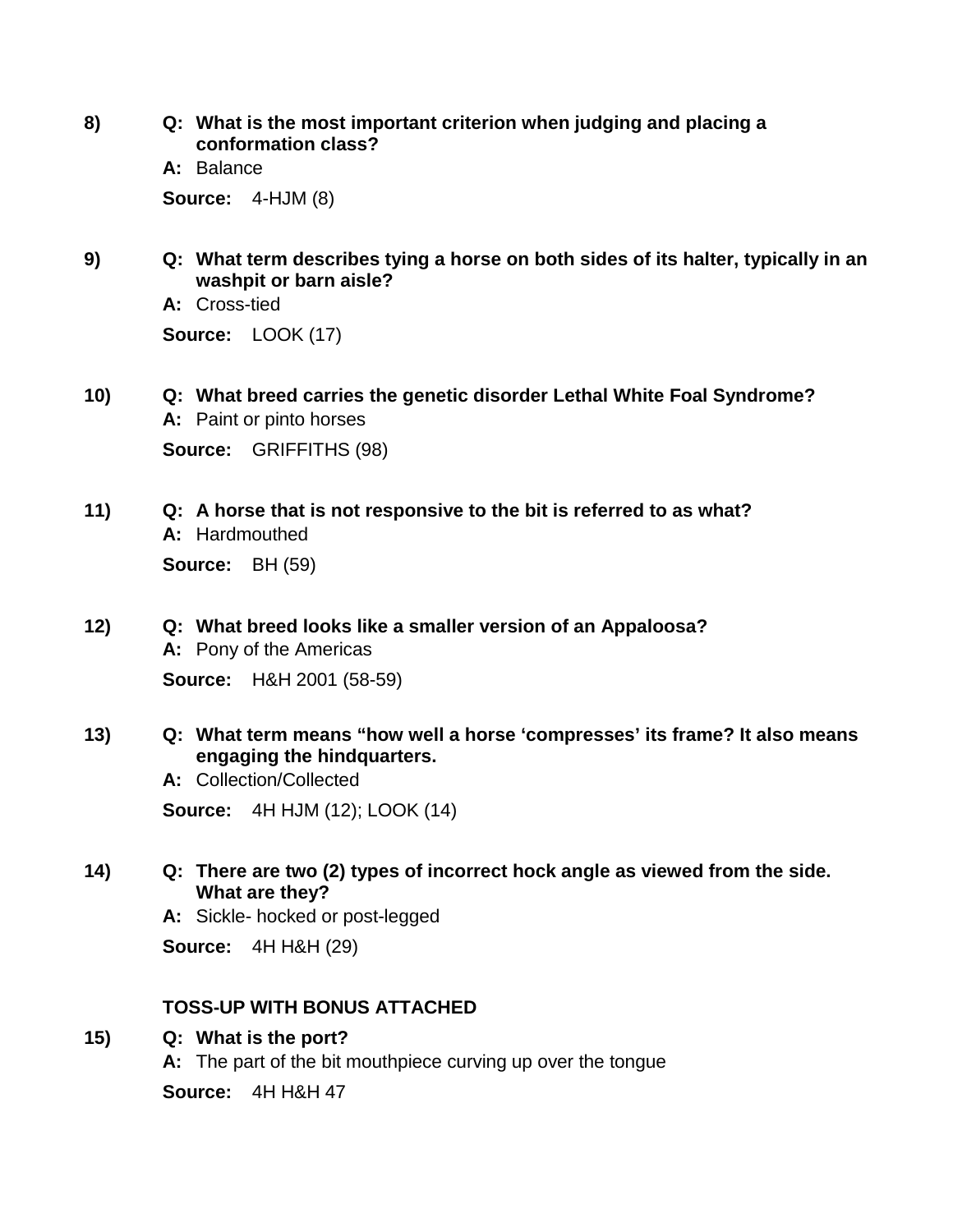### **16) BONUS**

**Q: The equine digestive tract is composed of 5 major parts, what are they?**

**A:** Mouth, esophagus, stomach, small intestine, large intestine

**Source:** GRIFFITHS (108)

**17) Q: What does a horse do with his head when a lame foot strikes the ground? A:** Raise its head

**Source:** HS2001 (13)

**18) Q: To stay maintain current weight and condition, what percent of body weight should a horse be fed daily?**

**A:** 0.02 (2%)

**Source:** GRIFFITHS (106)

**19) Q: What is meant by the term "flaxen" when referring to horse coloring? A:** Straw yellow or dirty white **Source:** H&H2001 (7)

## **TOSS-UP WITH BONUS ATTACHED**

**20) Q: What is the term given to a gelding who exhibits stallion-like behavior? A:** Proud cut

**Source:** BYOV (312)

### **21) BONUS**

### **Q: Name four (4) breeds of horse that have originated in the United States.**

**A:** Saddlebred, Appaloosa, Missouri Fox Trotter, Paint Horse, Morgan, Palomino, Pinto, Quarter Horse, Standardbred and Tennessee Walking Horse, American Albino

**Source:** H&H 2001 (56-58) & 4-HHM (3)

## **22) Q: Where is the stifle located?**

**A:** Between the horse's rear thigh and flank

**Source:** H&H 2001 (9)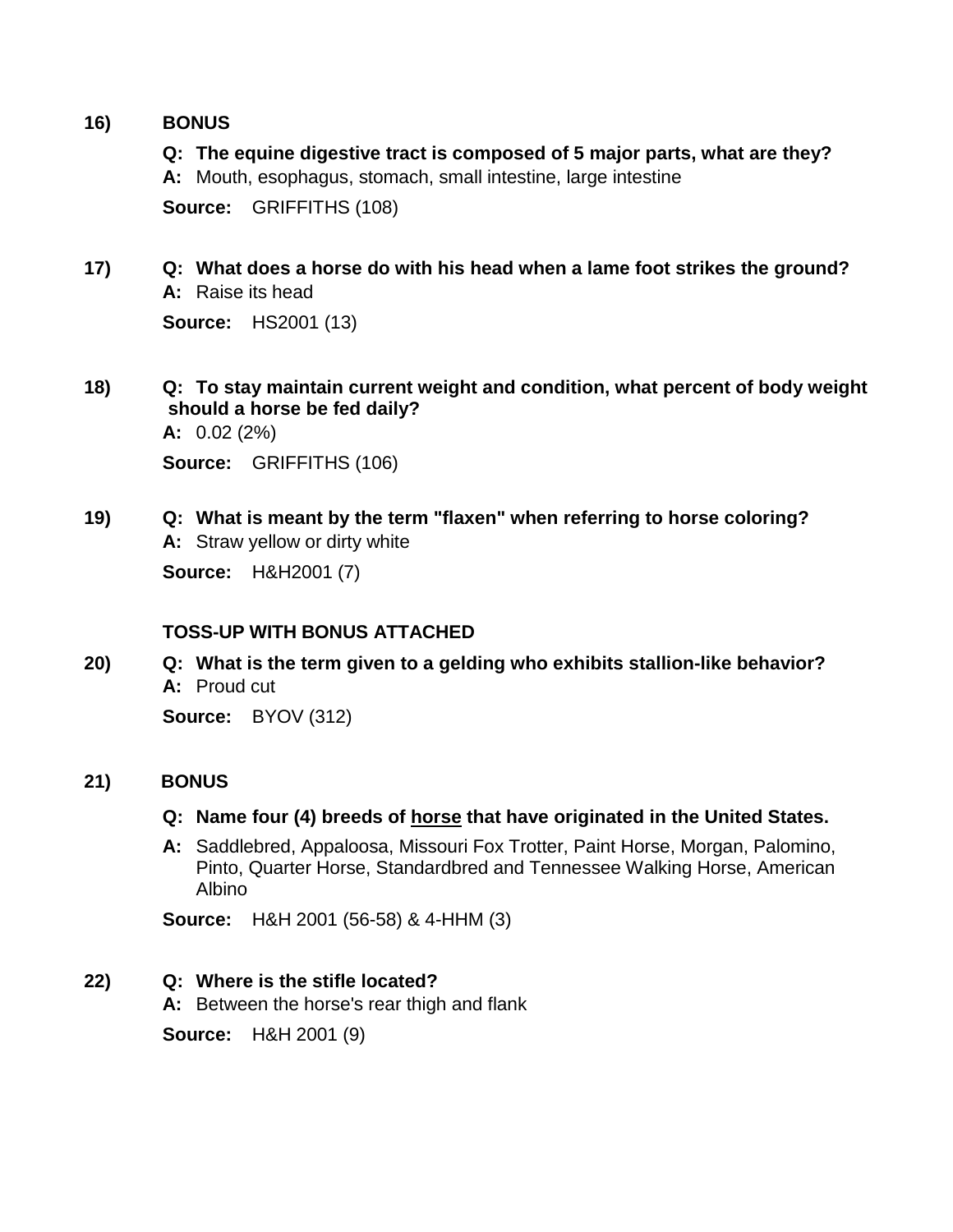**23) Q: What is the term used for a horse who refuses to leave a group of other horses?**

> **A:** Herd bound **Source:** LOOK (29)

**24) Q: What does "bloom" mean when referring to a horse?**

**A:** A hair coat that is clean and glossy, thus denoting a healthy appearance

**Source:** H&H2001 (35)

### **TOSS-UP WITH BONUS ATTACHED**

**25) Q: How many amino acids are there? A:** Twenty-two (22) **Source:** GRIFFITHS (117)

### **26) BONUS**

**A:**

### **Q: Name five (5) parts of the English saddle.**

| Pommel             | sweat flap   | qullet                 |
|--------------------|--------------|------------------------|
| Cantle             | seat         | front panel            |
| knee roll          | billets      | rear panel             |
| stirrup leather    | stirrup iron | stirrup leather keeper |
| saddle flap        | girth        | stirrup bar            |
| BH (28)<br>Source: |              |                        |

**27) Q: What are the two (2) basic types of bits?**

**A:** Curb & snaffle bits **Source:** BH (34)

### **28) Q: Name two sensitive spots on a horse.**

**A:** Head, mouth, inside the mouth including the teeth, ears, side of the neck, muzzle including the nose, withers, girth area, rib area, flank area, back. Lower legs.

**Source:** GRIFFITHS (65)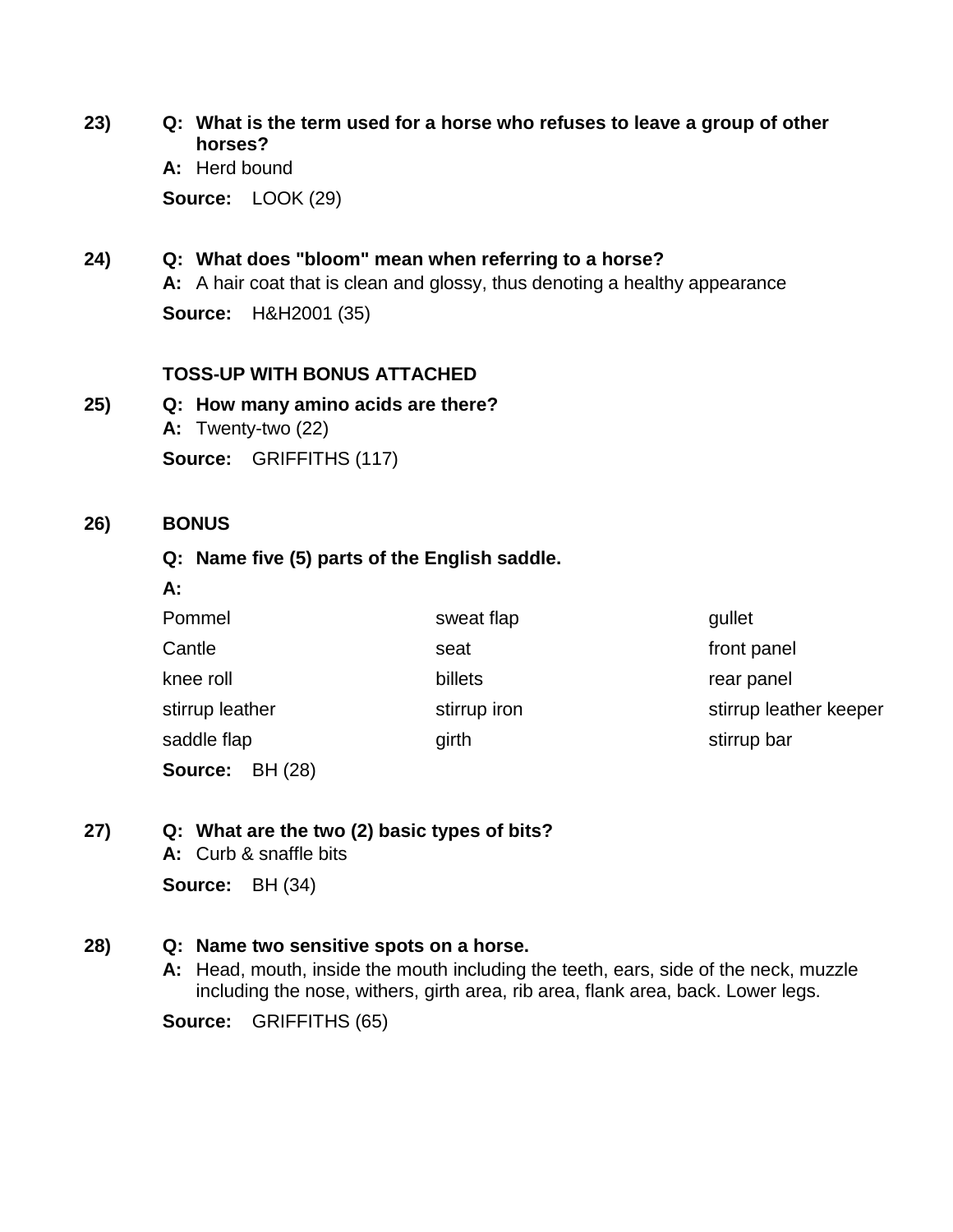- **29) Q: Mules and hinnies are the result of breeding what two animals? A:** Asses/Donkeys and Horses/Ponies **Source:** GRIFFITHS (21)
- **30) Q: Where are chestnuts on a horse located? A:** Inside the knees on the front legs and hocks on the rear legs **Source:** BYOV (120) & GRIFFITHS (20)
- **31) Q: A horse whose coat carries white hairs intermingled with one or more base colors is called a what?**

**A:** Roan

**Source:** H&H2001 (7)

**32) Q: What is the best control for flies? A:** Removal of waste and decaying vegetable material. **Source:** GRIFFITHS (52)

### **END OF ROUND TWO**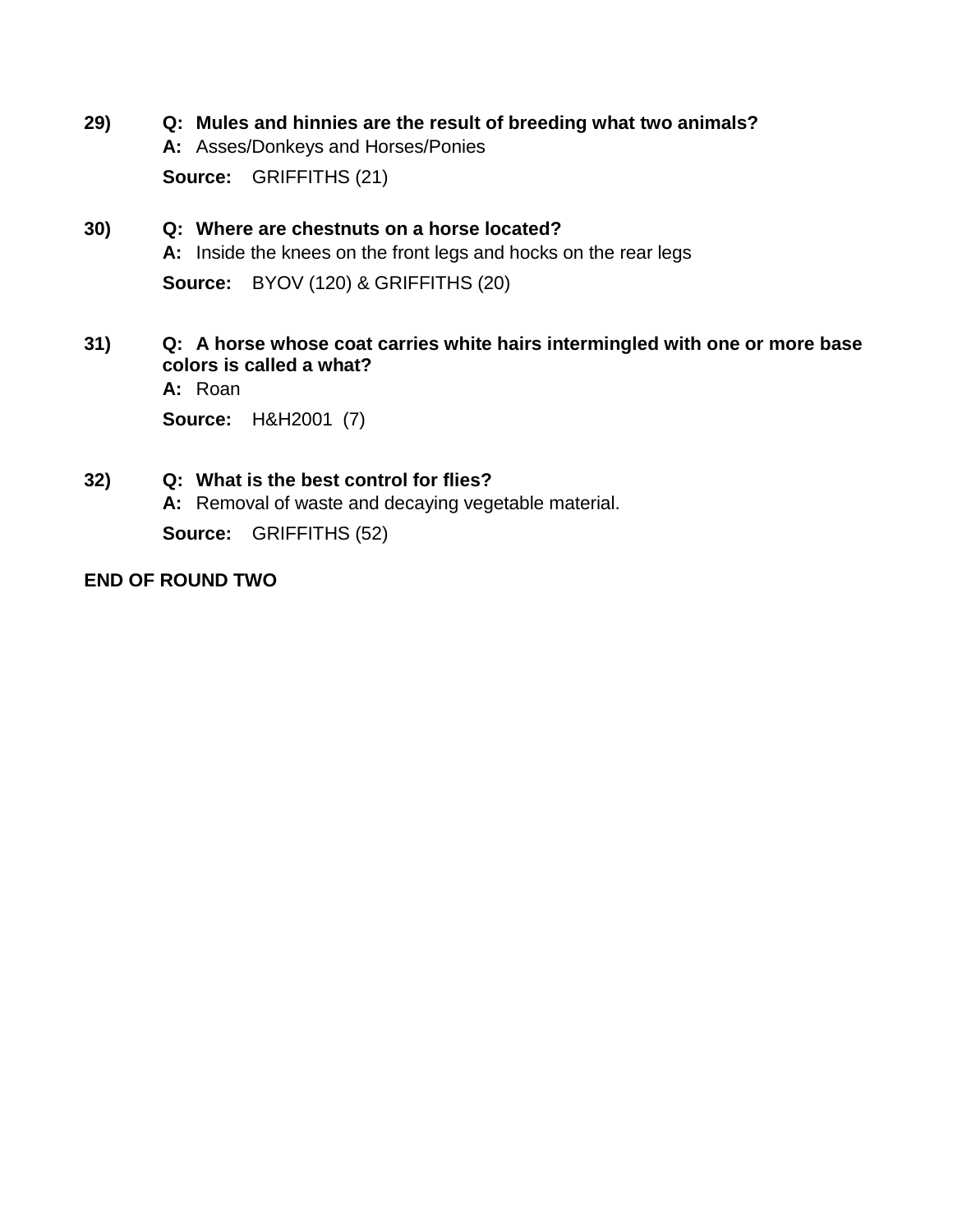## **2015 State Horse Bowl Contest Junior Division Round Three**

- **1) Q: What do you call a horse that runs well on a track that is wet, sloppy or heavy?**
	- **A:** Mudder

**Source:** LOOK (38)

- **2) Q: What breed association rules are followed when judging 4-H Western Riding classes?**
	- **A:** AQHA

**Source:** 4HR&R (62)

**3) Q: What is the term for a horse who holds its head too high and noses out? A:** Stargazer

**Source:** H&H 2001 (9)

**4) Q: What is another name for the cecum?**

**A:** Blind pouch or fermentation vat **Source:** HS 2001 (31)

**5) Q: What are two (2) quick tests a horse owner can perform to check for dehydration?**

> **A:** A skin pinch test, and check the gums for moistness or tackyness **Source:** GRIFFITHS (164)

**6) Q: If a horse is fifteen (15) hands, how tall is it in inches?**

**A:** Sixty (60) inches **Source:** BH (59)

**7) Q: Approximately how long ago did the first true horse appear? A:** One (1) million years ago **Source:** GRIFFITHS (6)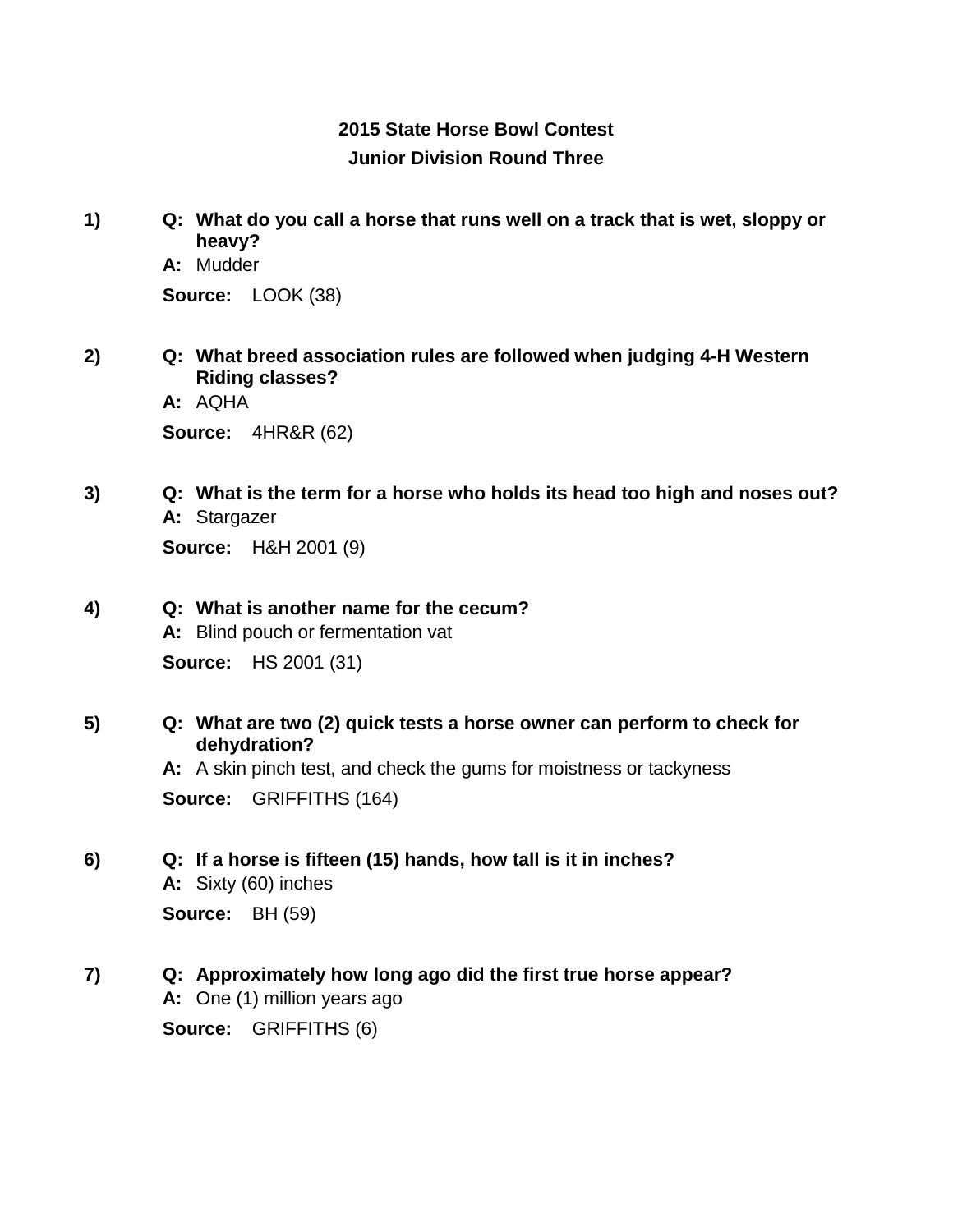**8) Q: What is the term for the period of time in which a mare will be receptive to breeding?**

**A:** Estrus or Heat **Source:** BYOV (61)

#### **9) Q: How high should a quick release knot be tied?**

**A:** At least as high as the horse's withers

**Source:** BH (23)

**10) Q: What part of the Equine is said to be like the "fingerprint" of a human; no two are alike?**

**A:** Chestnuts **Source:** GRIFFITHS (20)

**11) Q: What is the name of the color when the horse is golden with no black points?**

**A:** Palomino **Source:** GRIFFITHS (43)

- **12) Q: How are the front legs connected to the main skeleton of the horse? A:** Muscular structures or By soft tissue (muscles, etc.) **Source:** HS 2001 (6)
- **13) Q: What is the average length of stride in a trot or jog (measured in feet)? A:** 8 or 9 feet

**Source:** GRIFFITHS (72)

**14) Q: When a horse is cantering, what is it called when all four feet are off the ground?**

**A:** Period of Suspension

**Source:** GRIFFITHS (74)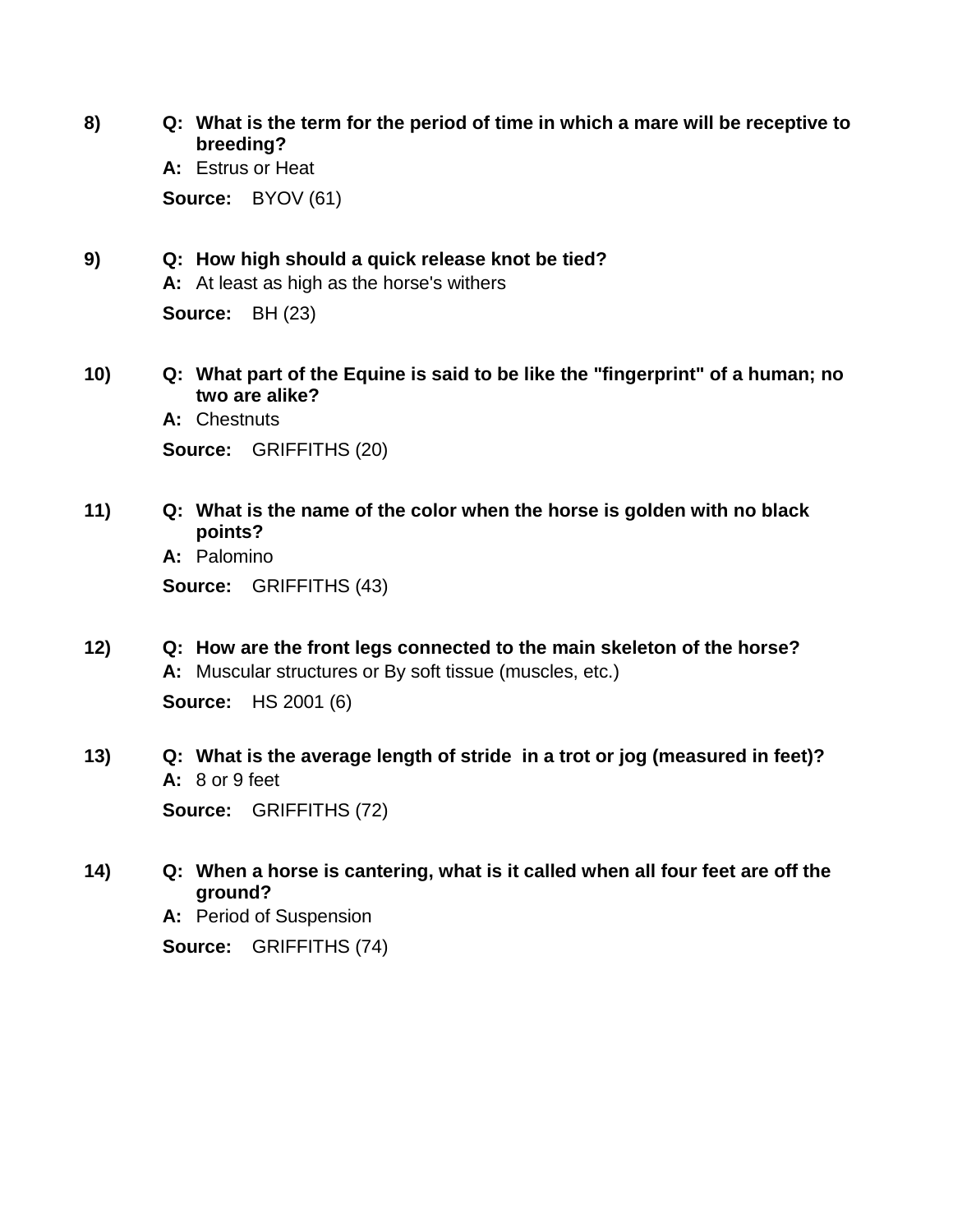### **TOSS-UP WITH BONUS ATTACHED**

- **15) Q: What are eye-shields on a harness or bridle, used to keep a horse focused on where its head is pointed, called?**
	- **A:** Blinkers

**Source:** LOOK (8)

### **16) BONUS**

### **Q: Name four (4) of the seven (7) pressure points on which a bit can work.**

**A:** The corners of the mouth (or lips), the bars, the tongue, the roof of the mouth, the curb (or chin) groove, the nose, and the poll

**Source:** H&H 2001 (29)

### **17) Q: What is a circular or ring shaped pattern in horse's coat called?**

**A:** Dapple

**Source:** GRIFFITHS (38)

### **18) Q: What are crowhops?**

**A:** Mild bucking motions

**Source:** LOOK (17)

### **19) Q: At what age does a horse have a complete set of permanent incisors and has what is known as a full mouth?**

**A:** Five (5) years of age

**Source:** HS 2001 (14)

### **TOSS-UP WITH BONUS ATTACHED**

### **20) Q: What happens if hay is stored wet?**

**A:** It molds. It can also ferment and become so hot that is will spontaneously combust and start a fire.

**Source:** HS 2001 (38)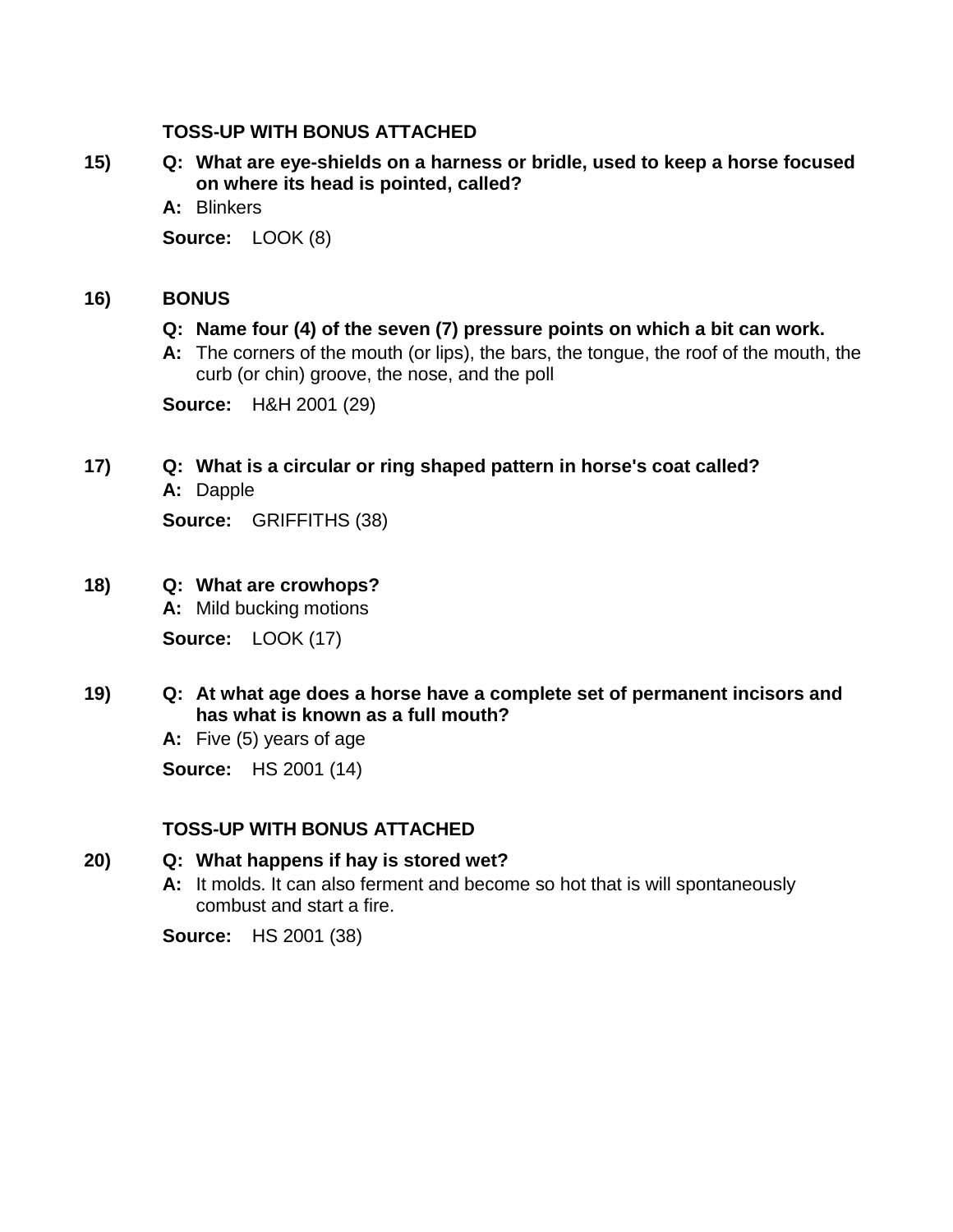### **21) BONUS**

- **Q: Name three (3) protein supplements or high protein sources that can be fed to horses.**
- **A:** Soybean meal, Cottonseed meal, Peanut Meal, Linseed meal, Canola meal, Corn gluten meal, Sunflower meal, Brewer's Yeast, Rice Bran

**Source:** HS2001 (40) GRIFFITHS (121)

- **22) Q: What is the term for the study of how characteristics are passed from parents to offspring?**
	- **A:** Genetics

**Source:** HS2001(18)

**23) Q: What type of horse show allows anyone to enter, regardless of the breed? A:** Open Show

**Source:** LOOK (40)

**24) Q: Name the two major functions of the equine digestive tract**

**A:** digestion and absorption

**Source:** GRIFFITHS (108)

### **TOSS-UP WITH BONUS ATTACHED**

**25) Q: What is the sex genotype of a mare? A:** XX **Source:** 4H HS (21)

### **26) BONUS**

### **Q: List three (3) reasons to shoe your horse.**

**A:** Protect the hoof against excessive wear; correct defects of stance or gait; better traction; help cure disease and pain relief

**Source:** H&H2001 (48-49)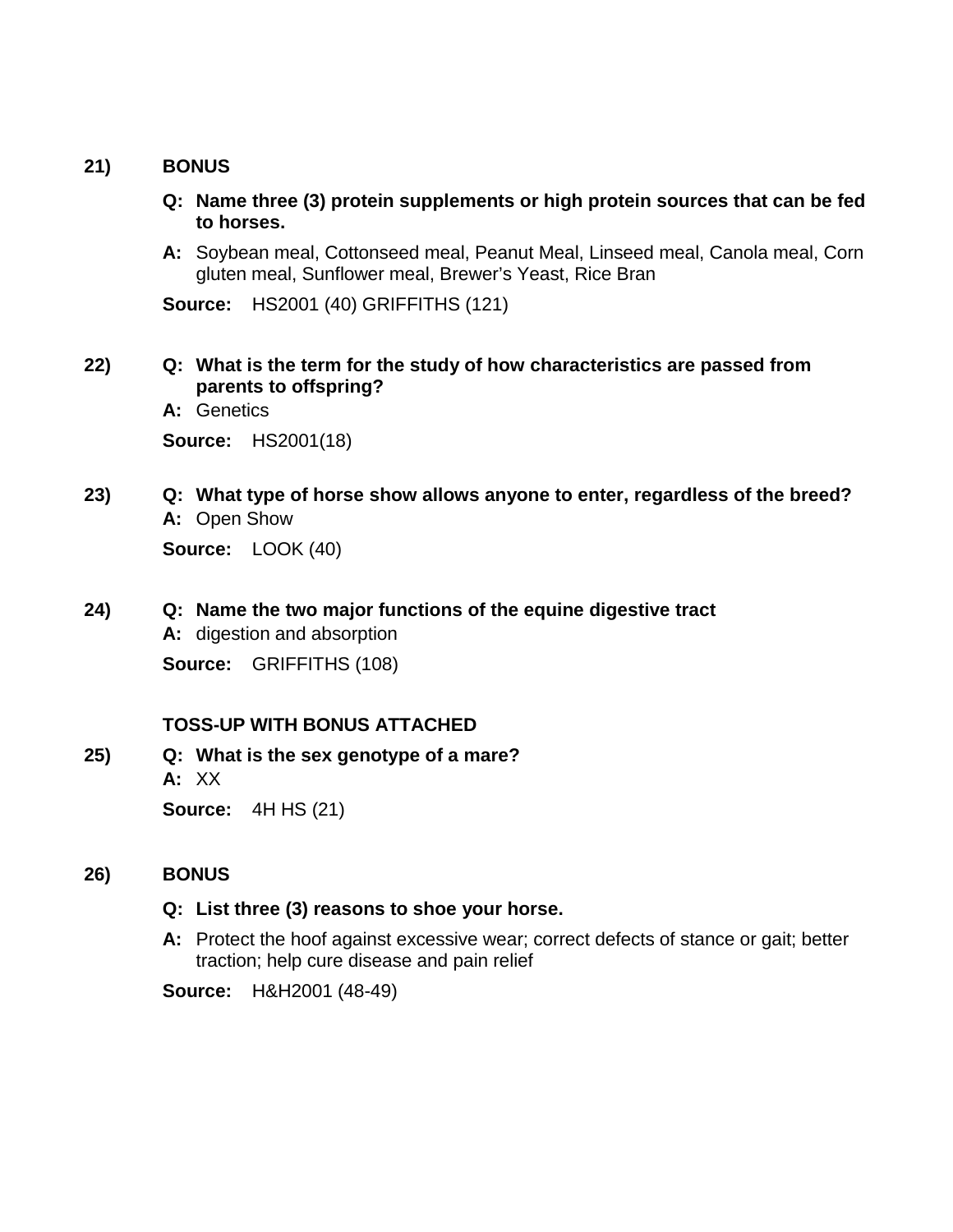**27) Q: What must you do to qualify at the district level to attend the NC State 4-H horse show?**

**A:** You must get at least one (1) point in a qualifying class at the district level

**Source:** 4H R&R (10)

**28) Q: What is the term for the normal bout of diarrhea that occurs in a foal at the time the mare comes in to foal heat?**

**A:** Scours or Foal Heat Diarrhea

**Source:** LOOK (50)

**29) Q: What is another name for the horse's sense of touch?**

**A:** tactile sense

**Source:** GRIFFITHS (64)

- **30) Q: What is the muscular reproductive organ of the mare where the unborn foal develops?**
	- **A:** Uterus

**Source:** HS 2001 (24)

**31) Q: What are a few white hairs in the center of the forehead called? A:** Flame

**Source:** H&H 2001 (4)

**32) Q: How many cervical vertebrae are in a horse's neck? A:** Seven (7) **Source:** GRIFFITHS (203)

#### **END OF ROUND THREE**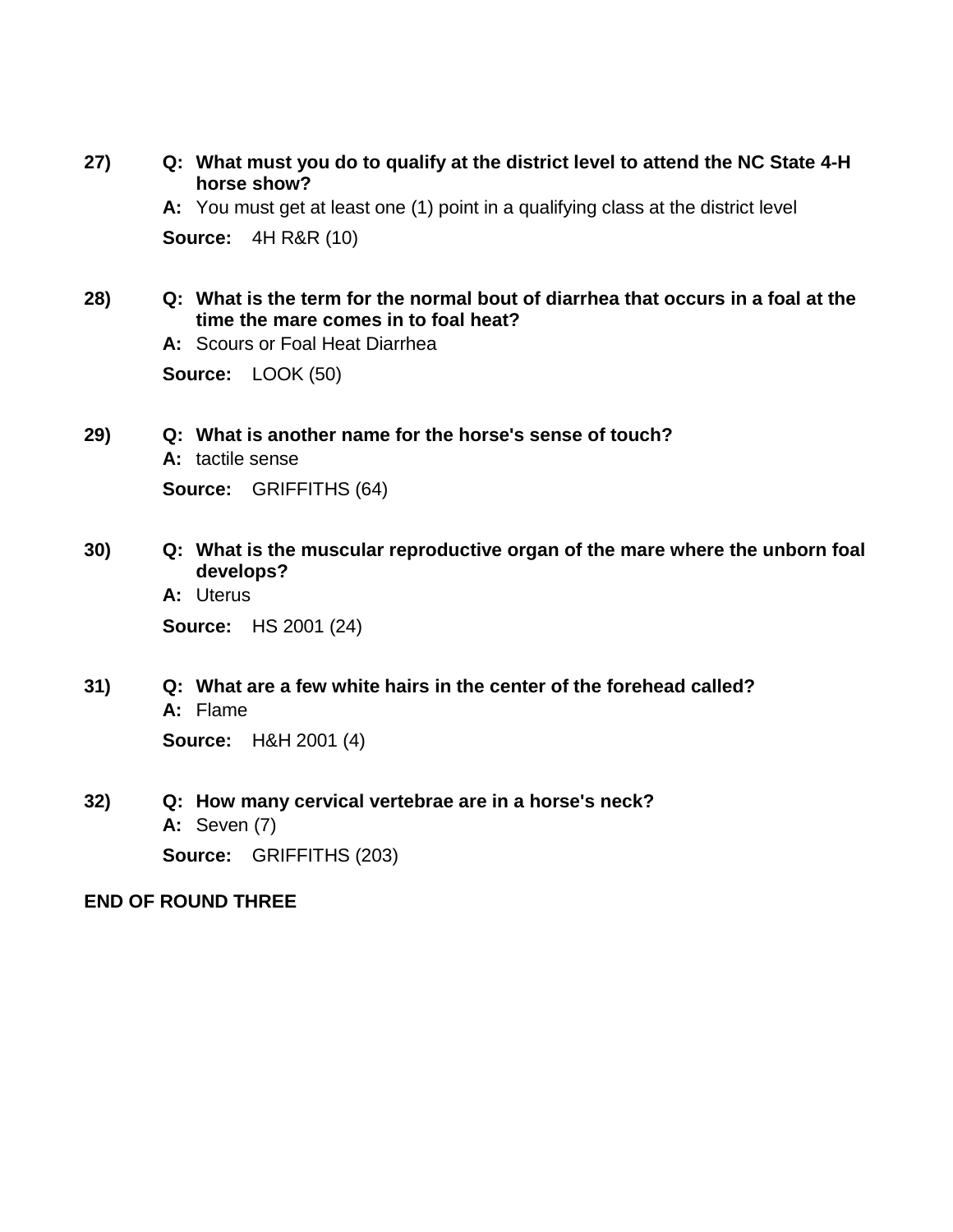## **2015 State Horse Bowl Contest Junior Division Round Four**

### **1) Q: Name two (2) symptoms of a horse with colic.**

**A:** A horse may show restlessnes, paw at the ground, sweat, kick at its abdomen, lie down and roll, show signs of discomfort and pain

**Source:** HS2001 (50)

## **2) Q: What is the entire feed allowed an animal during a 24-hour period called? A:** Ration

**Source:** HS2001 (32)

**3) Q: What is another name for Tetanus?**

**A:** Lockjaw **Source:** HS 2001 (49)

- **4) Q: Give the proper term for when a horse prances instead of walking flatfooted.**
	- **A:** Jig **Source:** LOOK (33)
- **5) Q: What is a plant or animal living in, on, or with another living organism (its host), at whose expense it obtains food and shelter?**
	- **A:** Parasite

**Source:** GRIFFITHS (56)

### **6) Q: What type of bridle has two (2) sets of reins and two (2) bits?**

**A:** Full, weymouth or double **Source:** H&H 2001 (29)

### **7) Q: What does the abbreviation TPR stand for?**

**A:** Temperature, pulse and respiration

**Source:** GRIFFITHS (155)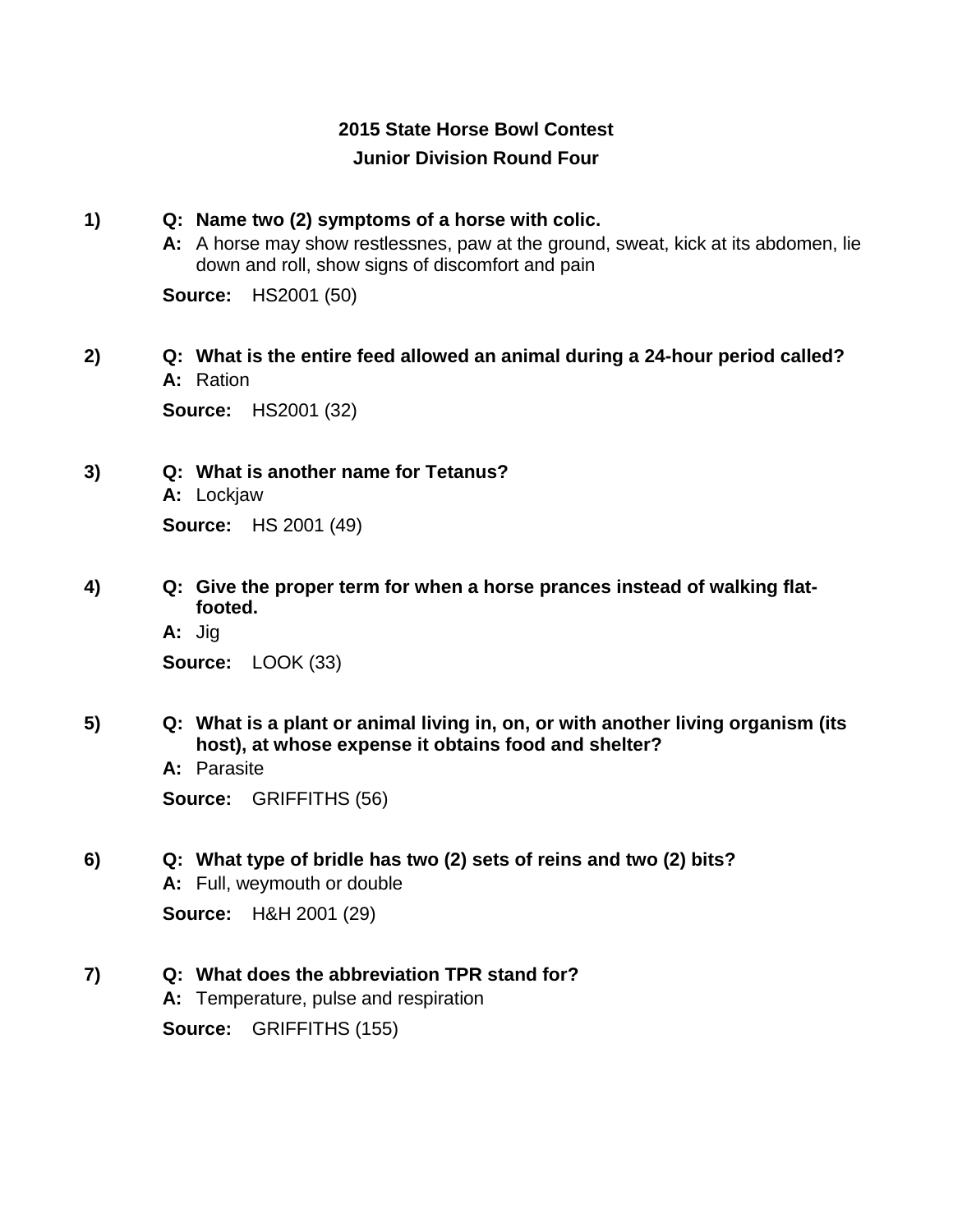- **8) Q: How many temporary teeth does a young horse have?**
	- **A:** Twenty-four (24)

**Source:** HS 2001 (15)

**9) Q: Of the colors chestnut, white, black or bay, which is the dominant color for horses?**

**A:** Black

**Source:** HS2001 (20)

- **10) Q: Name this bone: It is the small, flat bone which lies inside the hoof. It lies beside the coffin bone and underneath the short pastern bone.**
	- **A:** Navicular bone **Source:** BYOV (135) LOOK (38)

### **11) Q: What is the purpose of the hair inside the ears?**

**A:** To help keep dirt and insects from entering the inner ear

**Source:** H&H 2001 (39)

### **12) Q: Describe a piebald hair coat pattern.**

**A:** Pinto/paint horses with black pigmented skin and coat color; Or white on a black horse.

**Source:** BH (17) GRIFFITHS (47)

### **13) Q: What type of medicine is used to treat infectious diseases caused by bacteria?**

**A:** Antibiotic

**Source:** HS 2001 (33)

#### **14) Q: What do you call minerals that are needed in very small amounts? A:** Trace minerals

**Source:** HS 2001 (33)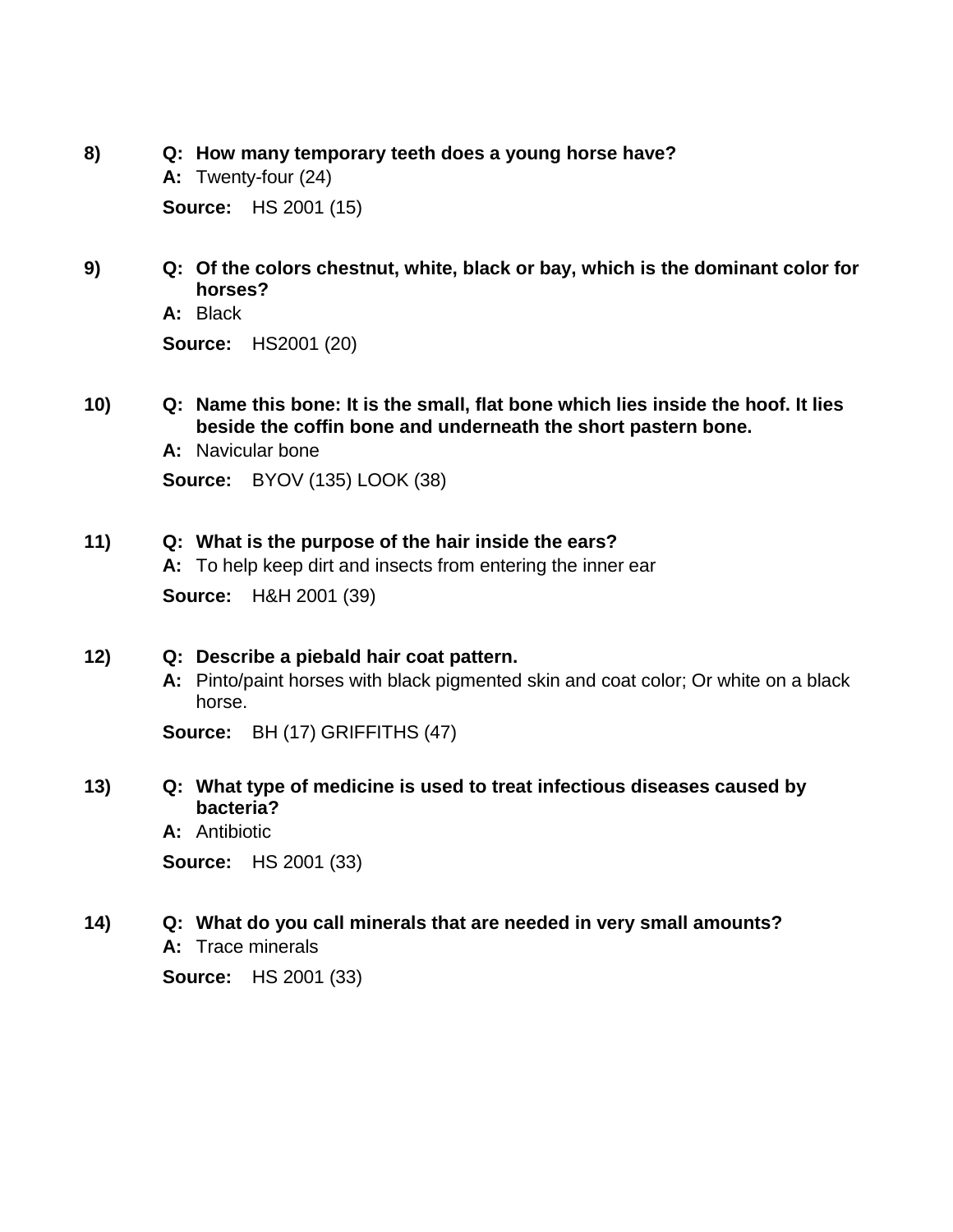### **TOSS-UP WITH BONUS ATTACHED**

- **15) Q: What is it called when a horse exhibits an exaggerated flexion of the hock while it is in motion?**
	- **A:** Stringhalt

**Source:** LOOK (54)

### **16) BONUS**

- **Q: Name three (3) respiratory conditions or diseases commonly seen in horses.**
- A: Roaring **A: Roaring Pneumonia** Nosebleed (Epistaxis) Pulmonary Hemorrhage Distemper (Strangles) Influenza Pleuritis Thumps Heaves (COPD) **Source:** BYOV (248); HS2001 (49)

## **17) Q: What was the original purpose of the horn on a Western saddle?**

**A:** To tie and hold roped calves or cows in need of medical attention

**Source:** H&H2001 (32)

**18) Q: DNA is composed of different amino acids and proteins arranged in two (2) thread like strands that are twisted together like a coil. What is this coil like structure called?**

**A:** Double helix

**Source:** GRIFFITHS (87)

- **19) Q: What term means a horse may have a structural problem or deviation, but it may only have a limited affect on the animal's ability to perform?**
	- **A:** Serviceably sound

**Source:** 4-HJM (9)

### **TOSS-UP WITH BONUS ATTACHED**

**20) Q: Name the farrier's tool that are described as a "scissor-like" tool, used to trim the hoof.**

**A:** Nippers

**Source:** H&H 2001 (47)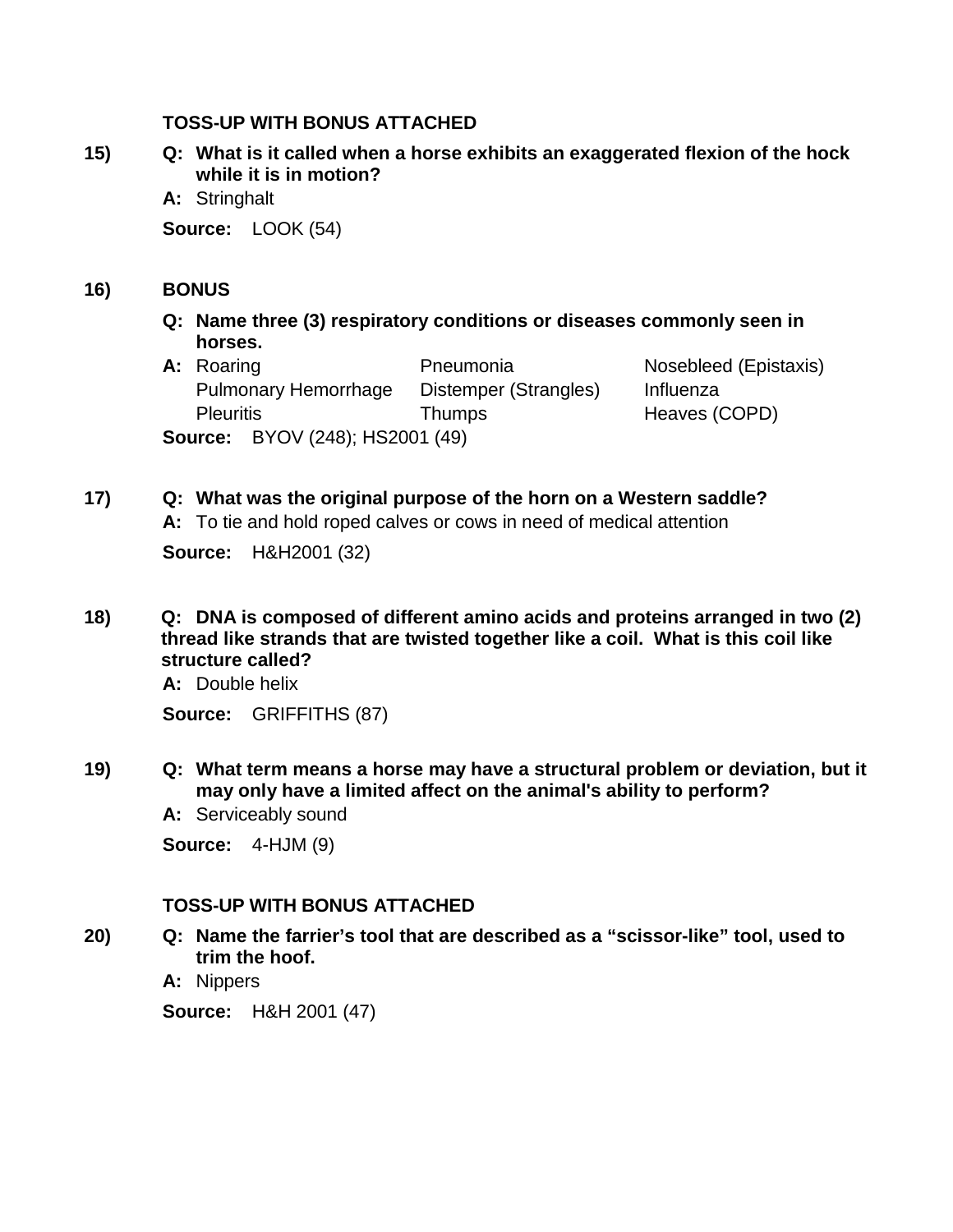### **21) BONUS**

- **Q: Name three (3) theories as to why the horse disappeared from the North American continent during the Ice Age.**
- **A:** Sudden climate change

Disease or parasite epidemic

Competition for food

Failure to adapt to the environment

**Source:** GRIFFITHS (8)

## **22) Q: What does a strong digital pulse in a foot detect?**

**A:** An injury to the foot or leg/laminitis/bruise/abscess **Source:** GRIFFITHS (161)

- **23) Q: What is the total length of the horse's large intestine in feet? A:** Twenty-five (25) feet **Source:** HS 2001 (30)
- **24) Q: What is the common name for Distemper in horses? A:** Strangles

**Source:** BYOV (241) & GRIFFITHS (171)

## **TOSS-UP WITH BONUS ATTACHED**

## **25) Q: What does the term "non-contagious" mean? A:** A disease that is unable to be spread from one animal to another **Source:** GRIFFITHS (167)

### **26) BONUS**

### **Q: Name the body system that these 3 parts are located in: Aorta; Diaphragm; Patella.**

A: Aorta= Circulatory

Diaphragm=Respiratory

Patella=Skeletal

**Source:** GRIFFITHS (203, 208, 209)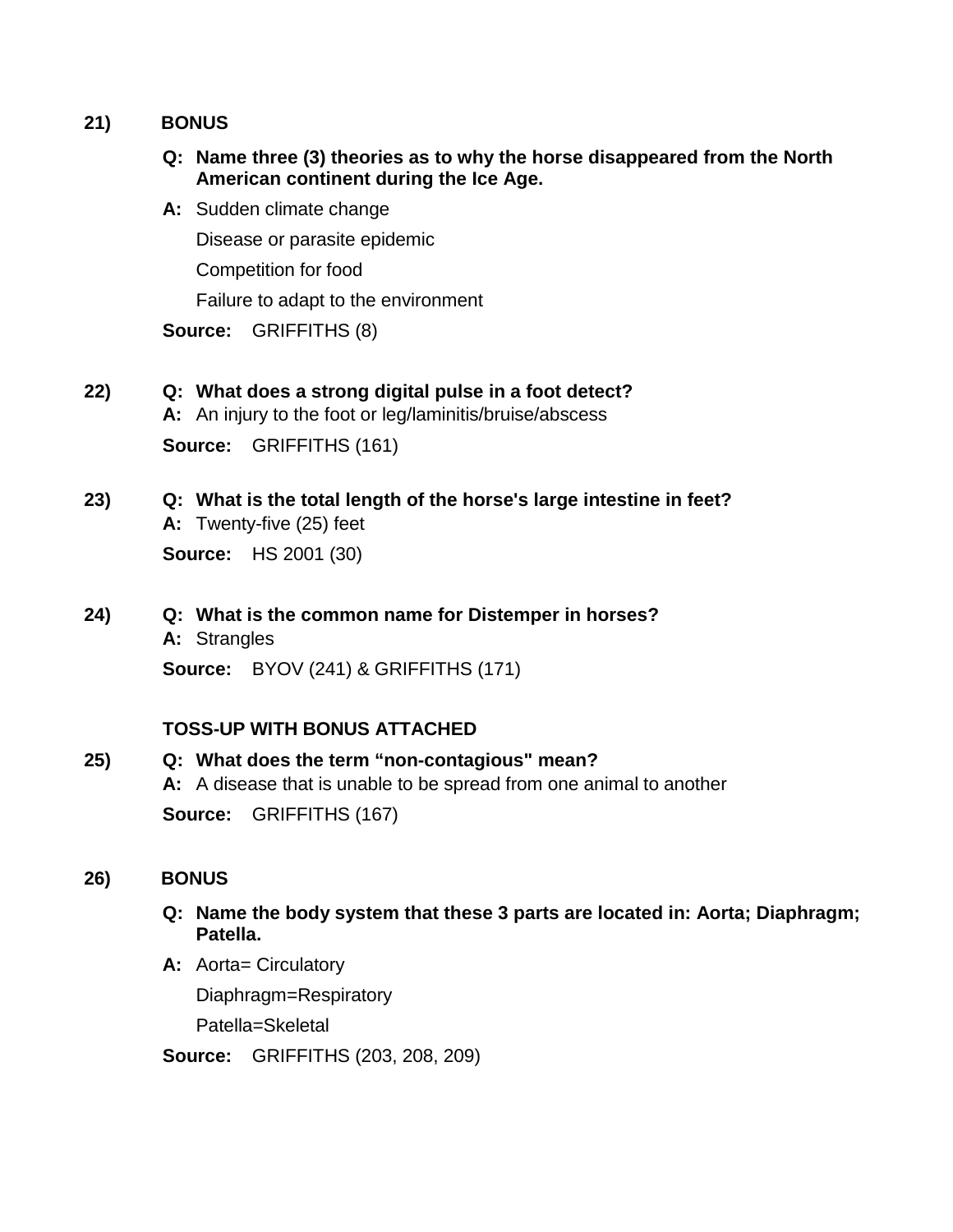**27) Q: How far apart, in feet, are the poles set in the stake race? A:** 80 feet

**Source:** 4HR&R (91)

## **28) Q: Pacing is most commonly seen in what breed? A:** Standardbred **Source:** GRIFFITHS (79)

### **29) Q: What is another name for the third phalanx?**

**A:** Coffin bone, pedal bone, distal phalanx **Source:** BYOV (120)

### **30) Q: Name one place where you can feel the horse's pulse.**

**A:** Facial artery which is just inside the jaw or cheek groove; behind the horse's left elbow; the digital artery on the legs

**Source:** GRIFFITHS (160) & BYOV (11,12)

### **31) Q: In what state did the American Saddlebred originate?**

**A:** Kentucky

**Source:** H&H 2001 (58)

- **32) Q: Which evolutionary stage of the horse is the forerunner of the modern horse and was thought to be the size of a pony?**
	- **A:** Pliohippus

**Source:** GRIFFITHS (9)

**END OF ROUND FOUR**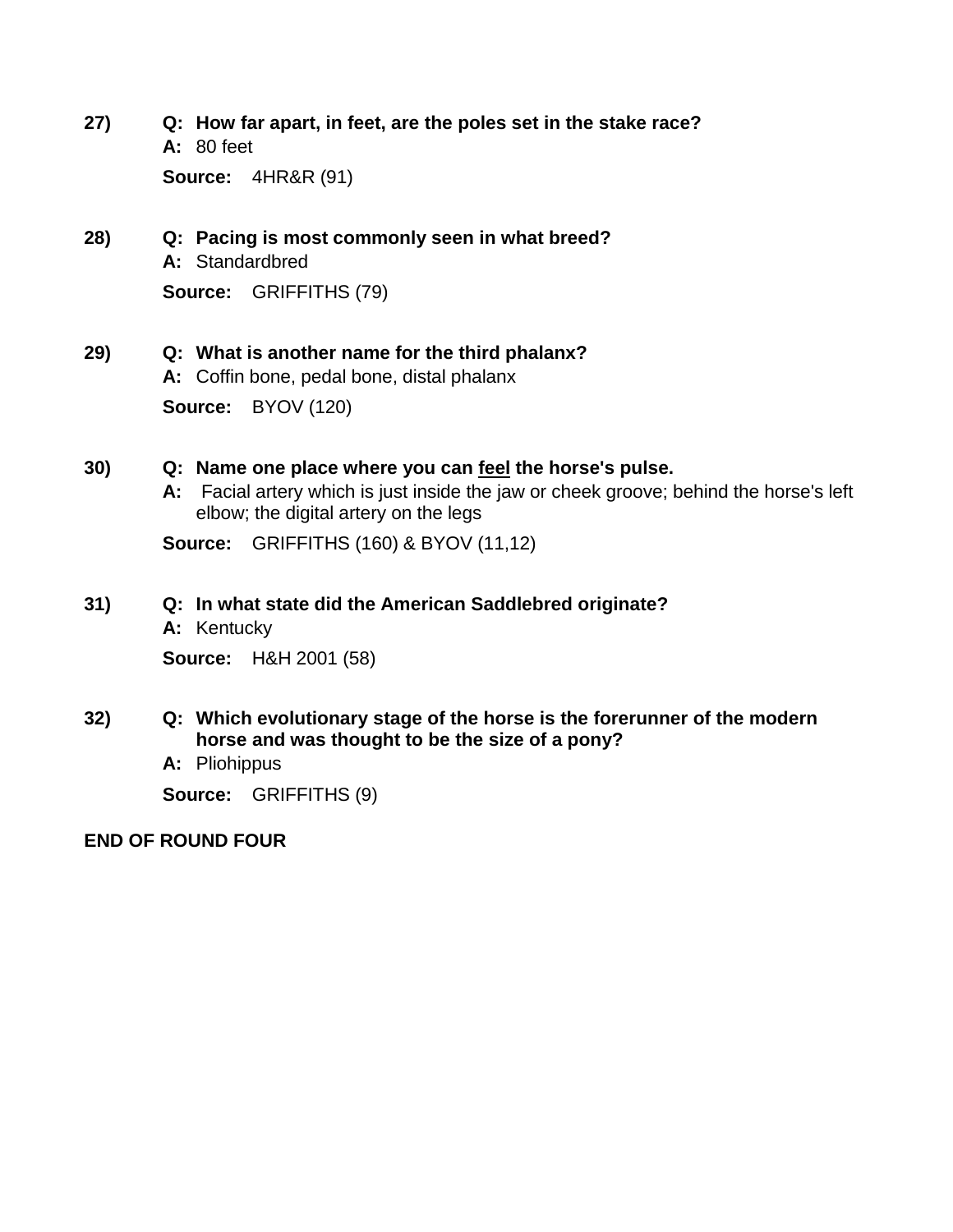## **2015 State Horse Bowl Contest Junior Division Round Five**

- **1) Q: What legume hay is high in protein, calcium and vitamins A and D? A:** Alfalfa hay **Source:** BYOV (29)
- **2) Q: What term describes an inflammation or infection of the membranes around the eye and possibly inside the eyelid?**

**A:** Conjunctivitis

**Source:** BYOV (273)

**3) Q: Foals are born without a bacterial population in their large intestine. How do they obtain it?**

**A:** By eating their dam's feces

**Source:** HS2001 (31)

### **4) Q: Where does the digestive process begin?**

**A:** The mouth; the grasping of feed by the lips (prehension) **Source:** GRIFFITHS (109) & HS2001 (27)

#### **5) Q: What is the most common equine internal parasite?**

**A:** Strongyles or blood worms **Source:** HS2001 (57)

**6) Q: A horse that lacks vigor and upon a blood test is determined to have a reduced number of red blood cells would be described as having what condition?**

**A:** Anemia

**Source:** LOOK (4)

**7) Q: What protozoal disease primarily effects the spinal cord and nervous system of the horse? A spinal tap is typically required for diagnosis.**

**A:** EPM - Equine Protozoal Myeloencephalitis

**Source:** HS 2001 (49)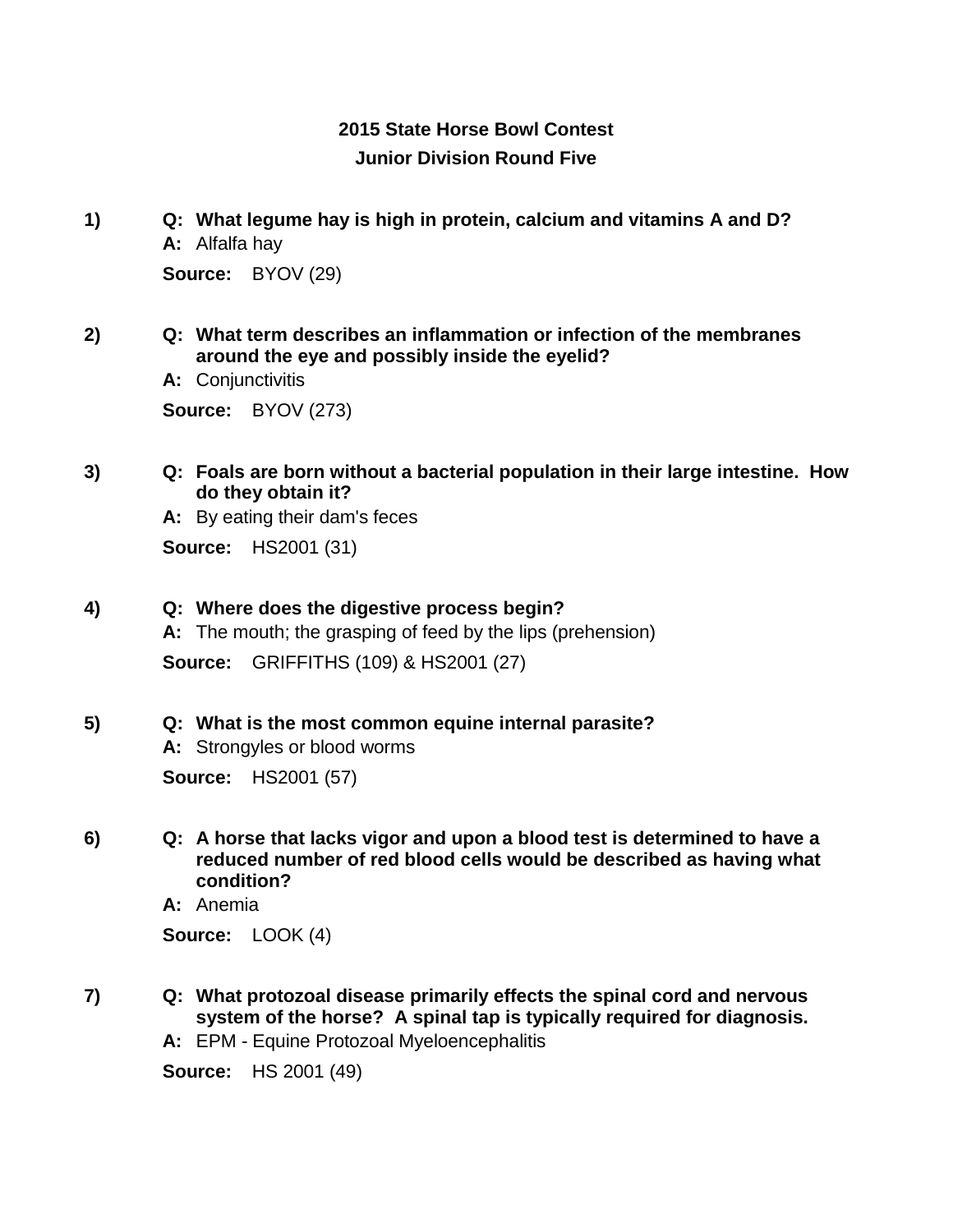- **8) Q: What term describes the unborn foal as it develops inside the mare's uterus?**
	- **A:** Fetus **Source:** LOOK (23)
- **9) Q: This term involves keeping biological or living things --both plants and animals--from being infected with agents that can cause health and disease issues.**

**A:** Biosecurity

**Source:** GRIFFITHS (193)

### **10) Q: List two (2) symptoms of Strangles.**

**A:** Fever, increased respiration, nasal discharge, swollen lymph nodes **Source:** HS2001(49)

- **11) Q: When feeding your horse or allowing him to graze, it is important that you feed from a tub and that he grazes in adequate pasture to avoid what type of colic?**
	- **A:** Sand colic

**Source:** BYOV (266)

- **12) Q: What is the name for the greenish solution, secreted by the liver, whose purpose is to dissolve fats?**
	- **A:** Bile

**Source:** HS2001 (29)

### **13) Q: What are the 2 main sources of vitamin D?**

**A:** Sunshine and sun cured hay

**Source:** HS 2001 (35)

**14) Q: Why are wolf teeth removed?**

**A:** To prevent dental problems and aid in properly fitting the bit **Source:** HS2001 (17)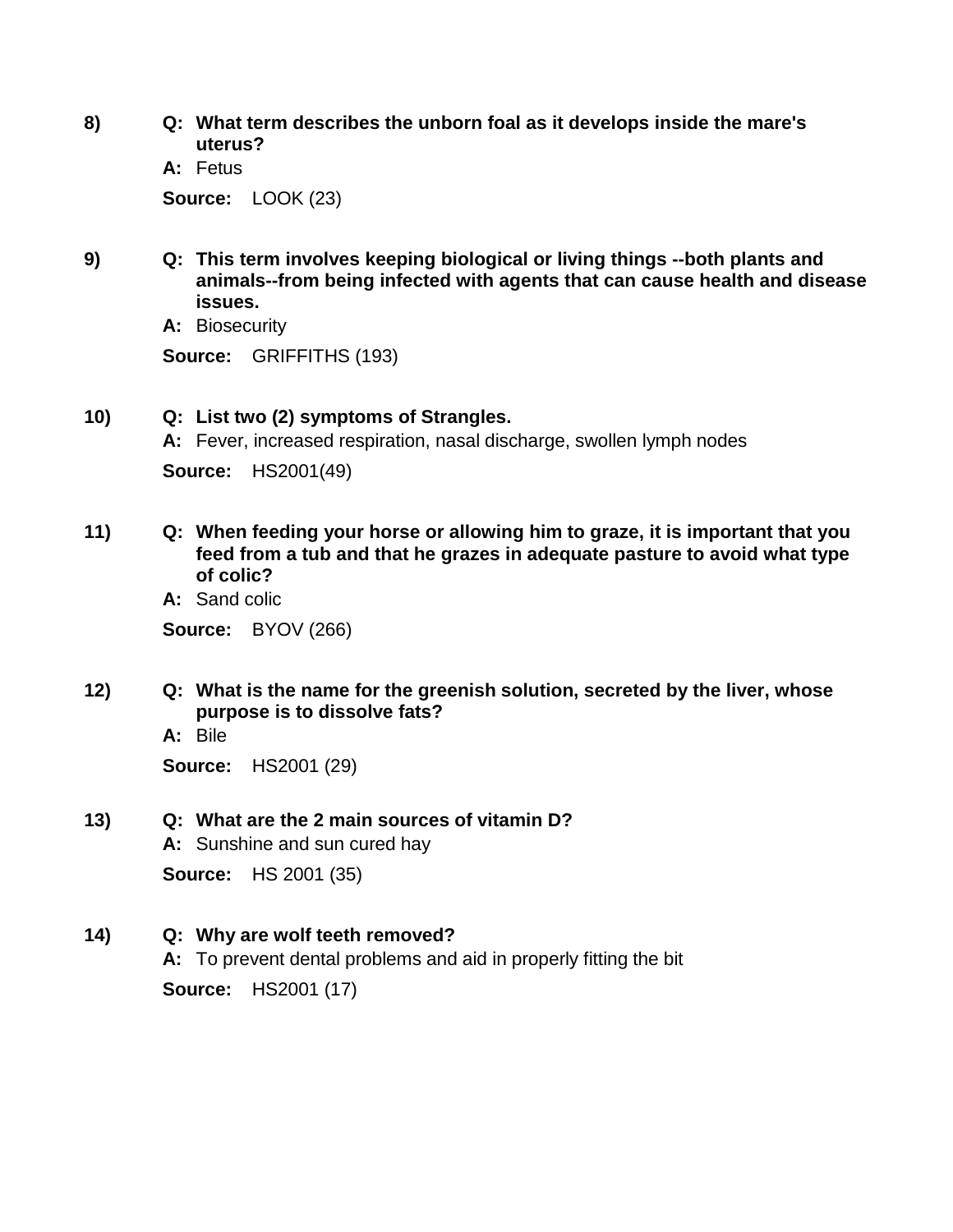### **TOSS-UP WITH BONUS ATTACHED**

## **15) Q: What part of the digestive tract does the term hind gut refer to? A:** Large intestine **Source:** GRIFFITHS (112)

#### **16) BONUS**

**Q: What four (4) elements are present in all amino acids?**

**A:** Carbon, hydrogen, oxygen, and nitrogen

**Source:** HS2001 (26)

## **17) Q: What kind of samples can be submitted for DNA testing?**

**A:** Blood, or Mane/tail/coat horse hair

**Source:** GRIFFITHS (103)

**18) Q: Calcium, magnesium, copper and iron are all examples of what nutrient? A:** Minerals

**Source:** HS2001 27)

**19) Q: What is the examination of a deceased horse called? This procedure is typically perofrmed to determine cause of death.**

**A:** Necropsy

**Source:** BYOV (339)

### **TOSS-UP WITH BONUS ATTACHED**

- **20) Q: What is the most important factor affecting the nutrient composition of grasses and legumes?**
	- **A:** Stage of maturity

**Source:** HS2001 (37)

### **21) BONUS**

- **Q: The term Overo includes three coat patterns. Name them**.
- **A:** Frame, Sabino, Splashed white

**Source:** GRIFFITHS (49-50)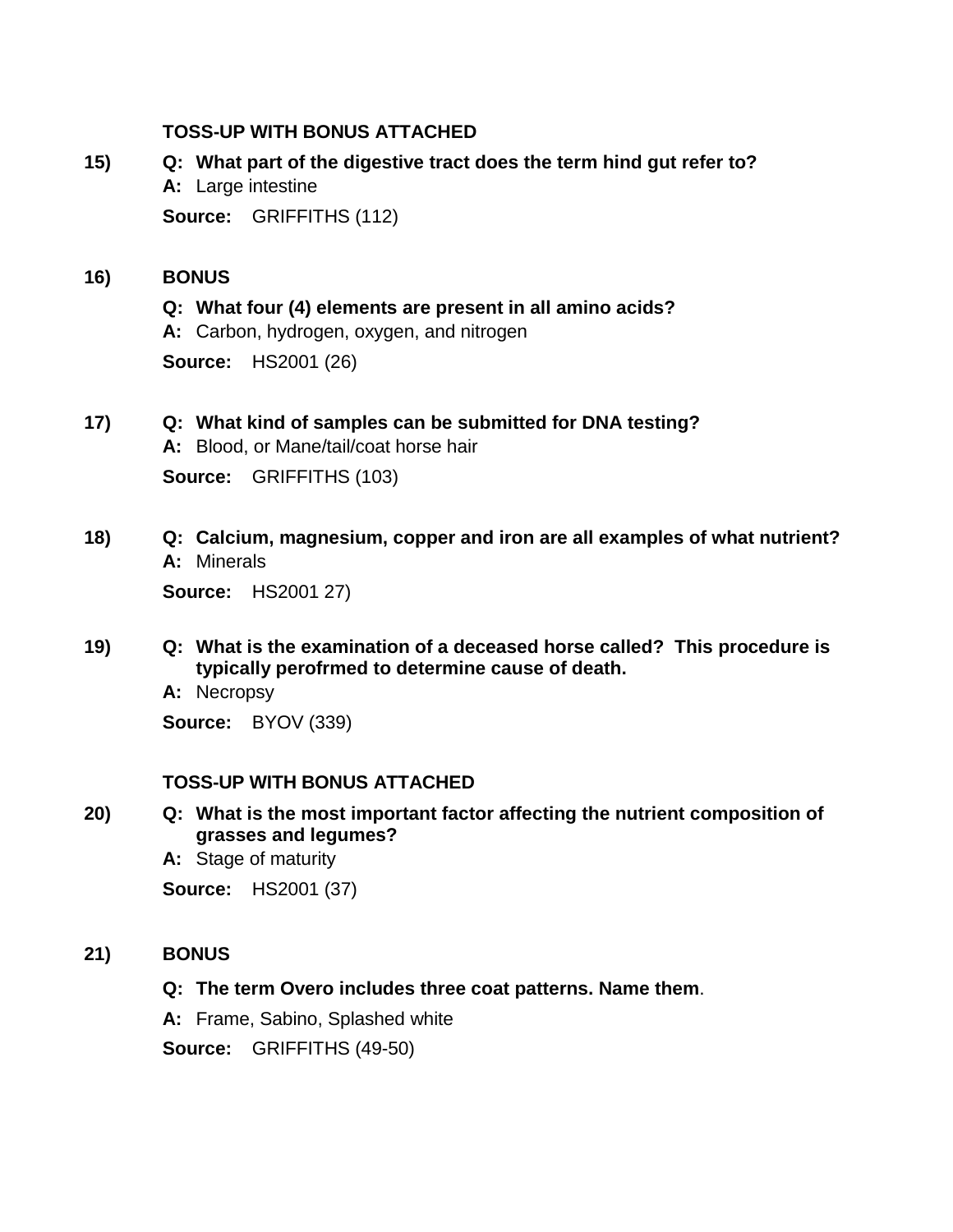**22) Q: Rotating horses to "fresh" pastures every two (2) weeks will reduce the occurrence of what?**

**A:** Internal parasite infestation

**Source:** HS2001 (39)

**23) Q: What is the most common emergency affecting horses? A:** Colic

**Source:** GRIFFITHS (180)

**24) Q: What is the term for one third of the gestation period? A:** Trimester

**Source:** Look (57)

### **TOSS-UP WITH BONUS ATTACHED**

**25) Q: What is the proper genetic term for the outward appearance of the horse? A:** Phenotype

**Source:** GRIFFITHS (93)

- **26) BONUS**
	- **Q: At the NC State 4-H Horse Show, 16 championship and reserve championship awards are presented to the individual horse and rider that earn the most points in each division. Name 6 of the 16 divisions.**

### **A:**

Saddle Seat Senior Hunter Horse Junior Speed Events Junior Non-Trotting Western Pony Senior Speed Events Senior Non-Trotting Junior Western Horse Combined Training Junior Pony Hunter Senior Western Horse Dressage Junior Hunter Horse Short Stirrup Senior Hunter Pony Little Britches

**Source:** 4-H R & R Rule I-D.5. (p.14)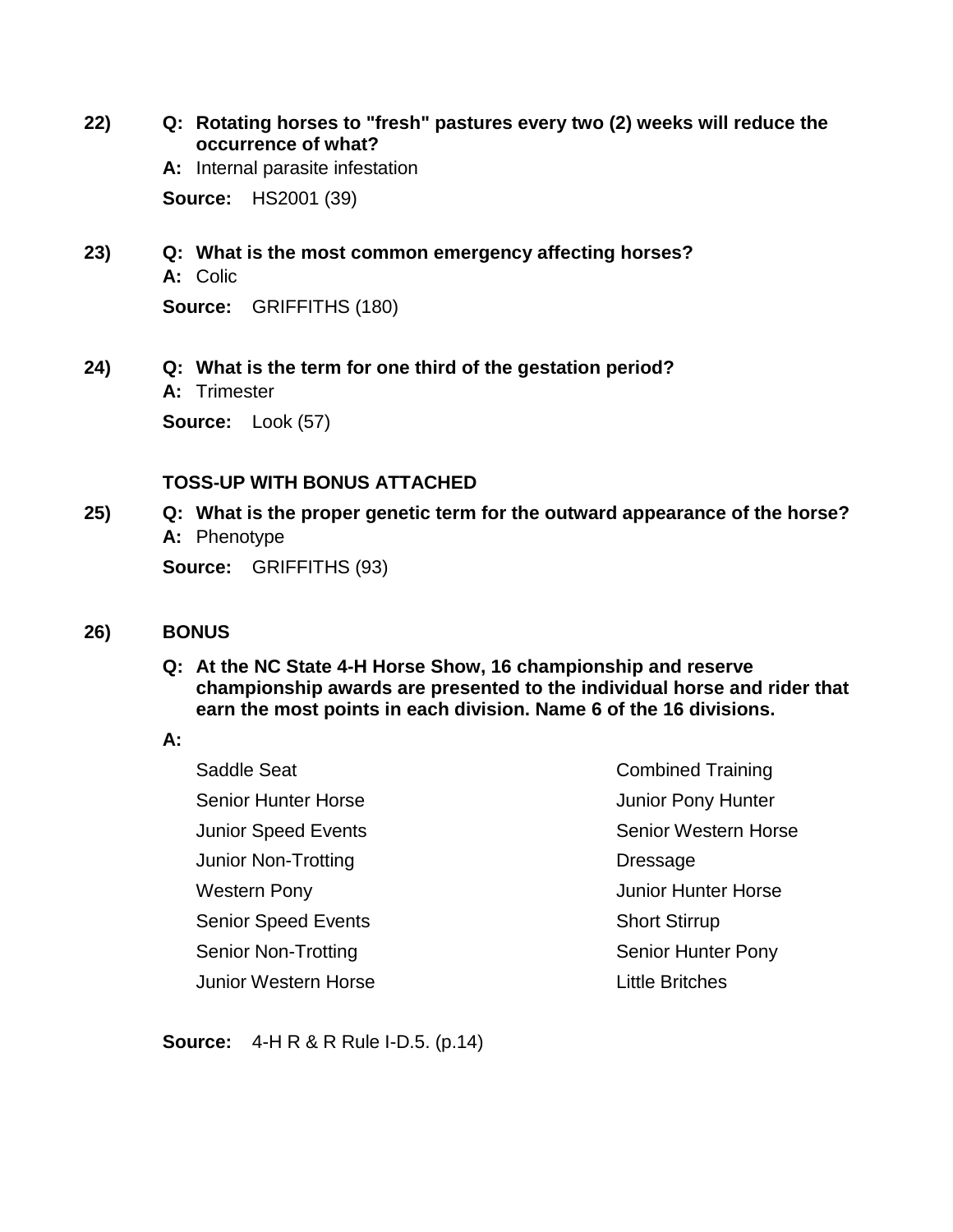**27) Q: Name this unsoundness: It is a bony growth above and toward the rear quarter of the hoof head. It can also be described as a partial or total replacement of the lateral cartilage with bone on the third phalanx.**

**A:** Sidebone

**Source:** BYOV (142)

**28) Q: When holding double reins, which rein goes on the outside? A:** The wider, snaffle rein **Source:** H&H2001 (27-28)

- **29) Q: What region of the world was the donkey most likely domesticated? A:** Middle East or Egypt **Source:** GRIFFITHS (16)
- **30) Q: What should be put on a foal's navel right after birth to avoid infection? A:** Iodine

**Source:** BYOV (78)

- **31) Q: Melanin controls what visible feature of the horse? A:** Hair coat color **Source:** GRIFFITHS (93)
- **32) Q: What is another name for a radiograph? A:** An x-ray **Source:** LOOK (46)

### **END OF ROUND FIVE**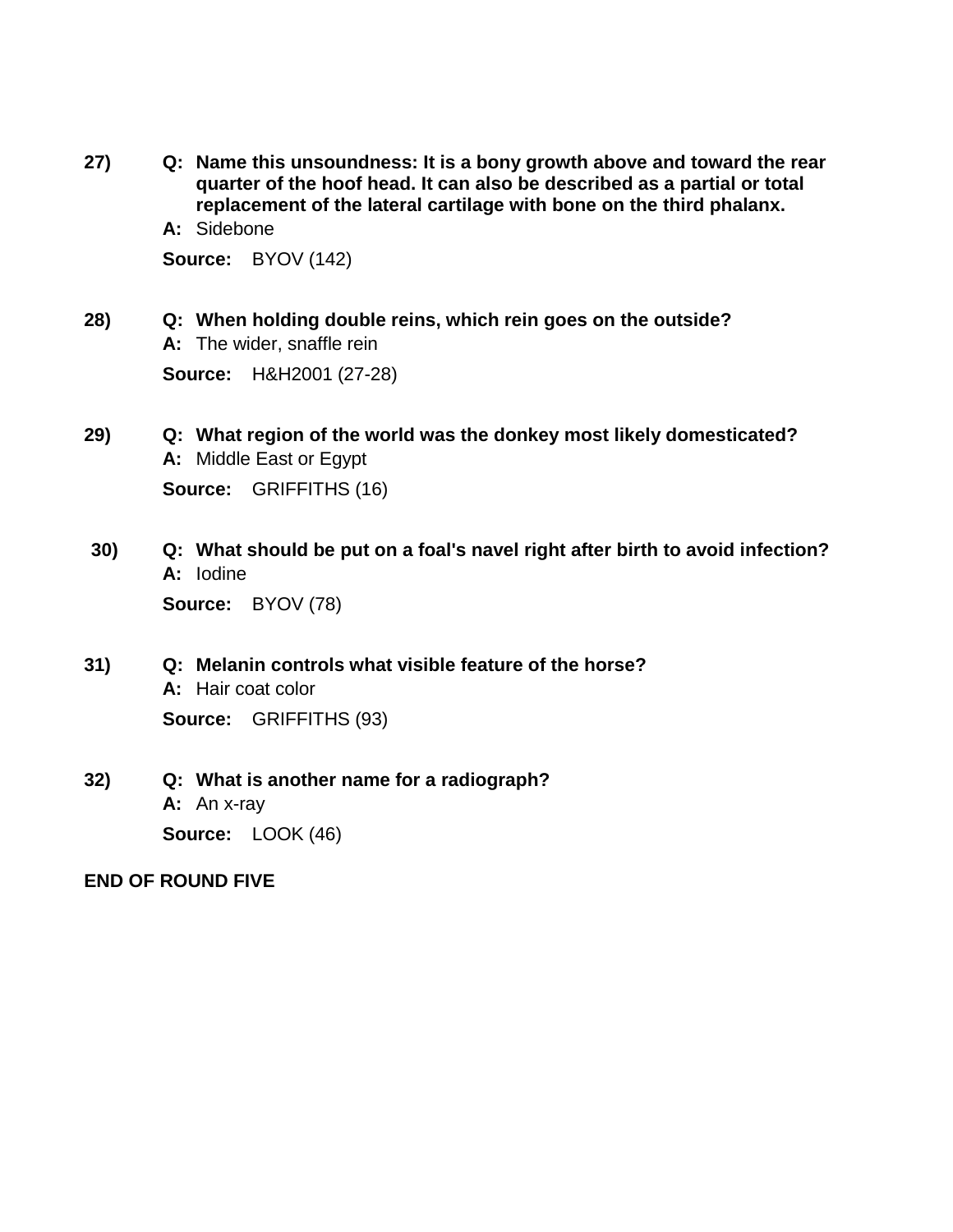## **2015 State Horse Bowl Contest Junior Division Round Six**

**1) Q: Bits rest on the part of the mouth called the bars, which is an area located between what two sets of teeth?**

**A:** Molars and Incisors

**Source:** H&H2001 (29)

**2) Q: What is required for vitamins A, D, E, and K to be absorbed? A:** fat

**Source:** HS2001 (34)

**3) Q: An abnormal condition that is possessed at birth is called known by what term?**

**A:** Congenital

**Source:** HS2001 (18)

**4) Q: What is the common term for the olfactory sense?**

**A:** sense of smell **Source:** GRIFFITHS (61)

**5) Q: At the State 4-H Horse Show, what is the penalty for knocking over a barrel during the barrel race?**

**A:** 5 seconds are added to the final time

**Source:** 4HR&R (64)

**6) Q: A dressage test may call for how many different walks?**

**A:** Five

**Source:** H&H2001 (17)

**7) Q: What is the second step in digestion? This occurs after prehension.**

**A:** Mastication, or chewing of feed

**Source:** HS2001 (27)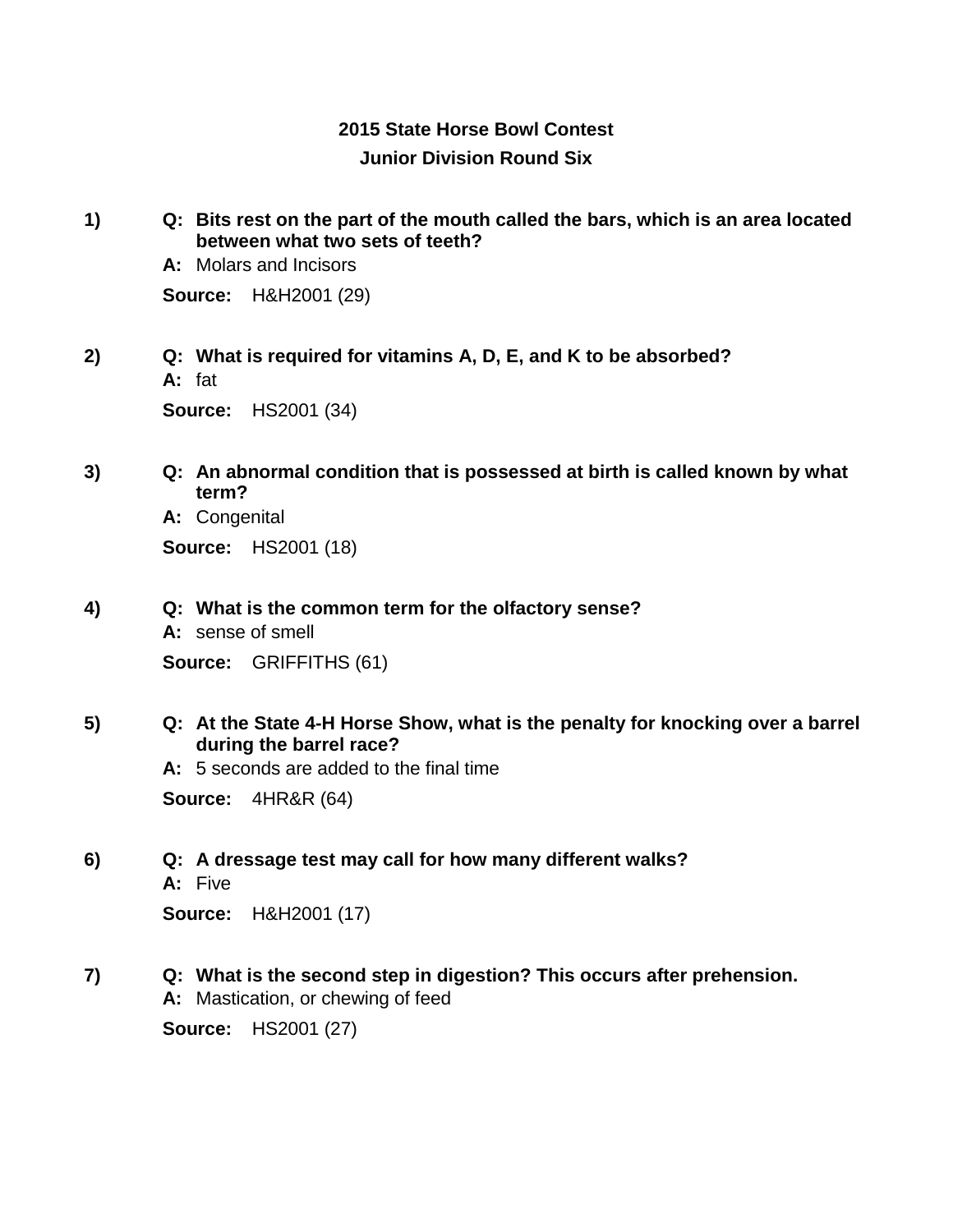**8) Q: What part of the horse includes the corpora nigra, aqueus anterior chamber, vitreous humore, pupil, lens, cornea, retina, and sclera?**

**A:** Eye

**Source:** GRIFFITHS (214)

**9) Q: The afterbirth is also known as what?**

**A:** The placenta

**Source:** HS2001 (23)

- **10) Q: Where is the bone spavin located? A:** On the inside lower point of the hock **Source:** HS2001 (13)
- **11) Q: A horse that stands close at its heels is said to have what problem? A:** Contracted heels

**Source:** H&H2001 (49)

**12) Q: A horse's center of gravity is located about six inches behind the elbow. How can a rider alter the position of a horse's center of gravity?**

**A:** By shifting weight from side to side or from front to rear.

**Source:** HS2001 (7)

**13) Q: What is a treble?**

**A:** A jump composed of 3 fences close together. **Source:** LOOK (57)

**14) Q: What is a Brumby?**

**A:** Australian wild horse

**Source:** LOOK (10)

## **TOSS-UP WITH BONUS ATTACHED**

- **15) Q: What is a rope made of horsehair, cow tail, or mohair; used as the rein on a hackamore bridle?**
	- **A:** Mecate

**Source:** LOOK (37)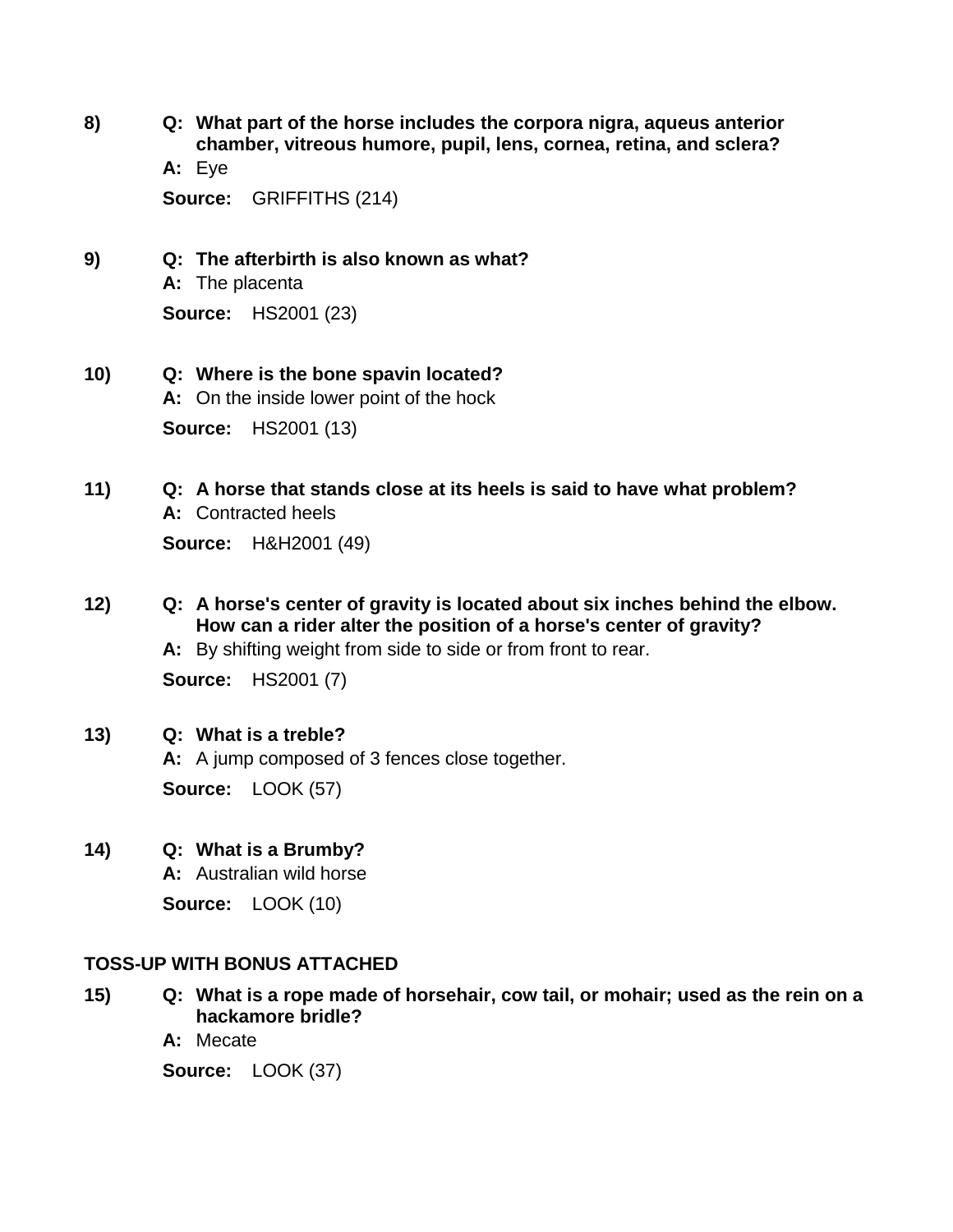### **16) BONUS**

- **Q: Strangles is a highly contagious bacterial disease caused by**  *Streptococcus equi***. Name 3 ways to prevent the spread of this disease within a horse facility.**
- **A:** Quarantine infected animals Disinfect contaminated equipment Boot-dip Burn and bury infected manure/bedding Wear protective clothing and latex gloves Do not use infected areas for a minimum of 2 months

**Source:** EqSci 171

### **17) Q: What is another name for ink spots?**

**A:** pawprints or bear paws

**Source:** GRIFFITHS (39)

### **18) Q: Name the breed of pony that originated by crossing a Shetland pony stallion and an Appaloosa mare.**

**A:** Pony of the Americas or P.O.A.

**Source:** GRIFFITHS (98)

**19) Q: What is the hollow space on the wearing surface of an incisor? A:** cup

**Source:** HS2001 (14)

### **TOSS-UP WITH BONUS ATTACHED**

## **20) Q: In racing terms, what is the post? A:** Starting point of a race

**Source:** H&H2001 (40)

### **21) BONUS**

### **Q: The Missouri Fox Trotter has what three natural gaits?**

**A:** Fox Trot, rapid flat walk and canter

**Source:** H&H2001 (57)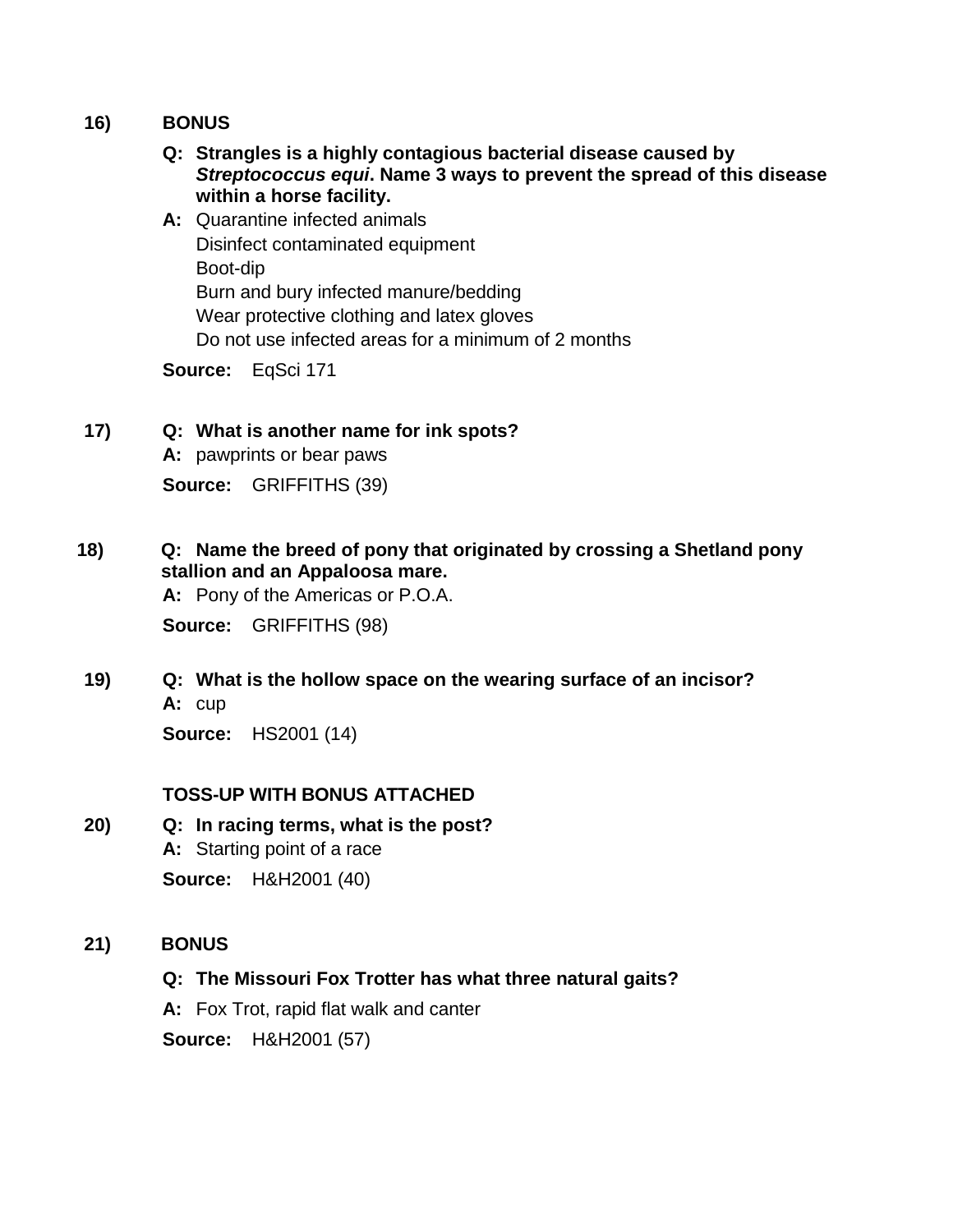- **22) Q: Why would the size of the nostrils be important?**
	- **A:** Large nostrils allow for maximum air intake.

**Source:** HS2001 (9)

### **23) Q: Name the ground-covering walk of the Tennessee Walking Horse that is a fast, 4-beat, lateral gait.**

**A:** Running Walk or Plantation Gait

**Source:** GRIFFITHS (81)

**24) Q: What are the 2 basic energy producing nutrients? A:** carbohydrates and fats (lipids) **Source:** EquSci 143

### **TOSS-UP WITH BONUS ATTACHED**

**25) Q: Ascarids are what type of parasite, internal or external? A:** Internal **Source:** HS2001 (57)

**26) BONUS**

- **Q: Name three of the 5 recommended procedures that have been identified by the USEF to properly measure the height of a horse or pony.**
- **A:** 1. Place animal on a level surface such as concrete or pavement.
	- 2. Stand the animal squarely on all 4 feet.
	- 3. Hold head such that the highest point of the withers is revealed.

4. The animal must be free of all tack or appliances other than a halter and lead rope.

5. Place the crosspiece or arm of the measuring device over the highest point of the withers.

**Source:** GRIFFITHS (27)

### **27) Q: Research indicates that horses can see in colors. What color do they seem to have more difficulty seeing?**

**A:** Red

**Source:** GRIFFITHS (60)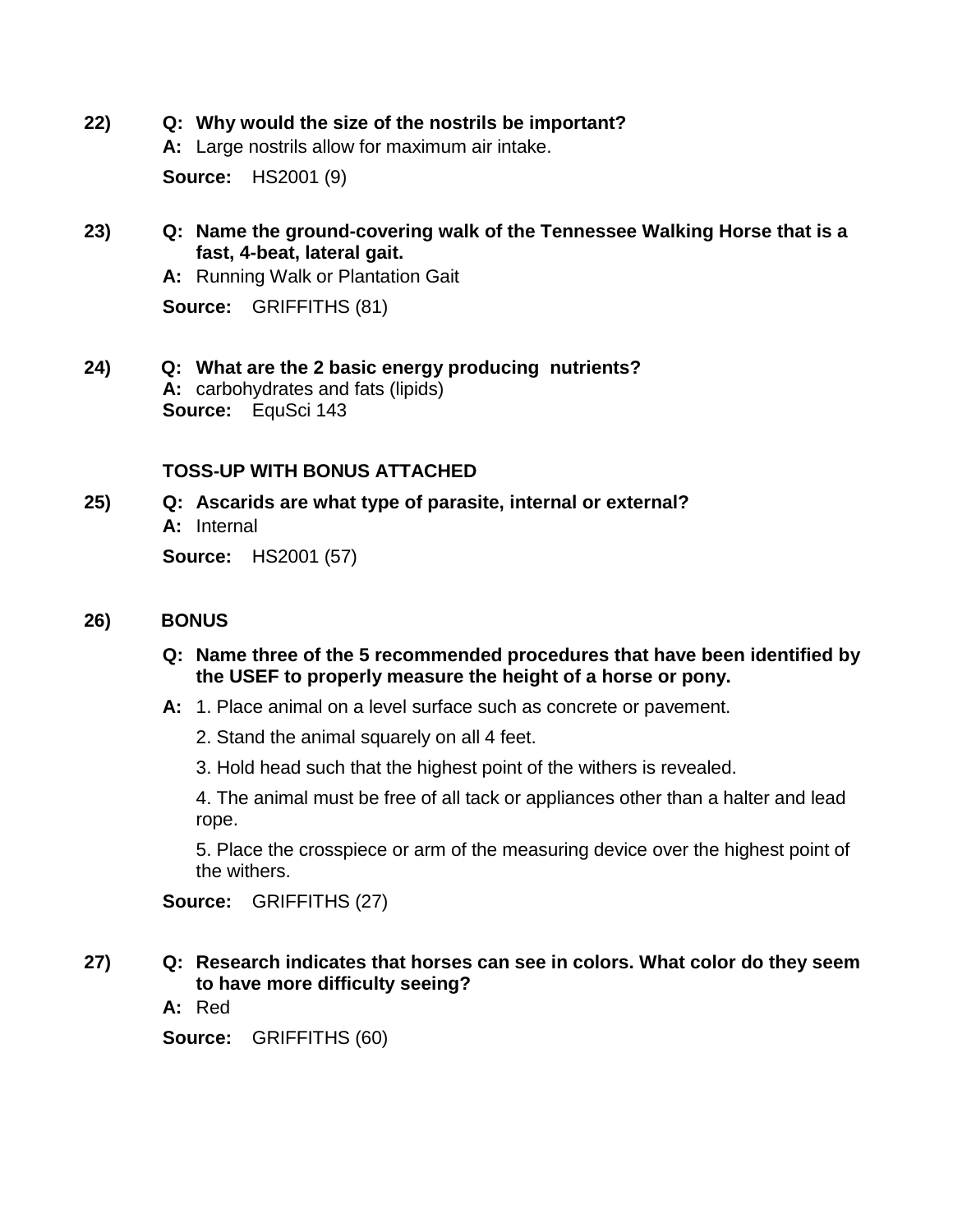- **28) Q: What is the Spanish word for lasso? A:** reata **Source:** H&H2001 (29)
- **29) Q: What color is skin that lacks pigment granules? A:** Pink **Source:** GRIFFITHS (97)
- **30) Q: This type of vision allows the horse to see in three dimensions, permitting better depth perception.**

**A:** Binocular vision

**Source:** GRIFFITHS (58)

**31) Q: The word horse comes from the Anglo-Saxon word "hors" which has what meaning?**

**A:** swiftness

**Source:** HS2001 (5)

**32) Q: What is the response called when a horse lifts his lip from a smell? A:** Flehmen Response **Source:** GRIFFITHS (61)

### **END OF ROUND SIX**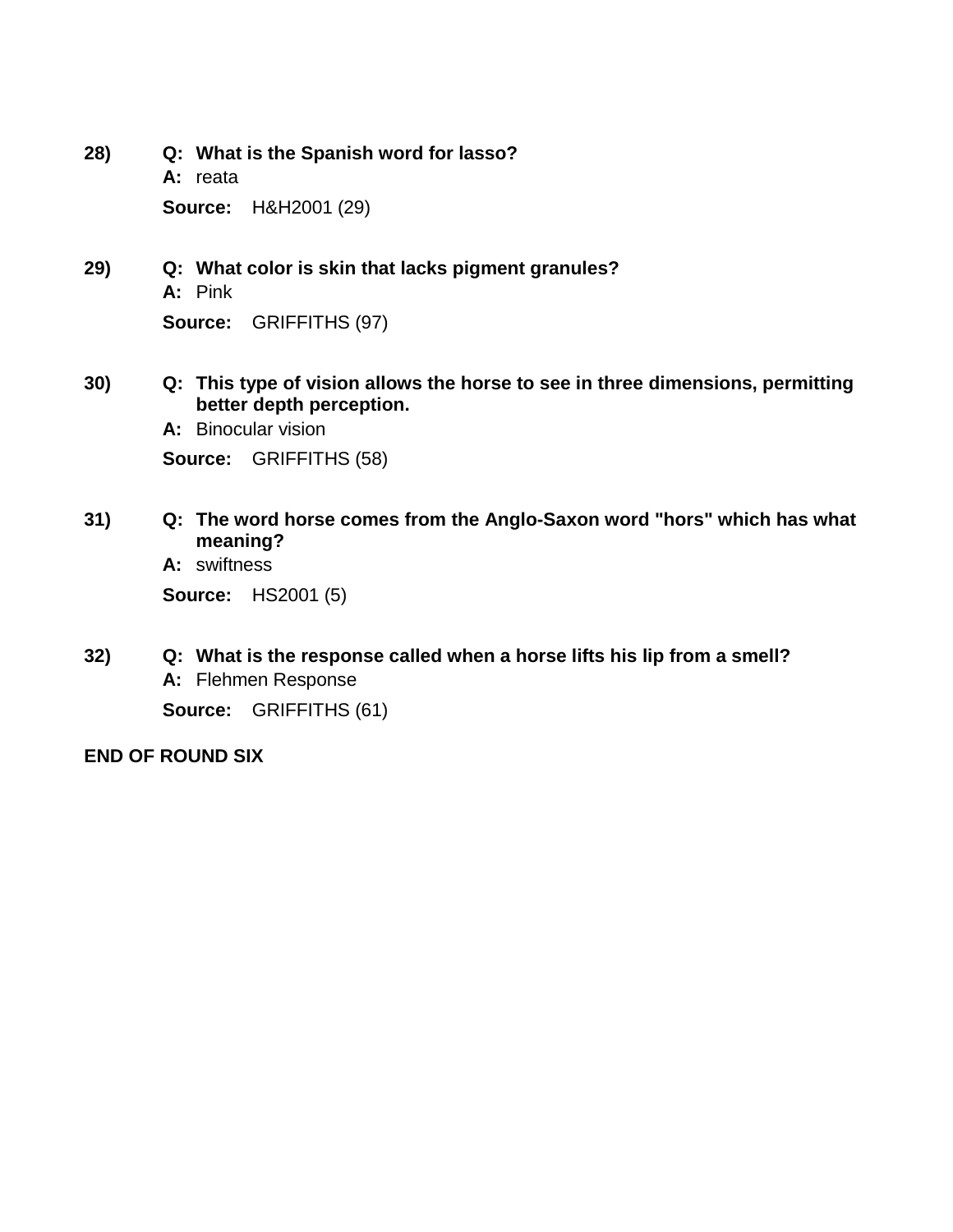## **2015 State Horse Bowl Contest Junior Division Round Seven**

- **1) Q: The horse's stomach can hold how many gallons of digesta? A:** 2-4 gallons **Source:** HS2001 (28)
- **2) Q: Name the offspring that is the result of a cross between a male horse and a female donkey.**

**A:** Hinny **Source:** GRIFFITHS (22)

- **3) Q: What are the sex chromosomes of the stallion? A:** XY **Source:** GRIFFITHS (91)
- **4) Q: At what age do permanent incisors begin to erupt? A:** 2.5 years **Source:** HS2001 (15)
- **5) Q: What is the offspring of horse and zebra cross called? A:** zebroid **Source:** LOOK (61)
- **6) Q: Name one thing that a lack in odor in hay indicates? A:** overmaturity, bleaching, leaching or old hay **Source:** HS2001 (38)
- **7) Q: What does the "coggins test" test for? A:** Equine Infectious Anemia **Source:** BYOV (327, 328)
- **8) Q: Which part of the western saddle connects the cinch ring to the D-ring? A:** Latigo **Source:** BH (28)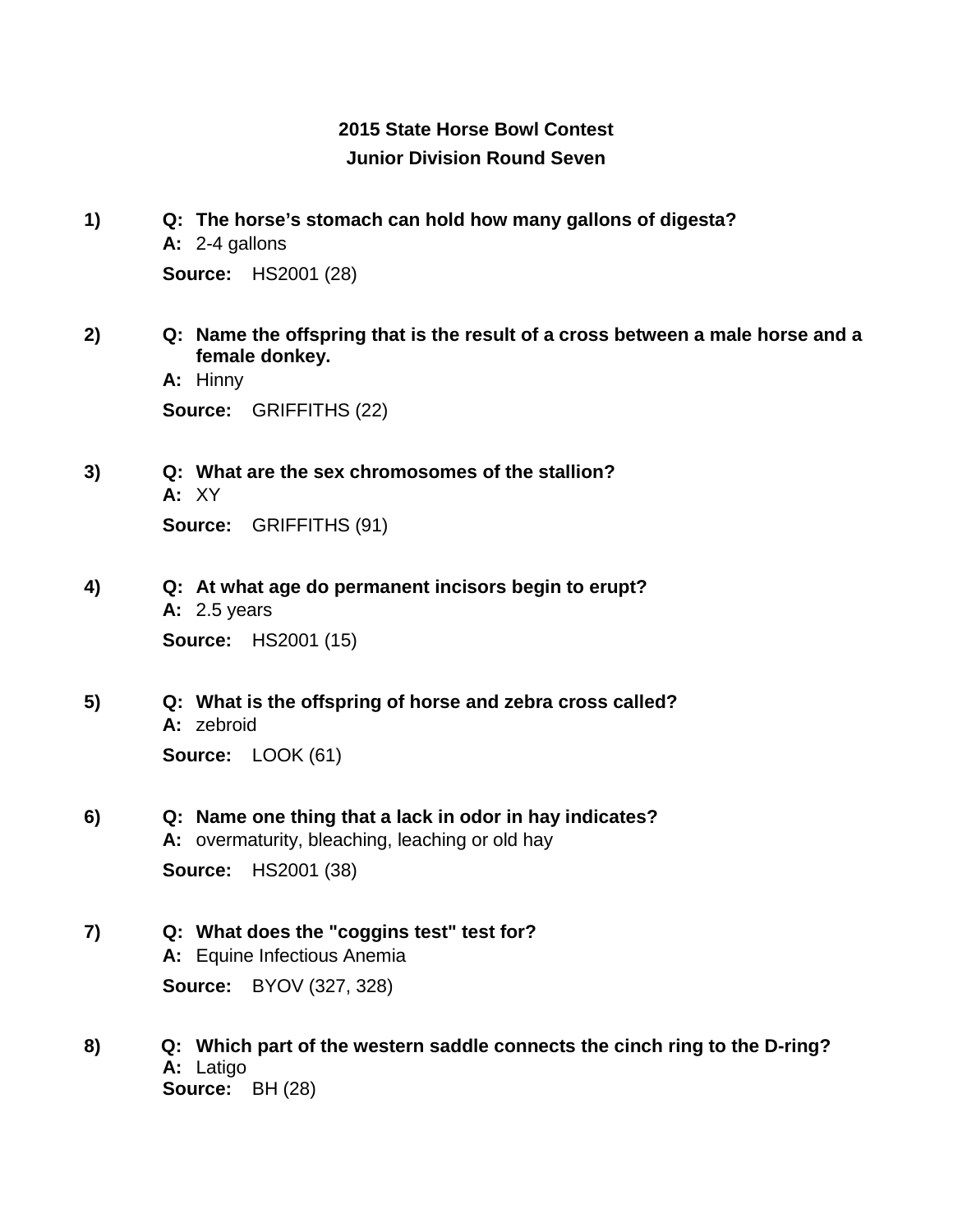**9) Q: This South American term describes a red-colored horse with lightercolored points or a flaxen mane and tail.**

> **A:** Ruano **Source:** GRIFFITHS (41)

- **10) Q: How many thoracic vertebrae does a horse have? A:** 18 **Source:** GRIFFITHS (203)
- **11) Q: How many degrees can each individual ear of the horse rotate? A:** 180 degrees **Source:** GRIFFITHS (62)
- **12) Q: What percentage of an adult horse's body weight is water? A:** 65-75%

**Source:** HS2001 (32)

**13) Q: How many toes did Eohippus have?**

**A:** 4 on the front and 3 on the rear.

**Source:** HS2001 (4)

**14) Q: If a horse will have canine teeth, at what age will they appeaear? A:** 4-6 years

**Source:** GRIFFITHS (216)

### **TOSS-UP WITH BONUS ATTACHED**

**15) Q: A horse inherits two genes for each trait from each parent. If it inherits a dominant trait from the sire and a recessive trait from the dam, the horse is known as what for that trait?**

**A:** heterozygous

**Source:** GRIFFITHS (91)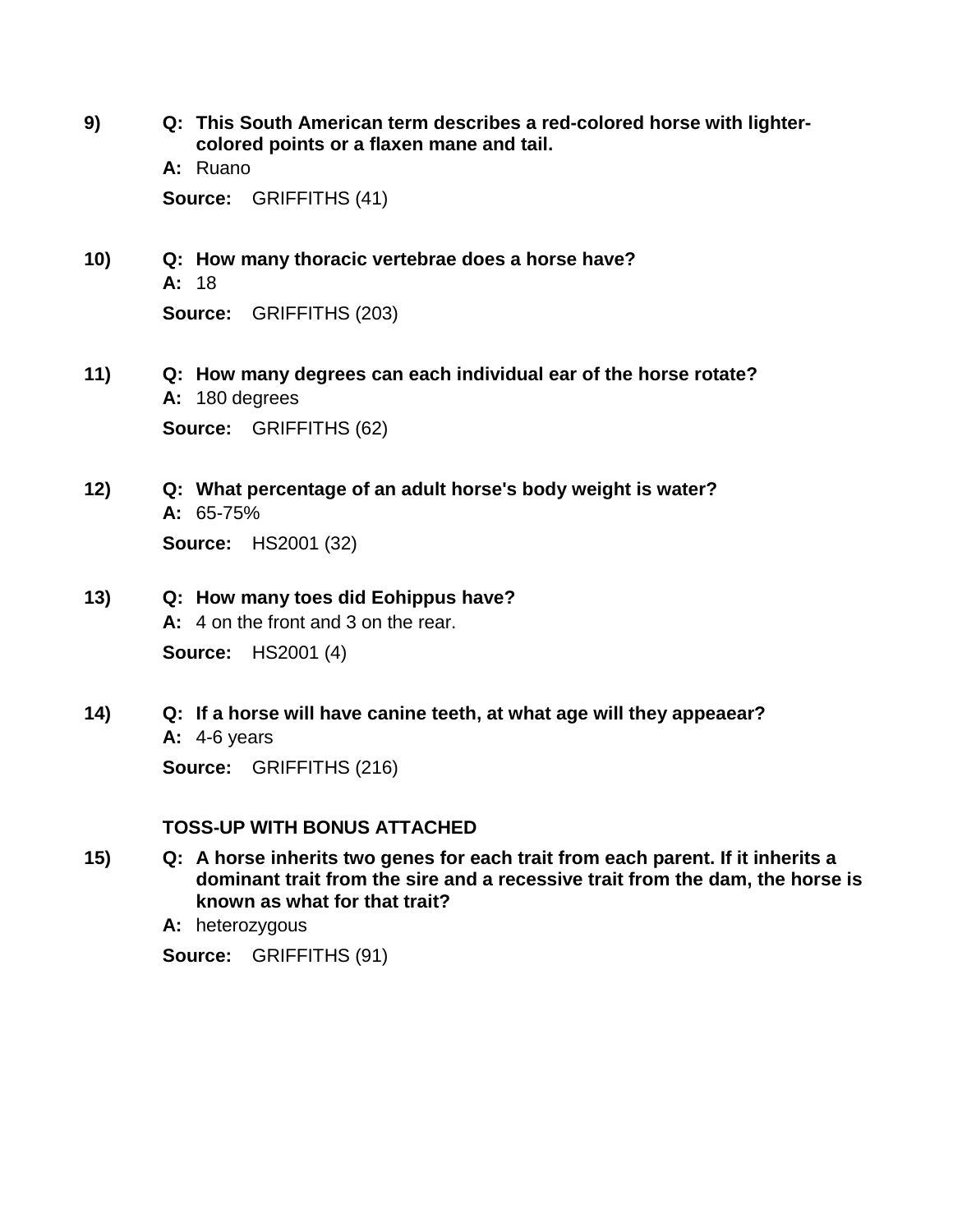### **16) BONUS**

- **Q: When judging a conformation class, list four (4) balance faults.**
- **A:** Stands higher at the croup than withers Shorter or thicker neck set lower on steeper shoulder Shorter neck set lower on flatter withers Less angulation to shoulders Coarser/flatter withers Longer back Lower or weak back

**Source:** 4-HJM (13)

- **17) Q: What do you call a dark colored "splotch" on the basic coat color. Many horsemen refer to this type of mark as a "handprint".**
	- **A:** Blood Mark

**Source:** GRIFFITHS (39)

- **18) Q: The nucleus of each cell contains these structures, which come in pairs and contain genetic information.**
	- **A:** Chromosomes

**Source:** GRIFFITHS (86-87)

**19) Q: What cranial nerve has to do with the sense of vision?**

**A:** optic

**Source:** GRIFFITHS (214)

## **TOSS-UP WITH BONUS ATTACHED**

**20) Q: When referring to a chestnut horse what does the term tostada describe? A:** A red colored horse with darker red-colored points

**Source:** GRIFFITHS (41)

## **21) BONUS**

**Q: 2 part question: What does SCID stand for & what breed does it affect?**

**A:** Severe Combined Immunodeficiency, Arabians.

**Source:** GRIFFITHS (99)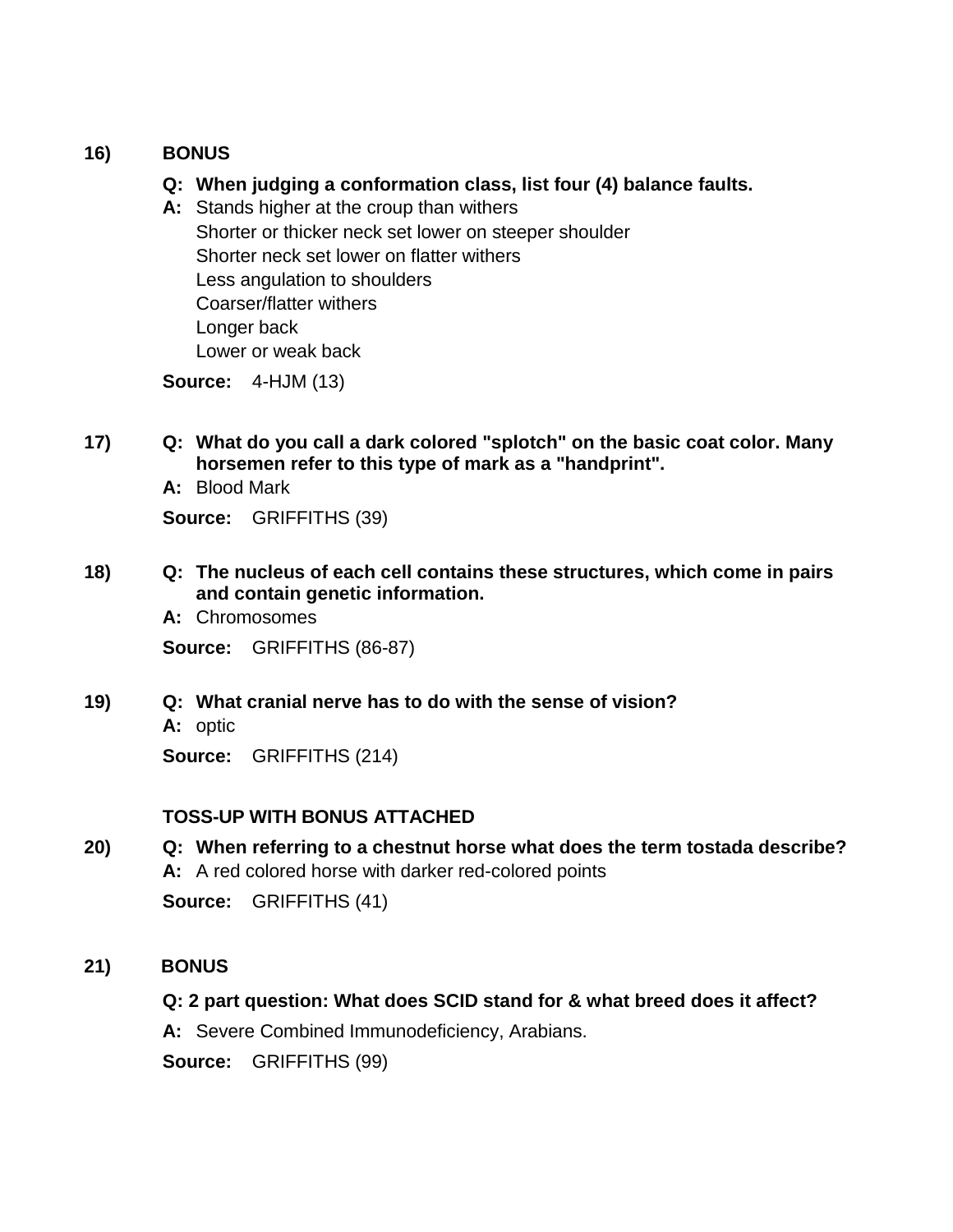- **22) Q: What is another name for ascarids? A:** Roundwords **Source:** LOOK (39)
- **23) Q: At what age does the Galvaynes's groove extend the full length of the tooth?**
	- **A:** 20

**Source:** GRIFFITHS (217)

- **24) Q: Horses of draft-horse breeding generally tend to be heavier in body weight, slower-moving, and big-boned. These horses are known as coldbloods. What type of horses come from Arabian descent and include most of the modern light-horse breeds?**
	- **A:** Hotbloods

**Source:** GRIFFITHS (24)

### **TOSS-UP WITH BONUS ATTACHED**

- **25) Q: According to the United States Department of Agriculture did the equine population increase or decrease from 1920-1960?**
	- **A:** Decreased

**Source:** GRIFFITHS (3)

#### **26) BONUS**

### **Q: What are the three phases of a mare's estrous cycle?**

**A:** Diestrus (quiet period), proestrus (preparation), and estrus (heat).

**Source:** HS2001 (24)

**27) Q: On what part of the horse would you find the stratum tectorum? A:** Hoof

**Source:** LOOK (54)

### **28) Q: The topline of the horse is made up of what 3 parts?**

**A:** Back, loin, croup

**Source:** H&H 2001 (10)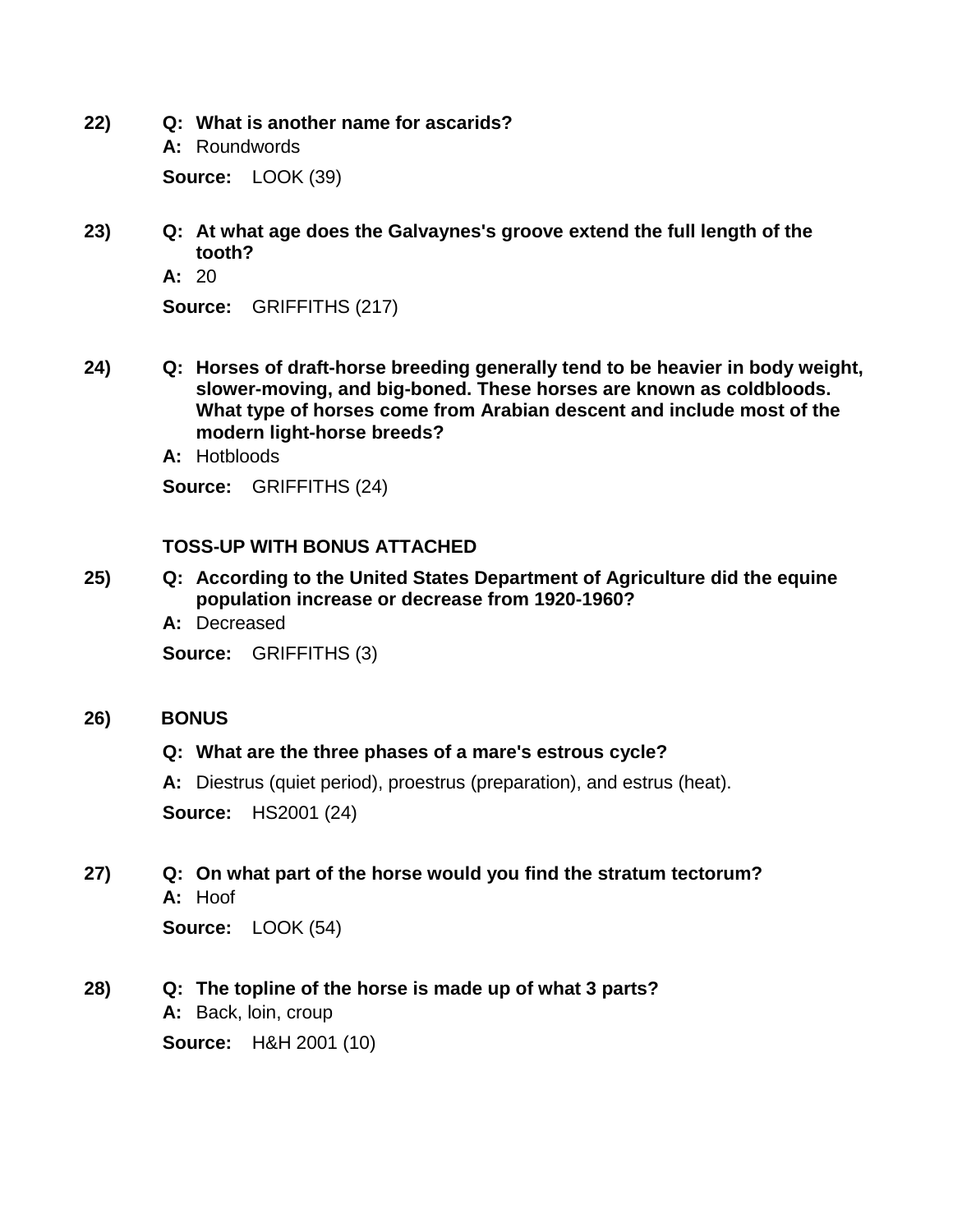- **29) Q: What term identifies a highly measured, collected, elevated and cadenced trot in place?**
	- **A:** Piaffe

**Source:** LOOK (43)

- **30) Q: What group registers and records Thoroughbred horses? A:** The Jockey Club **Source:** H&H2001 (58)
- **31) Q: What is the canal between the cervix and the vulva called?**
	- **A:** vagina

**Source:** LOOK (59)

- **32) Q: The pupil in a horse is shaped differently than in other animals. In a horse, what is the basic shape of the pupil?**
	- **A:** Horizontal

**Source:** GRIFFITHS (56)

### **END OF ROUND SEVEN**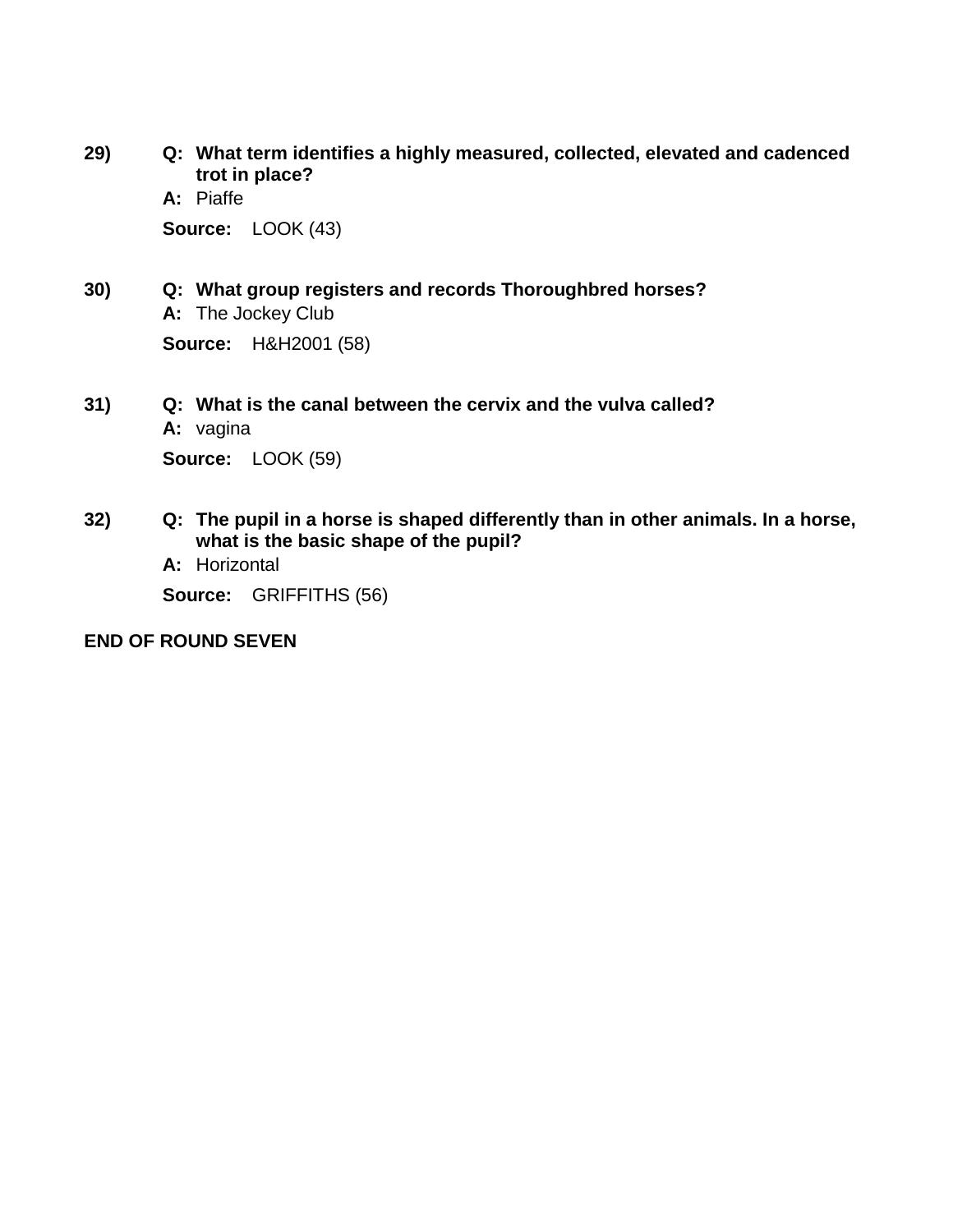## **2015 State Horse Bowl Contest Junior Division Round Eight**

**1) Q: The pair of chromosomes carrying the genes that determine the sex of the offspring are called what?**

**A:** Sex chromosomes; Also accept: Mare (XX) and Stallion (XY)

**Source:** GRIFFITHS (91)

- **2) Q: What is it called when there is a blockage of the intestinal tract with feedstuffs or foreign materials?**
	- **A:** impaction colic

**Source:** HS2001 (50)

**3) Q: The macro-mineral calcium is the "partner" mineral to what? A:** Phosphorus

**Source:** GRIFFITHS (132)

**4) Q: The first and second cervical vertebrae are commonly referred to as what A:** Atlas and axis

**Source:** GRIFFITHS (203)

- **5) Q: What term can be defined as the ability of the horse to maintain a correct and distinct footfall pattern throughout the class?**
	- **A:** Cadence

**Source:** 4-HJM (12)

**6) Q: What unsoundness can be found in a horse's hind leg and is a soft, puffy swelling located in the hollows of the hock?**

**A:** Thoughpin

**Source:** 4-HHM (4)

- **7) Q: Name one place in the body where a horse can make Vitamin C?**
	- **A:** Liver or Kidneys

**Source:** HS2001 (35)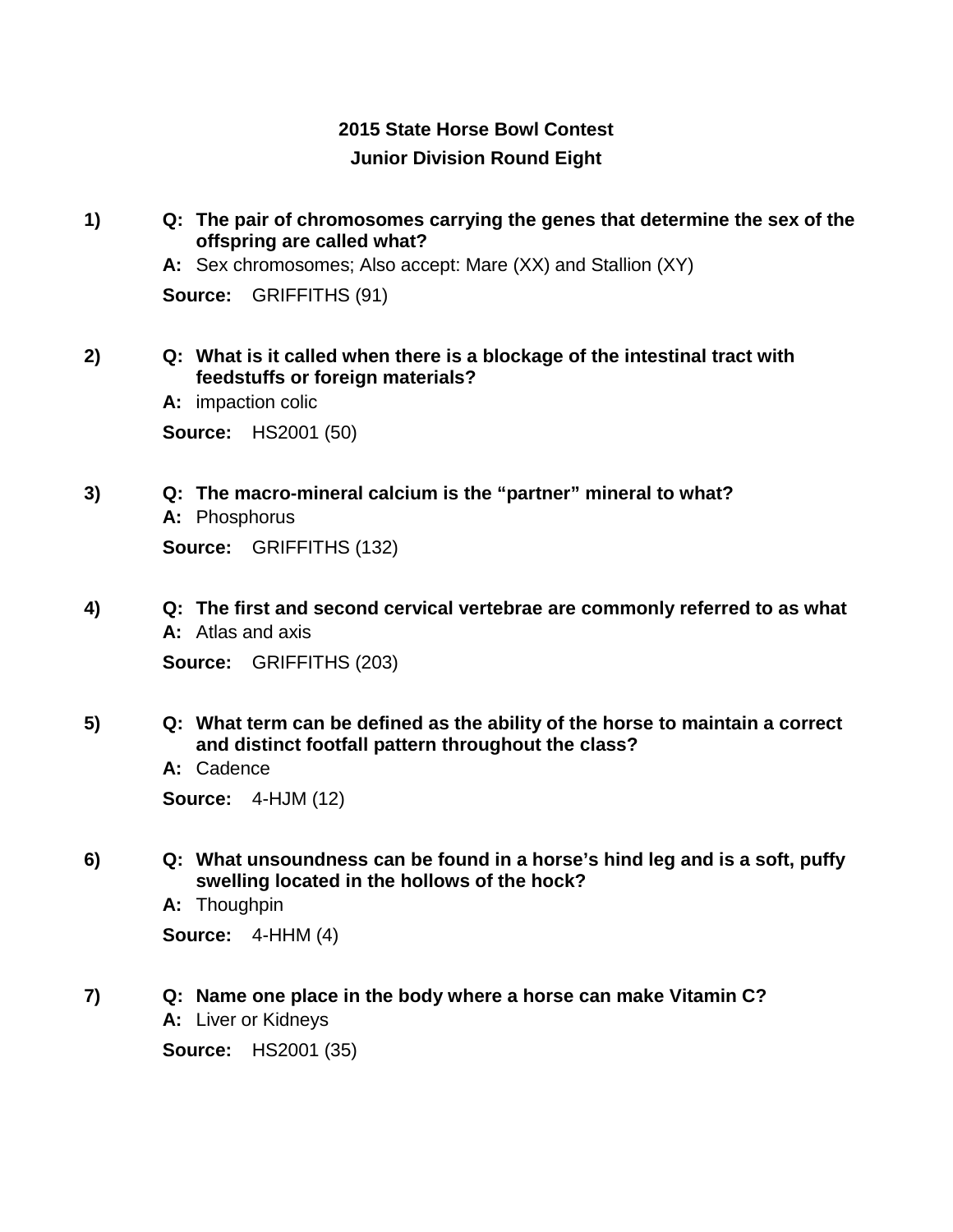- **8) Q: Name 2 common external parasites which are communicable to man. A:** Ringworm, mange, mites **Source:** HS2001 (13)
- **9) Q: Besides biting flies, name another way that the viral infection EIA is spread. A:** improper use of hypodermic needles **Source:** LOOK (22) & GRIFFITHS (176)
- **10) Q: Name the condition where there is a separation at the toe between the sensitive laminae and the wall. A:** Seedy Toe **Source:** BYOV (127)
- **11) Q: What vitamin is essential in blood clotting? A:** Vitamin K **Source:** HS2001 (35)
- **12) Q: The material that makes up chromosomes and carries genetic information for every cell is called what?**
	- **A:** DNA (deoxyribonucleic acid)

**Source:** LOOK (18)

**13) Q: What is the term for sex cell division?**

**A:** meiosis **Source:** HS2001 (20)

- **14) Q: Zebras are members of what family? A:** Equus
	-

**Source:** GRIFFITHS (22)

### **TOSS-UP WITH BONUS ATTACHED**

- **15) Q: Caused by ruptured air vesicles in the lungs, this disorder is characterized by abnormal breathing and a dry, unproductive cough.**
	- **A:** Heaves, COPD, Recurrent Airway Obstruction or Emphysema

**Source:** 4-HHM (4) & GRIFFITHS (181)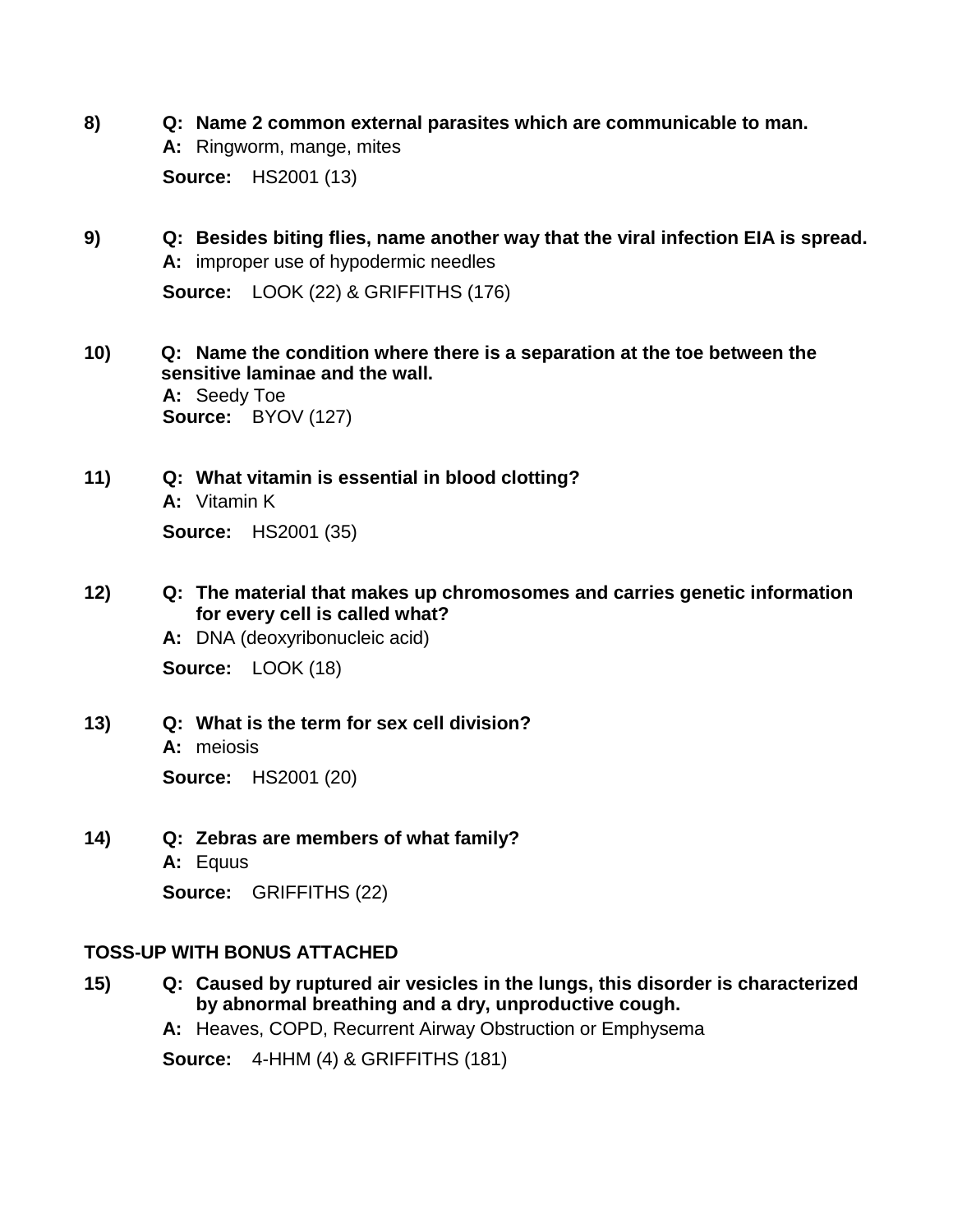### **16) BONUS**

### **Q: List the three (3) accessory sex glands of the male horse.**

**A:** Prostate, seminal vesicles, and cowper's gland (bulbourethral gland)

**Source:** HS 2001 (22)

**17) Q: Name the substances which are the building blocks of protein and are the basic materials from which bones, muscles, soft tissue, blood, hair and hoofs are made.**

**A:** Amino Acids

**Source:** GRIFFITHS (117)

**18) Q: What would you expect to happen if 20% or more of a horse's body water were lost?**

**A:** death

**Source:** GRIFFITHS (115)

**19) Q: What do the abbreviations AI stand for in regards to reproduction? A:** artificial insemination

**Source:** LOOK (3)

### **TOSS-UP WITH BONUS ATTACHED**

**20) Q: What does CRT stand for? A:** Capillary Refill Time **Source:** GRIFFITHS (163)

### **21) BONUS**

### **Q: 2 part Question. There are two types of immunity in the horse. Name these 2 types and explain how horses obtain them.**

**A:** Passive- foals obtain antibodies from the dam's milk or colostrum

Active- the body builds antibodies in response to disease or vaccination

**Source:** GRIFFITHS (169)

- **22) Q: There are many gaits that can be classified as "single-foot" gaits. In these gaits there is a brief moment in the movement when a horse has only one foot on the ground. Give two examples of a single-foot gait.**
	- **A:** Running walk, slow gait, rack, fox trot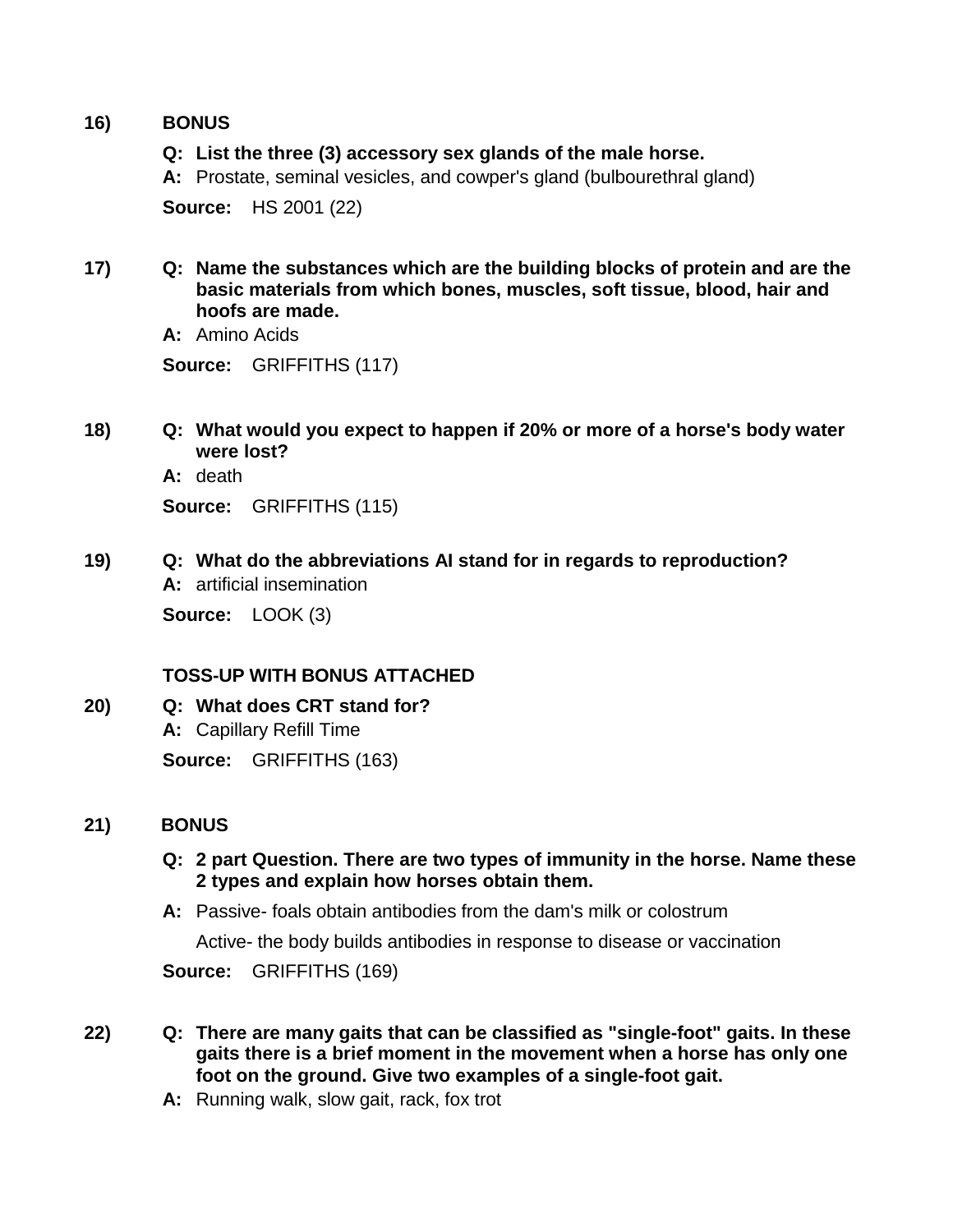**Source:** GRIFFITHS (81)

- **23) Q: What is bute used for? A:** To reduce pain, inflammation and lower fever **Source:** BYOV (199)
- **24) Q: What is the scientific name for white blood cells that fight infection? A:** leukocytes

**Source:** LOOK (35)

### **TOSS-UP WITH BONUS ATTACHED**

**25) Q: When designing a working hunter course, the jumps should be spaced a minmum of how many feet apart?**

**A:** 48 feet

**Source:** 4-HR&R (50)

### **26) BONUS**

### **Q: Define the difference between signs and symptoms.**

**A:** Symptoms are subjective evidence of a health issue such as not eating and decreased activity rate. Signs are measurable evidence of a health issue such as temperature, pulse, respiration or a diagnostic test

**Source:** GRIFFITHS (166)

### **27) Q: What word means "a hot, moist mass applied to a sore or inflamed area?" A:** Poultice

**Source:** LOOK (45)

### **28) Q: The process of passing genetic material to the next generation is known as what?**

**A:** Inheritance

**Source:** GRIFFITHS (89)

### **29) Q: What are the two main branches of the trachea?**

**A:** bronchi

**Source:** LOOK (10)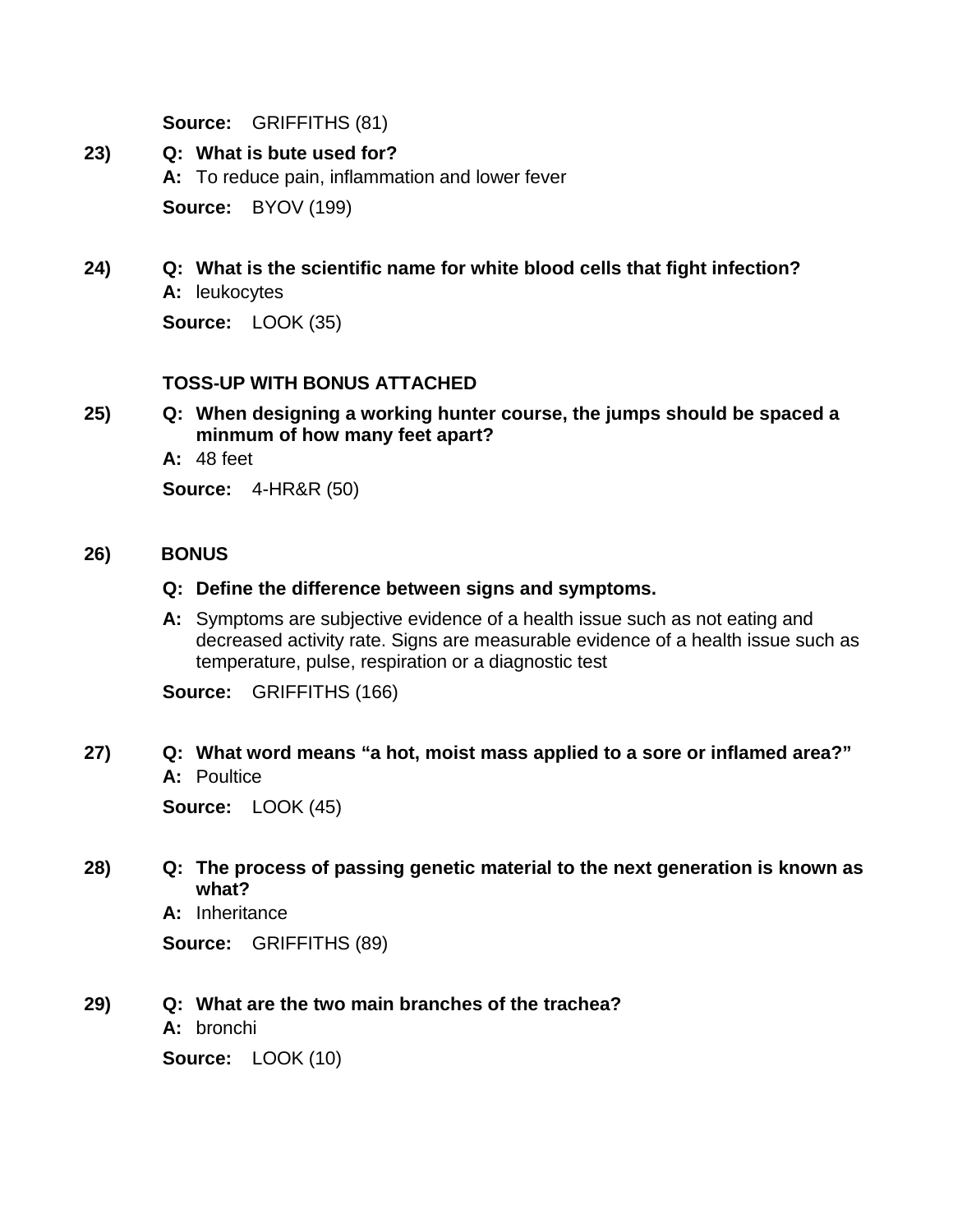- **30) Q: This measurement is of how fast the heart is pumping blood throughout a horse's body. What is this measurement called?**
	- **A:** Pulse rate or Heart rate

**Source:** GRIFFITHS (159)

**31) Q: What shape is the lower central incisor of a 20 year old horse? A:** triangular

**Source:** GRIFFITHS (218)

- **32) Q: Cocked ankle is a partial dislocation of the ankle brought about by what condition?**
	- **A:** A shortening of the tendons

**Source:** 4-HHM (4)

### **END OF ROUND EIGHT**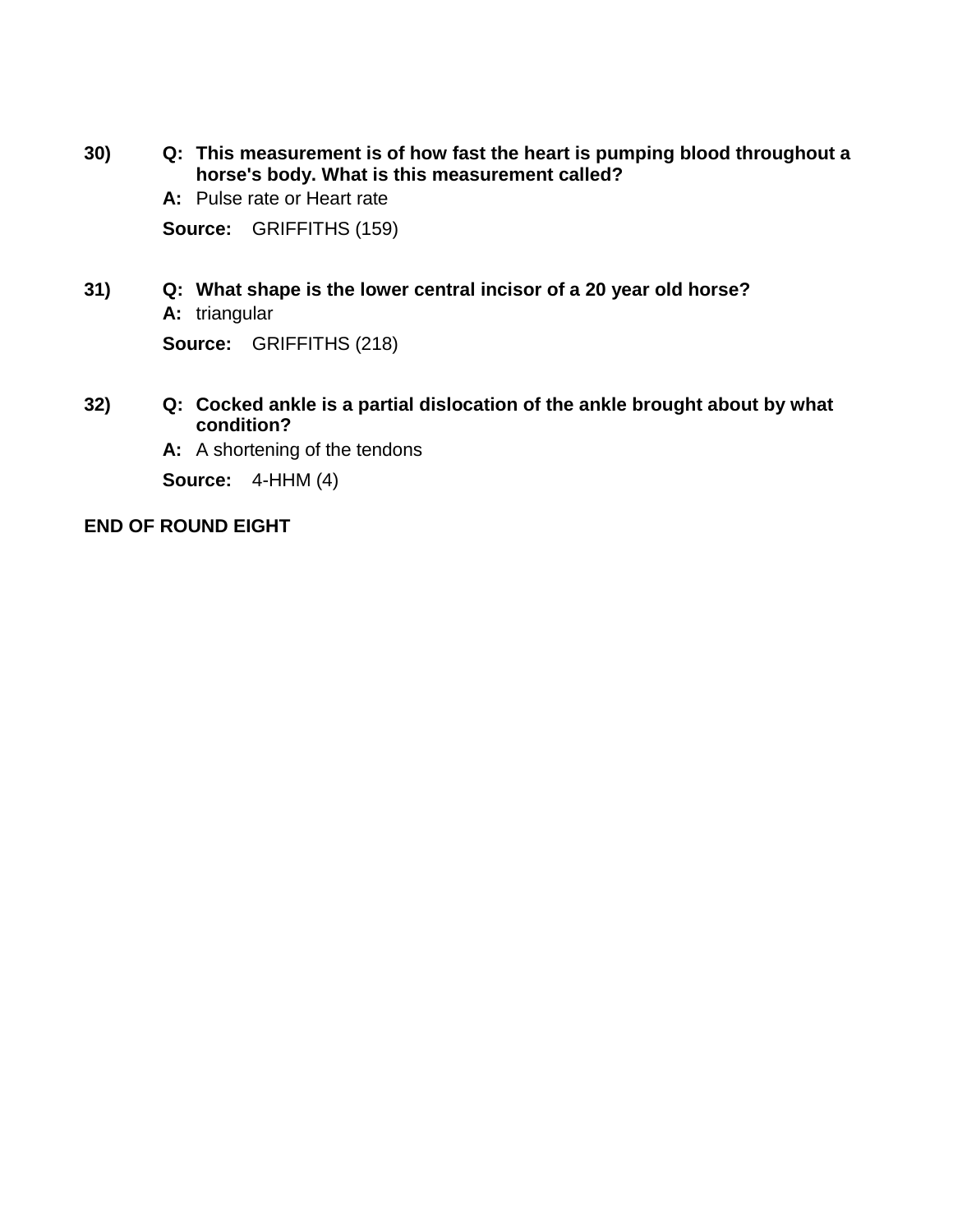## **2015 State Horse Bowl Contest Junior Division Round Nine**

- **1) Q: This genetic disorder affects Quarter Horses, American Paint Horses and Appaloosas that were bred or crossbred out of the genetic lineage of the sire Impressive. The disorder may cause episodes of muscle tremors, weakness, stiffness, and paralysis. Name this genetic disorder.**
	- **A:** Hyperkalemic periodic paralysis (HYPP)

**Source:** GRIFFITHS (98)

- **2) Q: What is another name for the disease "swamp fever?"**
	- **A:** Equine Infectious Anemia

**Source:** GRIFFITHS (176)

**3) Q: What is the scar tissue that builds up in excess at the site of a healing wound called?**

**A:** proud flesh

**Source:** LOOK (45)

**4) Q: What is the term given to a tearing of the periosteum on the front of the cannon bone?**

> **A:** Bucked Shins **Source:** BYOV (150)

**5) Q: How often do most mares come into heat?**

**A:** Every 21 days. May vary from 17 to 30. **Source:** BYOV (61) & HS2001 (24)

**6) Q: Approximately how long is the stomach?**

**A:** .5 to 1 foot **Source:** GRIFFITHS (110)

- **7) Q: What comes next? Prehorse, Eohippus, Mesohippus…..**
	- **A:** Merychippus

**Source:** GRIFFITHS (13)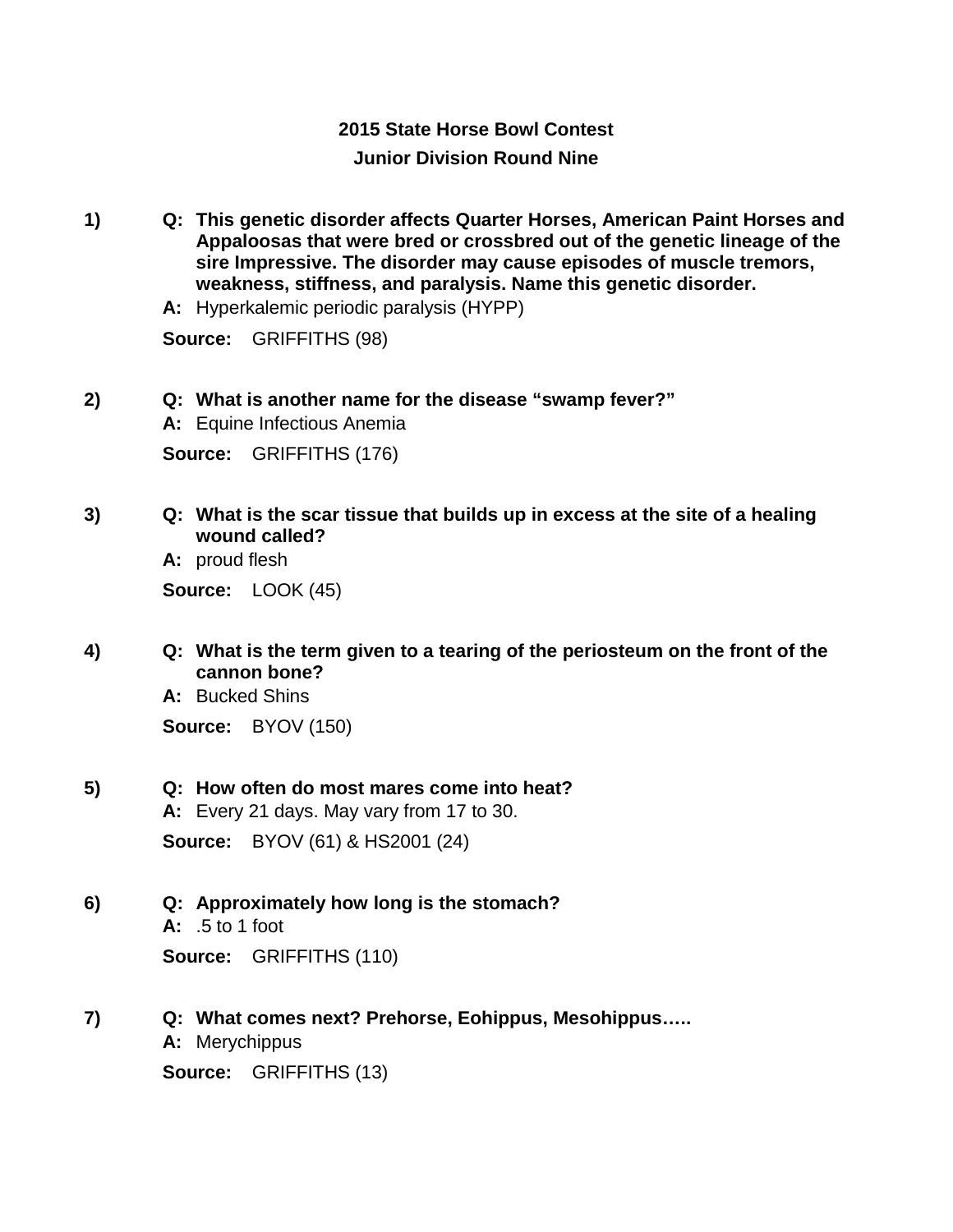- **8) Q: What does the term "railroad tracks" refer to?**
	- **A:** In reining, the descriptive term used to describe the skid marks left by the horse's hind feet in a sliding stop.

**Source:** LOOK (46)

- **9) Q: The cecum in the horse is the physiological equivalent to what organ in the human?**
	- **A:** The appendix

**Source:** GRIFFITHS (113)

- **10) Q: What is the main function of the large colon?**
	- **A:** Water absorbtion

**Source:** GRIFFITHS (113)

**11) Q: What is another name for gametes?**

**A:** Sex cells.

**Source:** GRIFFITHS (88)

- **12) Q: What is the most common delivery method for injections? A:** Intramuscular **Source:** BYOV (189)
- **13) Q: Liverpool bits are most commonly used for what type of horses? A:** driving horses **Source:** H&H2001 (31)

**14) Q: Name the disease from the following description: This disease is a worldwide problem. It is a potentially fatal viral infection that can also occur in humans. It is usually associated with a bite from an infected animal.**

**A:** Rabies

**Source:** GRIFFITHS (178)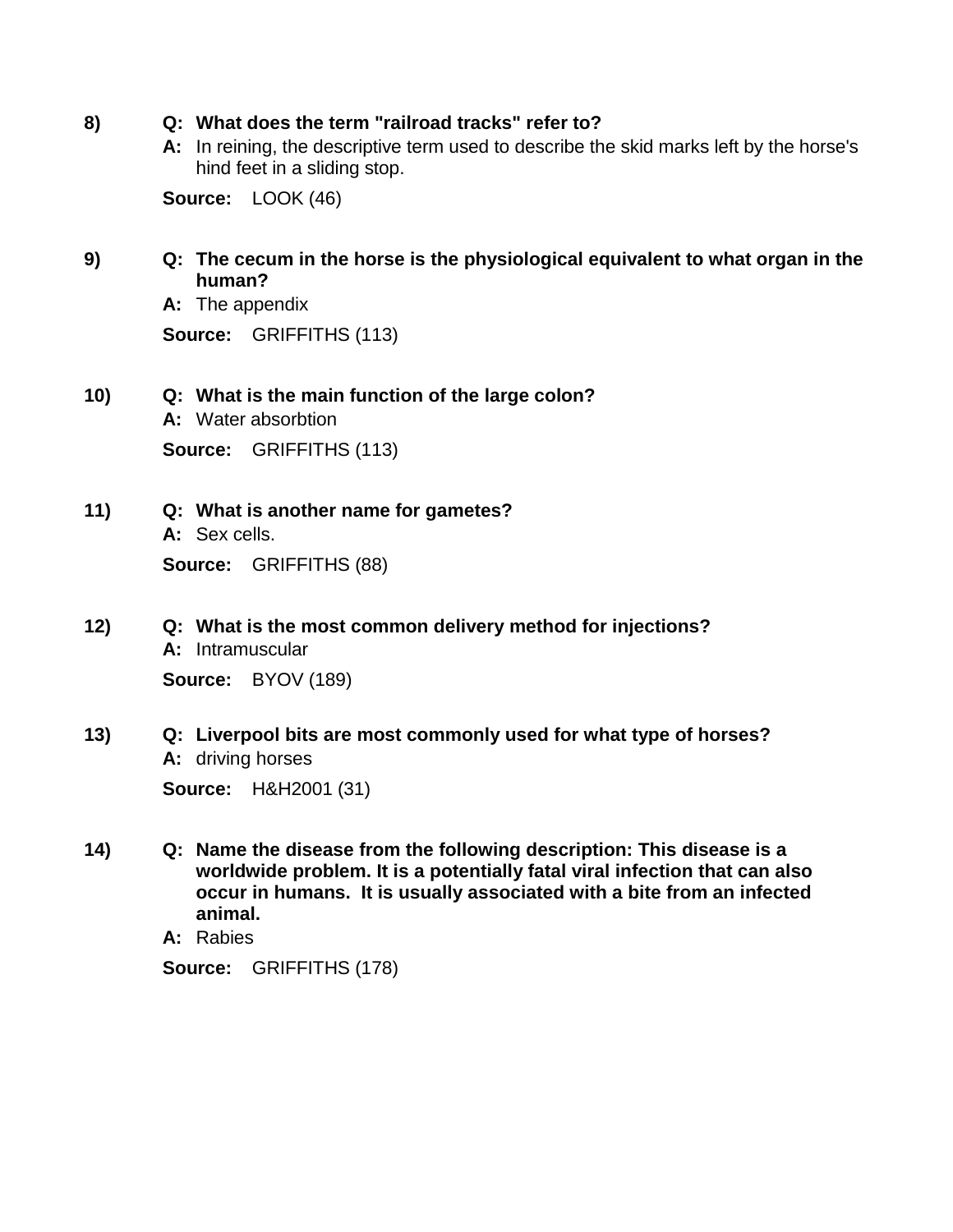### **TOSS-UP WITH BONUS ATTACHED**

### **15) Q: How are excess simple sugars stored in the body?**

**A:** As fat

**Source:** GRIFFITHS (146)

### **16) BONUS**

### **Q: What is the whole zoological classification of the modern horse?**

**A:** Kingdom – Animalia Phylum – Chordata Class – Mammalia Order – Perissodactyla Family – Equidae Genus – Equus Species - Equus Caballus

**Source:** GRIFFITHS (15)

- **17) Q: Name the infection of the sensitive parts of the hoof that gains access through the cracks in the white line on the sole.**
	- **A:** Gravel

**Source:** H&H2001 (50)

**18) Q: What two vitamins cannot be manufactured in the horse's body?**

**A:** Vitamin A and Vitamin E

**Source:** HS2001 (34)

- **19) Q: In the horse's daily diet, grain or concentrate should not exceed more than what percent?**
	- **A:** not more than 40%

**Source:** GRIFFITHS (107)

## **TOSS-UP WITH BONUS ATTACHED**

- **20) Q: Name the structural deviation from the following description: The hoof is extremely upright in appearance and has a different, steeper angle than the pastern, as compared to the other hoof; the coronary band when viewed from the rear is higher off the ground.**
	- **A:** Club-foot(ed)

**Source:** 4-HHJM (11)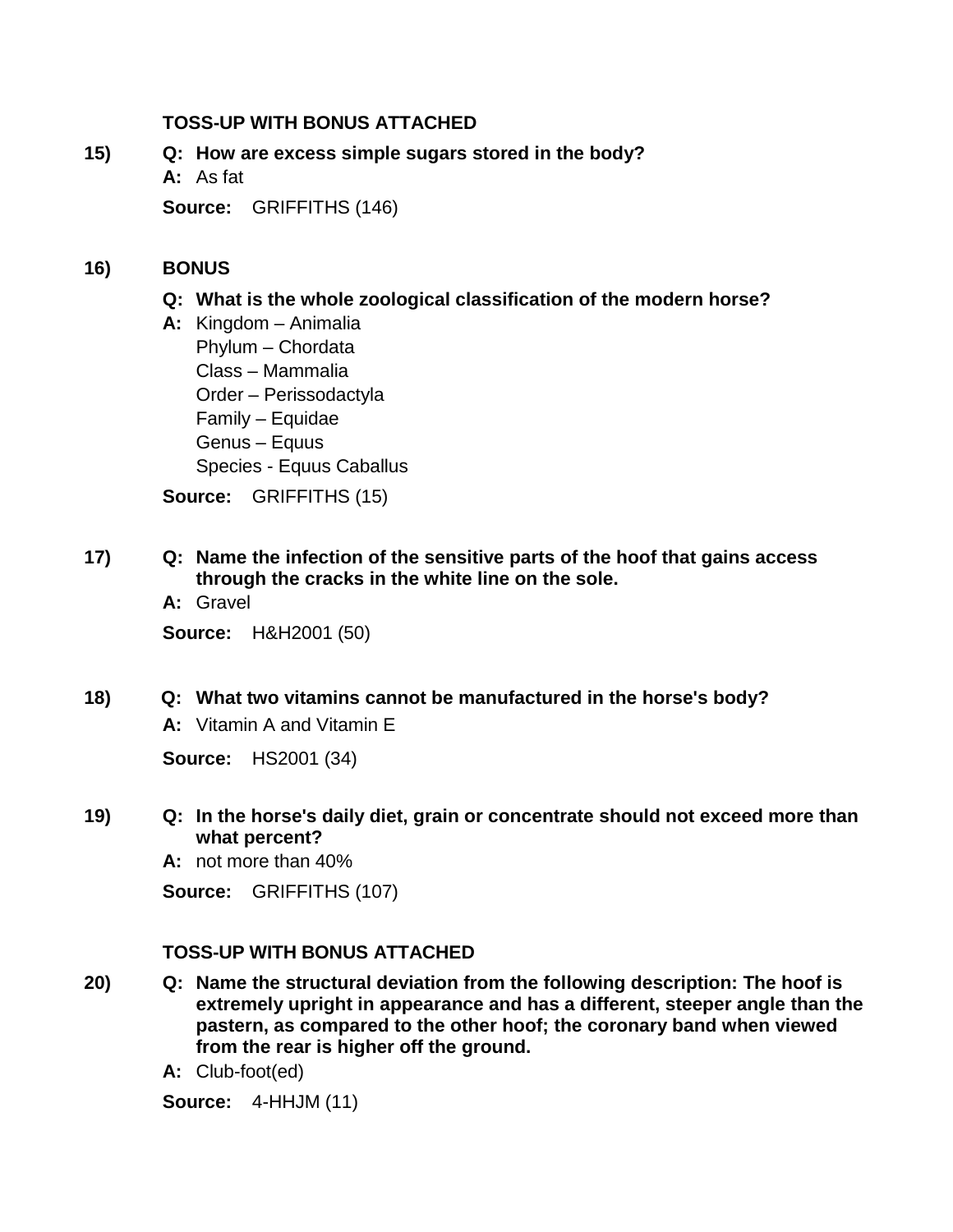### **21) BONUS**

- **Q: Name the three (3) of the five (5) categories of organisms that may cause infectious disease in the horse.**
- **A:** Bacteria, virus, rickettsia, fungus, protozoa

**Source:** GRIFFITHS (168)

- **22) Q: What is the name of the early form of horse that lived approximately 58 million years ago and had four toes on its front feet?**
	- **A:** Eohippus

**Source:** GRIFFITHS (9)

- **23) Q: What breed does aniridia primarily effect?**
	- **A:** Belgians

**Source:** GRIFFITHS (100)

**24) Q: This genetic disorder is seen in Thoroughbreds, Standardbreds, and Quarter Horses. It's only seen in colts and causes the inability of the blood to clot, resulting in hematoma, internal bleeding, anemia, and death.**

**A:** Hemophilia A

**Source:** GRIFFITHS (99)

### **TOSS-UP WITH BONUS ATTACHED**

**25) Q: What is a living or non-living thing that can transmit infective agents to another living thing, causing a health or disease issue?**

**A:** Vector

**Source:** GRIFFITHS (169)

## **26) BONUS**

## **Q: Name 6 of the ten amino acids essential to the horse's diet.**

**A:** lysine, threonine, methionine, phenylalanine, valine, tryptophan, histadine, arginine, leucine, and isoleucine

**Source:** HS2001 (33)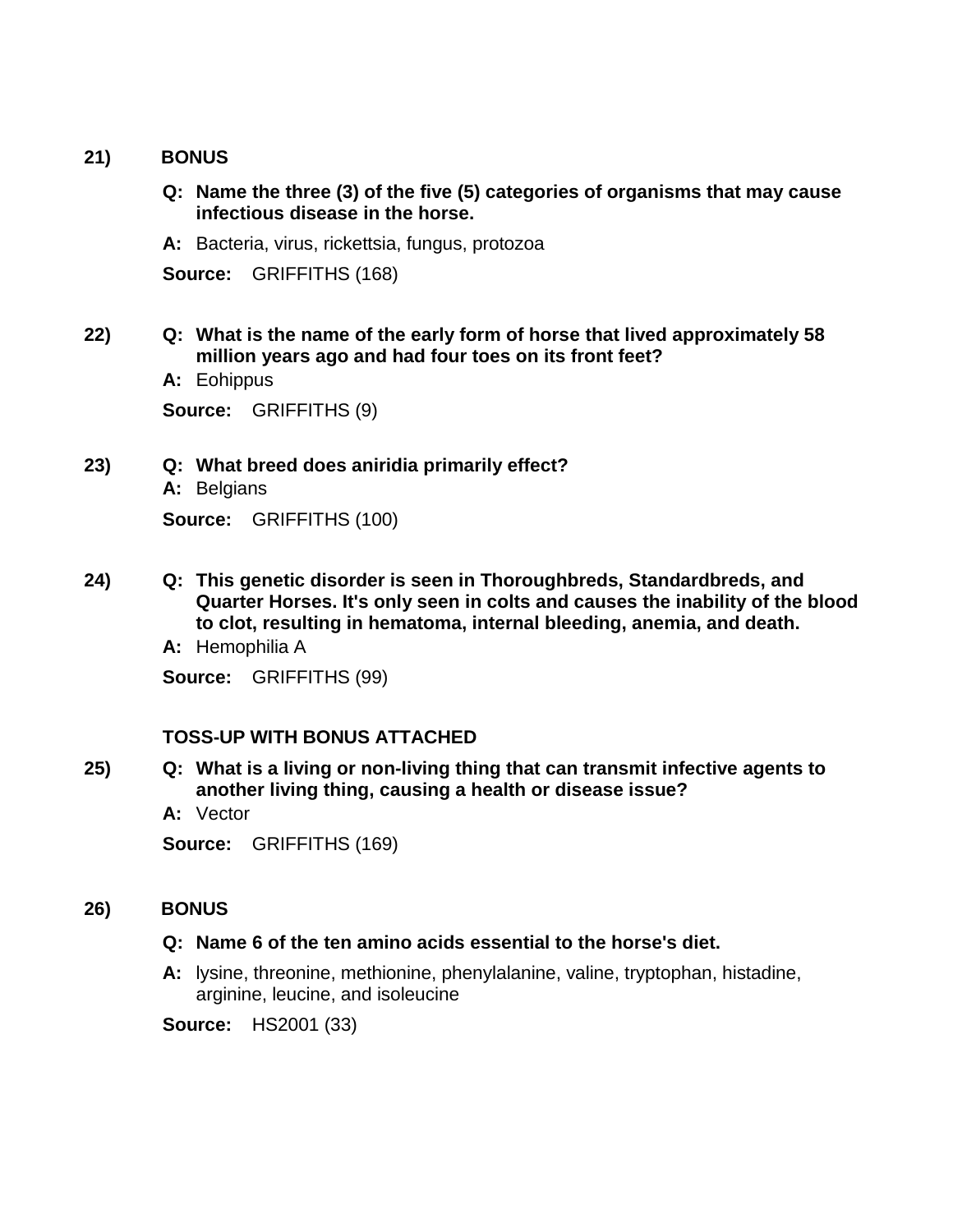- **27) Q: What muscle prevents the horse from vomiting?**
	- **A:** Cardiac Sphincter **Source:** HS2001 (28)
- **28) Q: Protein makes up approximately 8-15% of a horse's dietary needs while energy makes up approximately 80-90%. Energy itself is not a nutrient; however, there are several "energy-producing nutrients" that are fed to horses. Name two of these energy-producing nutrients.**

**A:** Carbohydrates, starch, sugar, fiber, fat

**Source:** GRIFFITHS (115)

### **29) Q: Enteritis in an inflammation of the what part of the body?**

**A:** intestinal lining **Source:** LOOK (21)

- **30) Q: The small intestine absorbs what kinds of vitamins?**
	- **A:** fat soluble

**Source:** GRIFFITHS (111)

**31) Q: Why is it recommended that horses be fed small and frequent meals, rather than larger and less frequent meals?**

**A:** They have a small stomach and the rate of passage of food is relatively fast.

**Source:** GRIFFITHS (110-111)

### **32) Q: Where do the egg and sperm unite?**

**A:** oviduct

**Source:** HS2001 (16)

### **END OF ROUND NINE**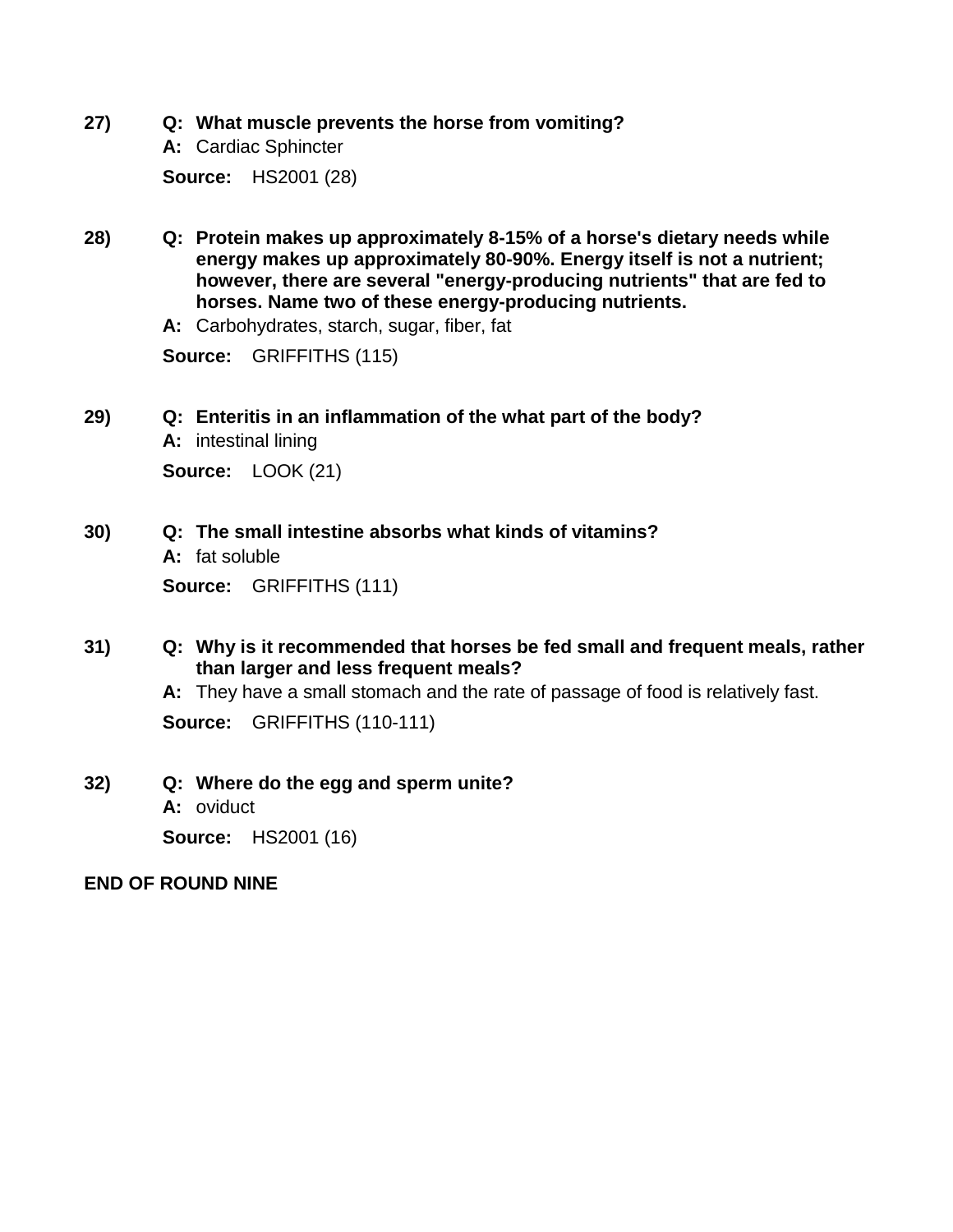#### **2015 State Horse Bowl Contest**

#### **Junior Division Extra Toss Up & Bonus Questions**

#### **EXTRA TOSS UP QUESTIONS**

- **1) Q: When a horse is performing the running walk, how many feet are on the ground and how many are in the air?**
	- **A:** 3 on the ground and 1 in the air

**Source:** LOOK (48)

#### **2) Q: What is pointing?**

**A:** Standing with a front leg extended more than normal; a sign of lameness. **Source:** HS2001 (4)

### **3) Q: What is the weakest part of the topline?**

**A:** The Loin **Source:** HS2001 (10)

#### **4) Q: A collection of horses is called a what?**

**A:** Cavy

**Source:** HS2001 (4)

### **5) Q: An equine foal that has been taken from its mother or dam and is no longer allowed to nurse is known as a what?**

**A:** Weanling **Source:** EqSci (23)

# **6) Q: What gait is known as the "foundation gait?"**

**A:** Walk

**Source:** H&H 2001 (17)

### **7) Q: Toe, quarter and heel are specific areas of what part of the horse? A:** Hoof

**Source:** H&H 2001 (46)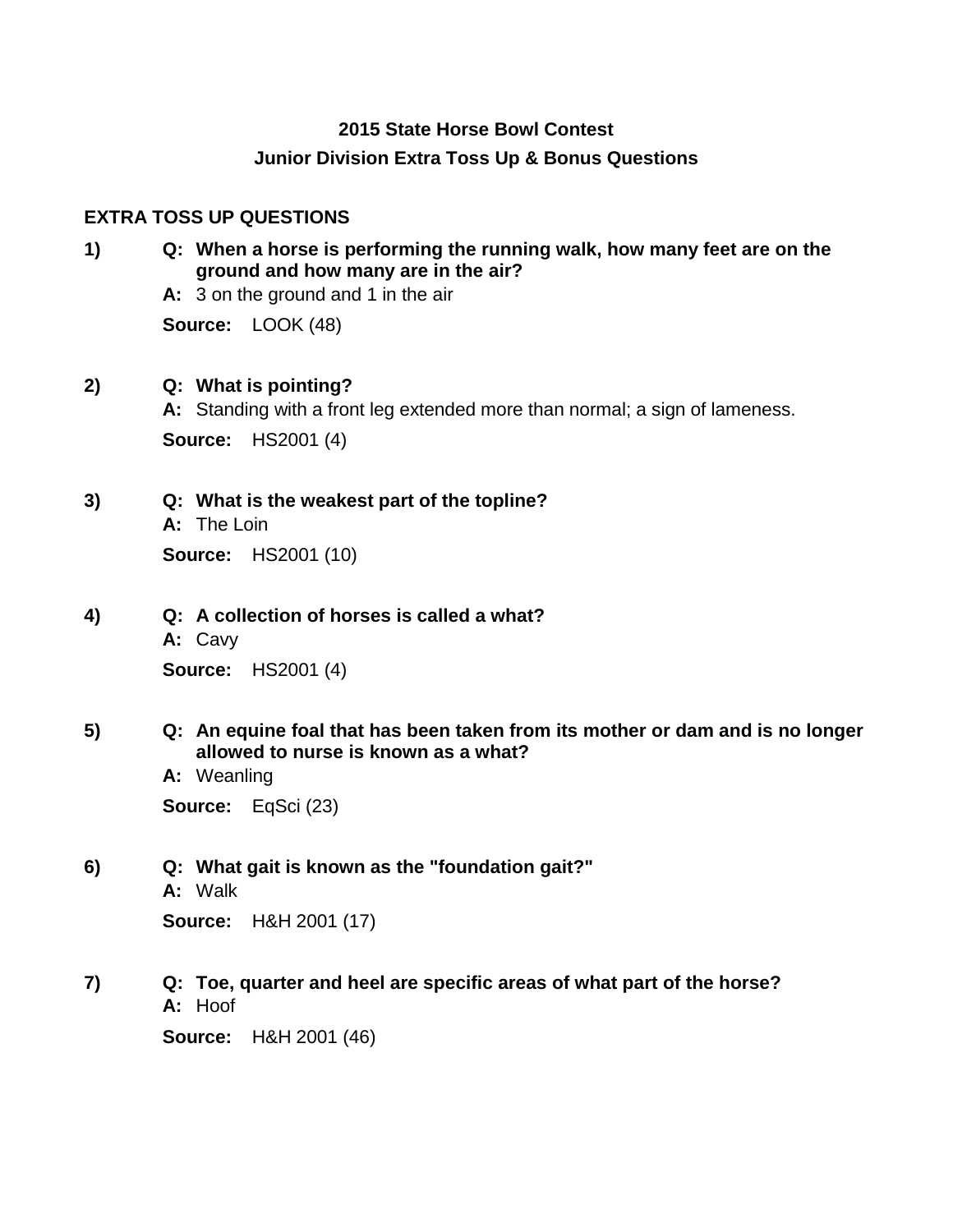**8) Q: What was the horse's primary use prior to World War II?**

**A:** Used as a war machine

**Source:** HS2001(4)

## **9) Q: On a roan horse what are the small dark colored spots called? A:** Corn Spots **Source:** EqSci (47)

- **10) Q: Where is the center of gravity? A:** 6 inches behind the elbow or just behind the withers **Source:** HS 2001 (6)
- **11) Q: Describe a horse that is splay-footed.**

**A:** The front toes turn out, heels turn in

**Source:** 4H H&H 38

### **12) Q: What is forging?**

**A:** When a horse strikes the forefoot with the toe of the hindfoot on the same side **Source:** H&H 2001 (12)

**13) Q: What is the progeny of a stallion?**

**A:** Get

**Source:** HS 2001 (18)

- **14) Q: What is the conformation defect in which the knees appear to be pushed backward in relation to the rest of the front leg?**
	- **A:** Calf-kneed

**Source:** BYOV 96

- **15) Q: What are the small teeth, generally are found in male horses three years of age or older, called? They are located in front of the upper molars.**
	- **A:** Wolf teeth

**Source:** HS 2001 (15)

**16) Q: What is the tallest of the draft horse breeds?**

**A:** Shire

**Source:** H&H 2001 (132)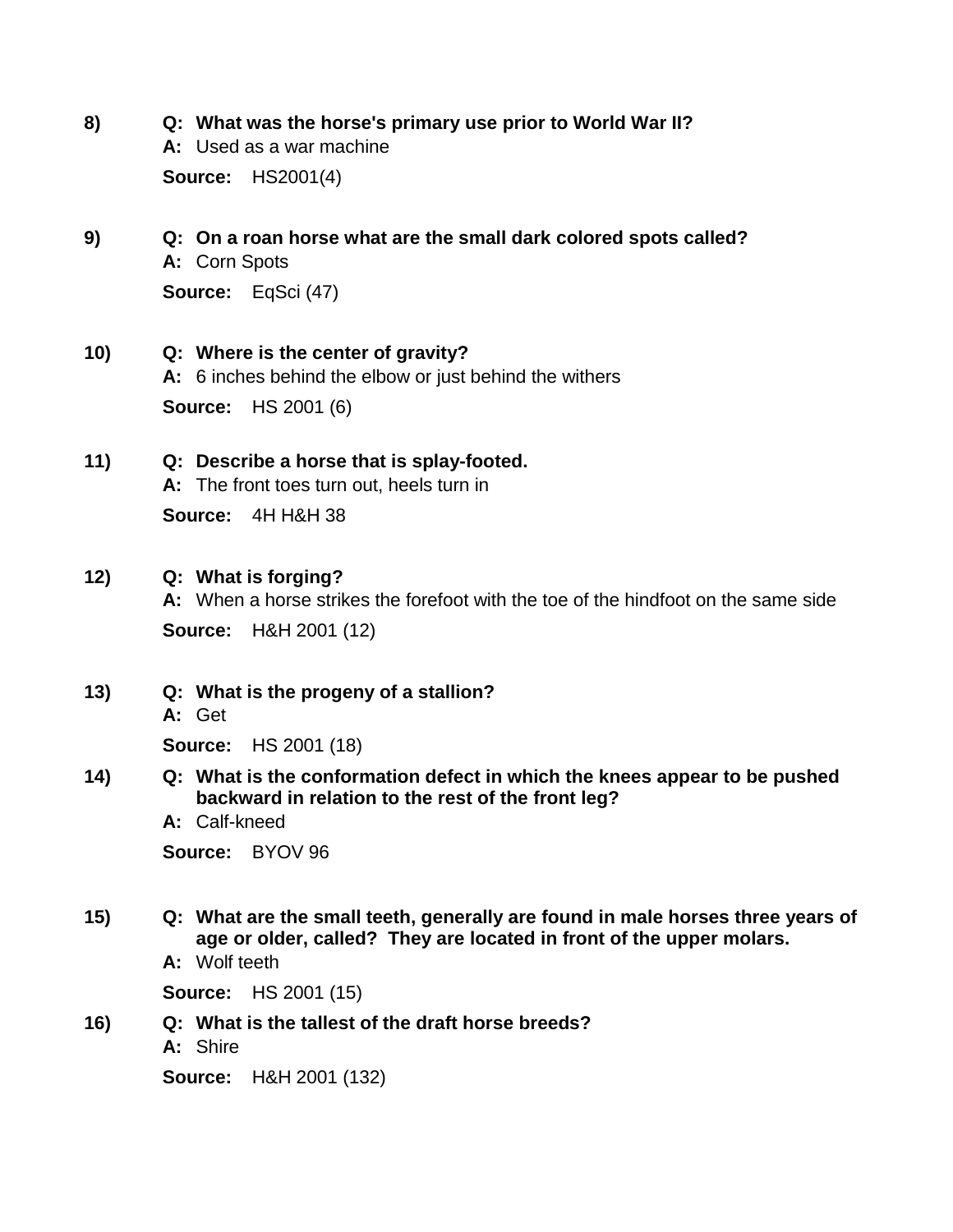**17) Q: About how many miles per hour can a horse go at a canter? A:** about 12 mph

**Source:** EqiSci (74)

- **18) Q: Grulla horses are a subgroup of what colored horses? A:** Dun **Source:** EqSci (43)
- **19) Q: What coat color patterns are described as "white on black" and "white on any color other then black?"**

**A:** Piebald and Skewbald **Source:** EqSci (47)

**20) Q: What is a sulky? A:** A two-wheeled driving vehicle used for racing **Source:** LOOK (54)

**21) Q: Equine Night Blindness primarily affects what breed?**

**A:** Appaloosa **Source:** GRIFFITHS (100)

**22) Q: What can be used to stabilize and prevent a saddle from slipping backwards?**

> **A:** Breastplate or breast collar **Source:** H&H 2001 (37)

**23) Q: What is a the basics structural unit of the saddle called? A:** Tree

**Source:** H&H 2001 (31)

**24) Q: Cushing's disease results from a tumor on what gland? A:** Pituitary

**Source:** GRIFFITHS (181)